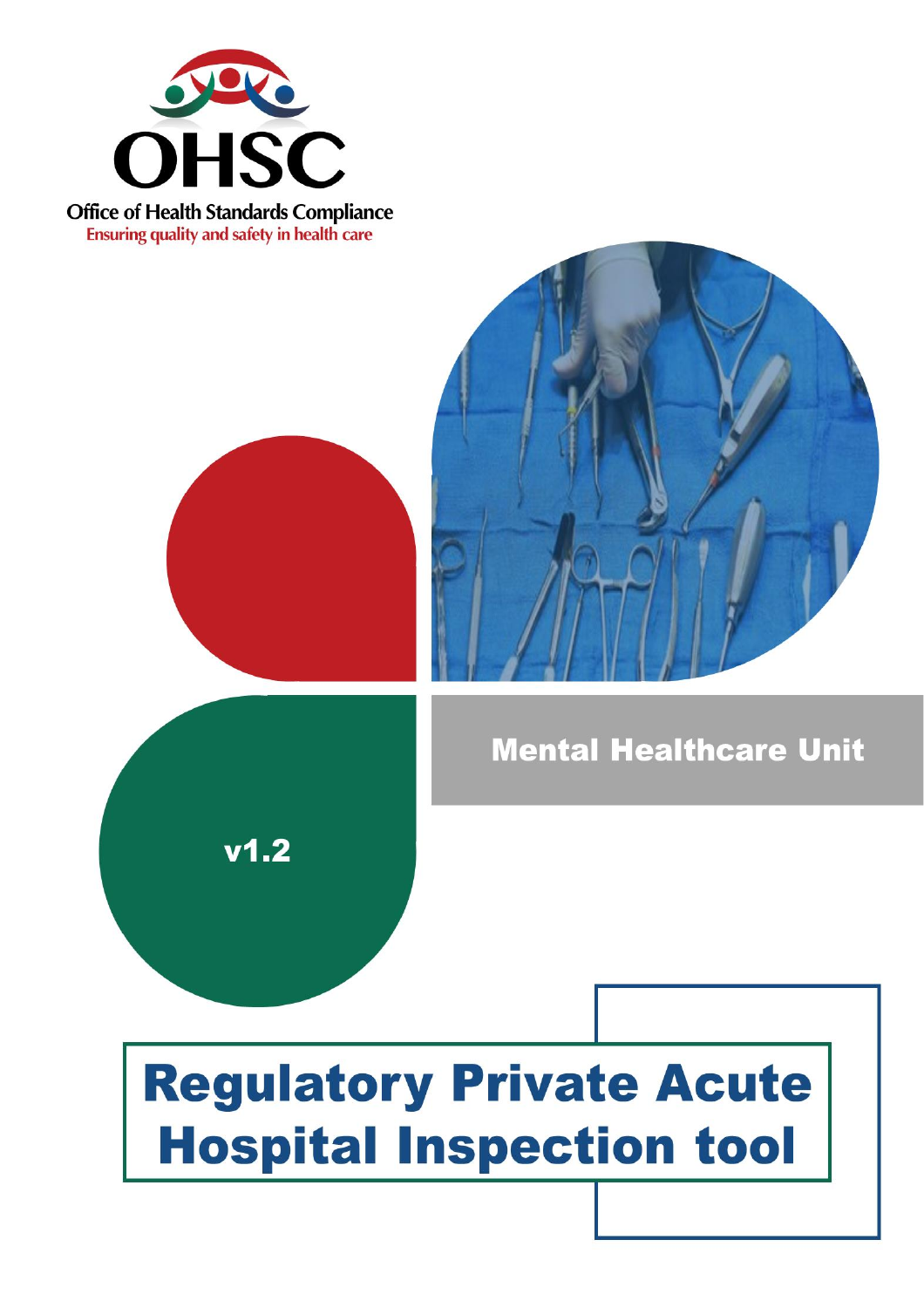

The National Health Act, 2003 (Act No. 61 of 2003) provides for quality requirements and standards in respect of health services provided by health establishmentsto the public. The main objective isto promote and protect the health and safety of the users of health services and contribute to improved outcomes and improved population health.

To achieve this mandate, standardised inspection tools aligned to Norms and Standards Regulations applicable to different categories of health establishments promulgated by the Minister of Health in 2018 have been developed for Private Acute Hospitals.

#### **Acknowledgements**

There are many people who have contributed to the development of the Regulatory Private Acute Hospital Inspection Tools Version 1.2. The Office of Health Standards Compliance wishes to extend most heartfelt acknowledgement and gratitude to the following:

- The WHO technical team for providing guidance on the very first draft inspection tools database
- OHSC CEO Dr Siphiwe Mndaweni and Executive Manager for Health Standards Design, Systems and Support Ms Winnie Moleko for providing strategic and operational support.
- Former Health Standards Development and Training unit Director Dr Grace Labadarios
- Systems, Data Analysis and Research unit Director Dr Thabiso Makola who is also the Acting Director for Health Standards Development and Training unit
- The Health Standards Development and Training unit (Mr Jabu Nkambule who led the team and worked tirelessly with the leadership of Hospital Association of South Africa (HASA) during various development stages of the tool, Ms Florina Mokoena, Ms Mosehle Matlala, Ms Busisiwe Mashinini) and contract workers Ms Thresia Pather and Ms Busi Ngubane for the development of the Private Acute Hospital Inspection tools.
- The internal OHSC teams Compliance Inspectorate; Systems, Data Analysis and Research for their contribution during the development of the Inspection tools and Information Technology and Communication and Stakeholder Relations for providing support.
- Provincial Department of Health private hospital licensing units' personnel (Ms Pinki Belot Free State Province, Ms Dimakatso Moeketsi and Ms Zandile Nzuza - Kwa-Zulu Natal-Province, Ms Kim Jacobs - Western Cape Province, Ms Bulelwa Peter - Eastern Cape Province, Ms Pakama Nqadala

- Northern Cape Province, Ms Lindiwe Mkhatshwa - Mpumalanga Province, and Ms Patience Ntamane -Gauteng Province) for their valuable input and support.

- The Certification and Enforcement Committee of the OHSC Board for reviewing the tools and for recommending to the Board for approval.
- The Hospital Association of South Africa (HASA) for their commitment and constructive engagements during the consultative process and for affording the OHSC an opportunity to conduct scoping visits in the private hospital health establishments.

It is hereby certified that these Regulatory Private Acute Hospital Inspection tools version 1.2 was developed by the Office of Health Standards Compliance.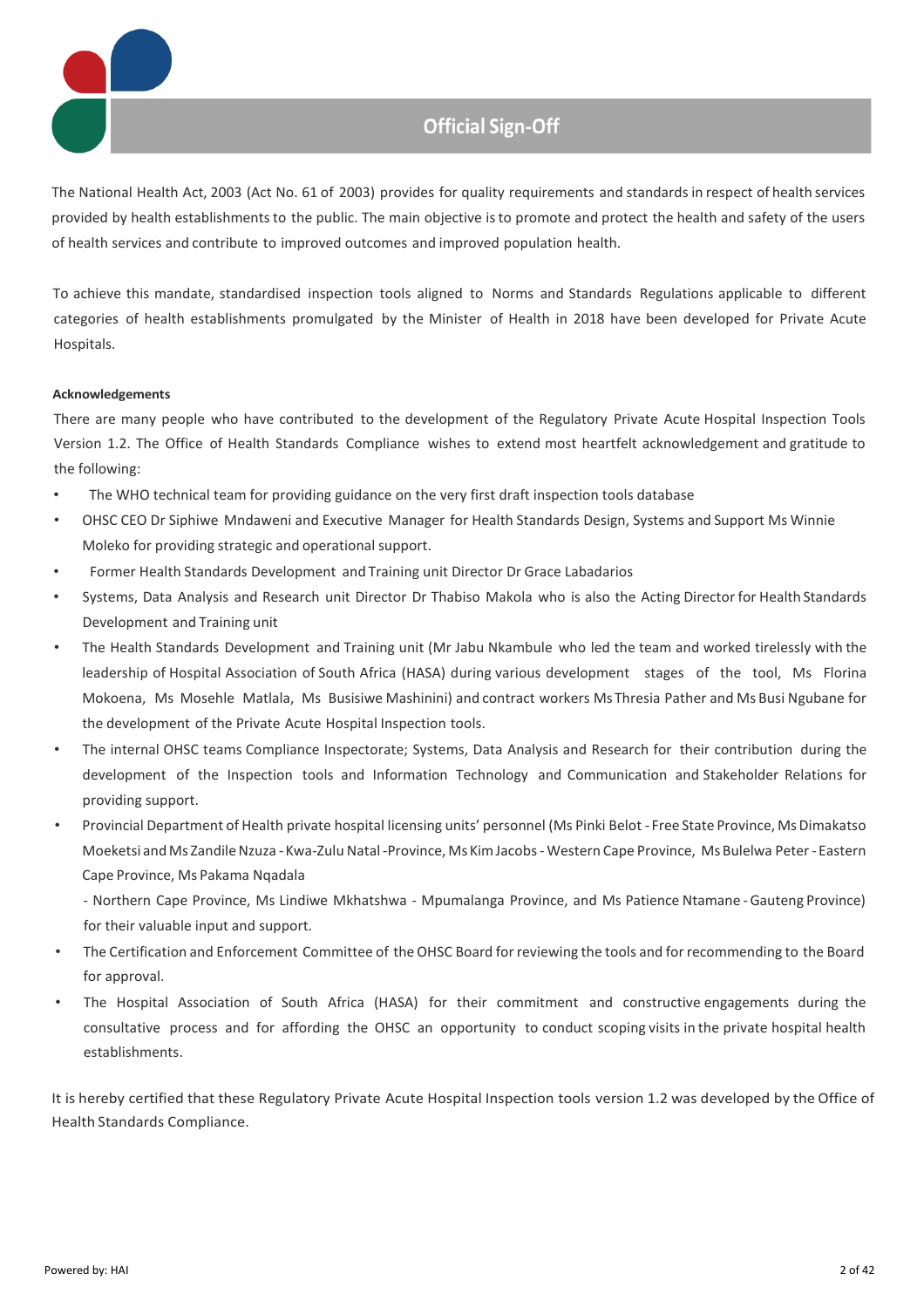Ill oderne

Ms. W Moleko Executive Manager Health Standards Development Analysis and Support Date: 31/03/2022

أدييت  $\sim$   $\sim$ 

Dr. S. Mndaweni Chief Executive Officer Date: 31/03/2022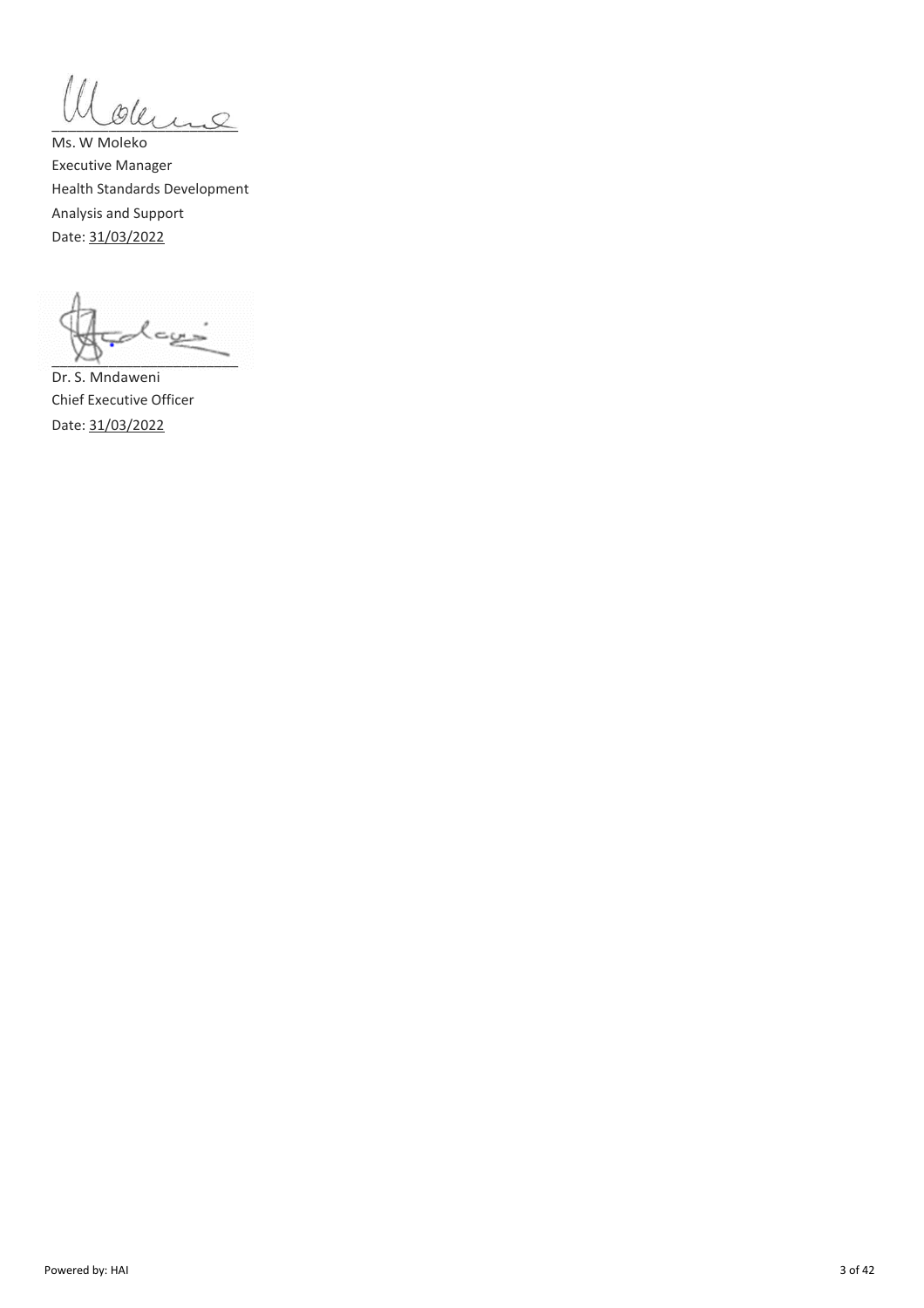| acility<br>ш |  |
|--------------|--|
|              |  |

Date:

- **Tool Name:** Regulatory Private Acute Hospital Inspection tool v1.2 Final
- **HEs Type:** Hospitals
- **Sector:** Private
- **Specialization:** Private Acute Hospital
- **Created By: Health Standards Development and Training**

## **22 Mental Healthcare Unit**

## **Domain 22.1 USER RIGHTS**

## **Sub Domain 22.1.1 4** User information

**Standard 22.1.1.1 4(1)** The health establishment must ensure that users are provided with adequate information about the health care services available at the health establishment and information about accessing those services.

**Criterion 22.1.1.1.1 4(2)(a)(iii) The health establishment must provide users with information relating to visiting hours where relevant.**

**22.1.1.1.1.1** The visiting hours for the unit are indicated at the entrance to the unit.

## **Assessment type:** Observation - **Risk rating:** Essential measure

Visiting hours must be displayed at the entrance of the unit. Not applicable: Where the visiting hours in the unit are the same as the general visiting hours displayed at the entrance to the health establishment

| Critorian 22.1.1.1.2. A(2)(a)(iv) The boalth octablishment must provide users with information relating to the complaints |
|---------------------------------------------------------------------------------------------------------------------------|

**Criterion 22.1.1.1.2 4(2)(a)(iv) The health establishment must provide users with information relating to the complaints, compliments and suggestions management system.**

**22.1.1.1.2.1** A system to provide users with information on complaints management procedure is available.

## **Assessment type:** Observation - **Risk rating:** Essential measure

There must be a system in place to inform users on the procedure for lodging complaints in the unit. The system could include but not limited to a person responsible for informing users about the complaints procedure or posters or pamphlet informing users about the complaints procedure, information displayed within the unit informing users about the complaints procedure or where to access information about complaints procedure. This can be a manual or electronic system. Not applicable: Never

| Score | Comment |
|-------|---------|
|       |         |
|       |         |

## **Sub Domain 22.1.2 5** Access to care

**Standard 22.1.2.1 5(1)** The health establishment must ensure that users are attended to in a manner which is consistent with the nature and severity of their health condition.

**Criterion 22.1.2.1.1 5(2)(c) The health establishment must adhere to clinical guidelines on stabilizing users presenting in an emergency before referring them to another health establishment.**

**22.1.2.1.1.1** Guidelines regarding examination and stabilisation of acutely violent or unstable mental health care users are adhered to.

#### **Assessment type:** Patient record audit - **Risk rating:** Vital measure

Select three health records of users presenting with a psychiatric emergency. Verify whether the aspects listed below were documented in the health record. Score 1 if the aspect is documented and 0 if not documented.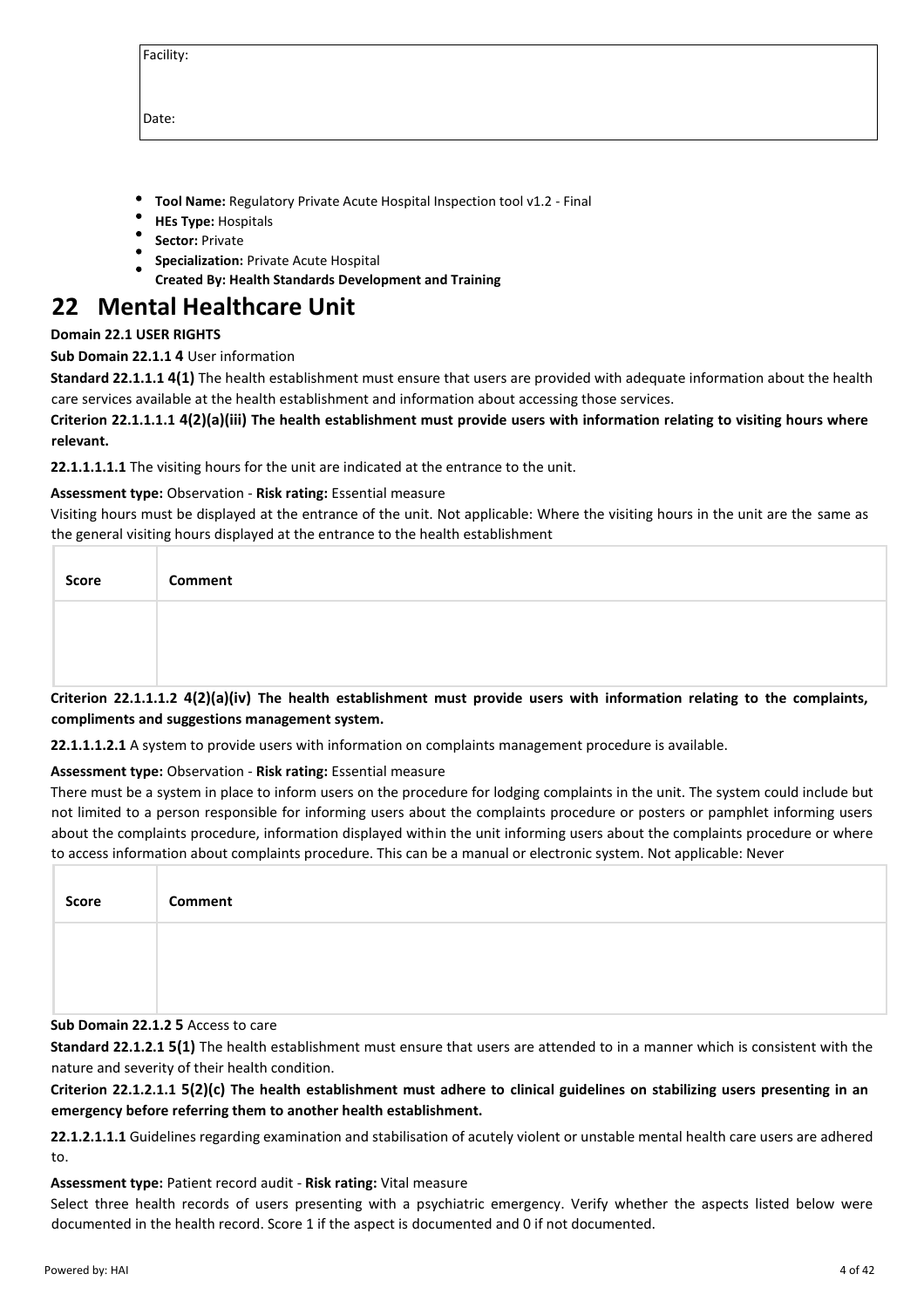| <b>Score</b>                | Comment |  |  |
|-----------------------------|---------|--|--|
|                             |         |  |  |
|                             |         |  |  |
| Unit 1 User health record 1 |         |  |  |
|                             |         |  |  |

| <b>Aspects</b>                                                                                                                                                                                                                                                                                                                            | <b>Score</b> | <b>Comment</b> |
|-------------------------------------------------------------------------------------------------------------------------------------------------------------------------------------------------------------------------------------------------------------------------------------------------------------------------------------------|--------------|----------------|
| 1. User was assessed by a mental health care practitioner                                                                                                                                                                                                                                                                                 |              |                |
| 2. History of presenting complaint. Explanatory note: This may be history available from<br>the user if he/she is able to provide it, from individuals accompanying the user, or records<br>accompanying the user. Where it is not possible to obtain the history immediately, it must<br>be obtained and documented as soon as possible. |              |                |
| 3. Physical examination, including vital signs. Explanatory note: This may not be possible<br>in an acute situation, but it should be completed as soon as the user is calm enough to<br>permit the examination.                                                                                                                          |              |                |
| 4. Categorisation of user according to legal classification in<br>Mental Health Care Act assessment categories                                                                                                                                                                                                                            |              |                |
| 5. Investigations ordered and performed                                                                                                                                                                                                                                                                                                   |              |                |
| 6. Treatment administered, including medicine/sedation according to SOP or as<br>prescribed by the Doctor                                                                                                                                                                                                                                 |              |                |
| 7. Monitoring of user in accordance with guidelines where physical or chemical restraint<br>is used                                                                                                                                                                                                                                       |              |                |
| 8. If user was transferred, details of receiving doctor or mental health care practitioner<br>and health establishment                                                                                                                                                                                                                    |              |                |
| 9. If user was transferred, record indicating that he/she was calm and manageable for<br>transfer                                                                                                                                                                                                                                         |              |                |
| $\alpha$ in the secretary and secretary $\alpha$                                                                                                                                                                                                                                                                                          |              |                |

Unit 2 User health record 2

| <b>Aspects</b>                                            | Score | <b>Comment</b> |
|-----------------------------------------------------------|-------|----------------|
| 1. User was assessed by a mental health care practitioner |       |                |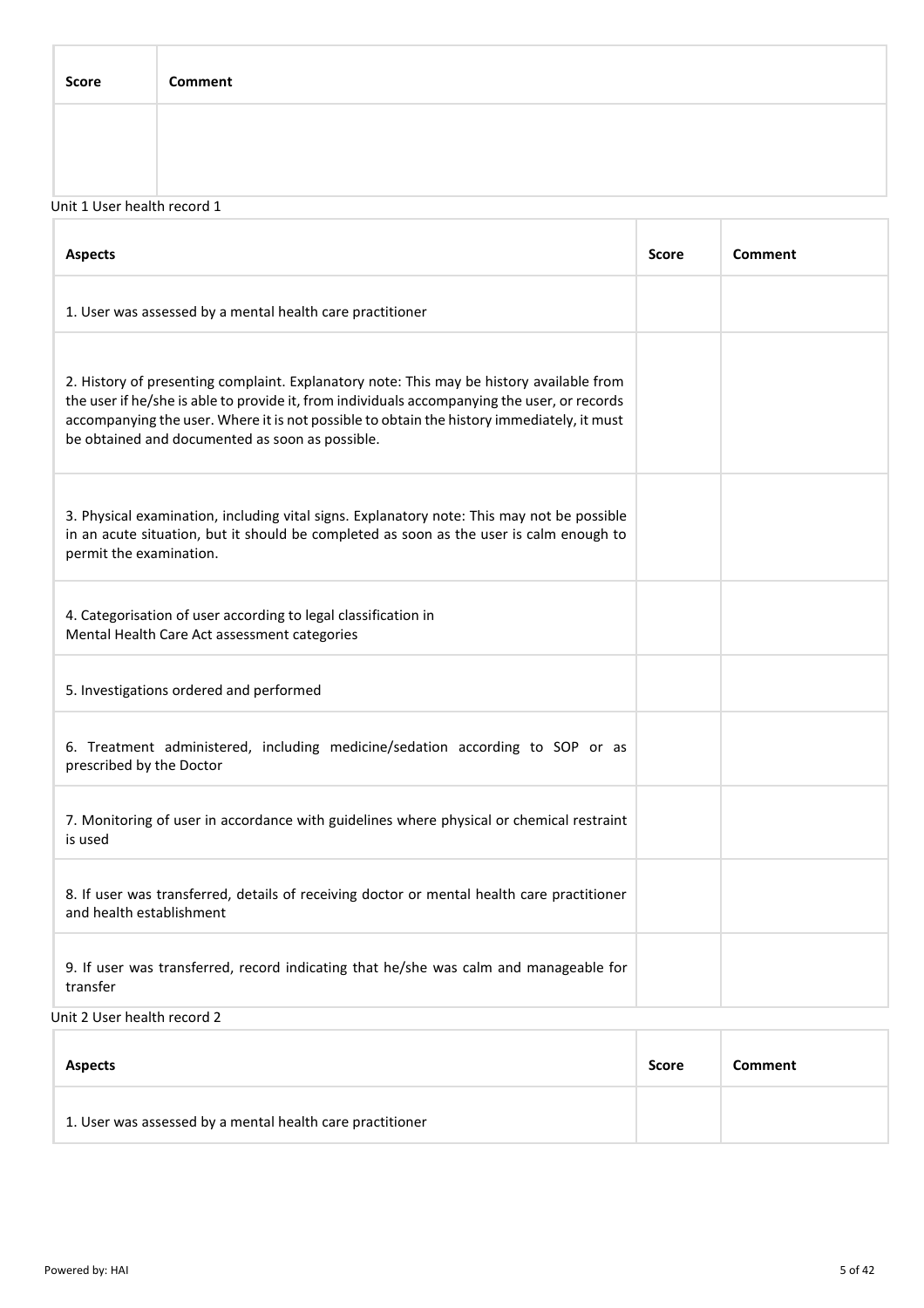| 2. History of presenting complaint. Explanatory note: This may be history available from<br>the user if he/she is able to provide it, from individuals accompanying the user, or records<br>accompanying the user. Where it is not possible to obtain the history immediately, it must<br>be obtained and documented as soon as possible. |  |
|-------------------------------------------------------------------------------------------------------------------------------------------------------------------------------------------------------------------------------------------------------------------------------------------------------------------------------------------|--|
| 3. Physical examination, including vital signs. Explanatory note: This may not be possible<br>in an acute situation, but it should be completed as soon as the user is calm enough to<br>permit the examination.                                                                                                                          |  |
| 4. Categorisation of user according to legal classification in<br>Mental Health Care Act assessment categories                                                                                                                                                                                                                            |  |
| 5. Investigations ordered and performed                                                                                                                                                                                                                                                                                                   |  |
| 6. Treatment administered, including medicine/sedation according to SOP or as<br>prescribed by the Doctor                                                                                                                                                                                                                                 |  |
|                                                                                                                                                                                                                                                                                                                                           |  |
| 7. Monitoring of user in accordance with guidelines where physical or chemical restraint<br>is used                                                                                                                                                                                                                                       |  |
| 8. If user was transferred, details of receiving doctor or mental health care practitioner<br>and health establishment                                                                                                                                                                                                                    |  |
| 9. If user was transferred, record indicating that he/she was calm and manageable for<br>transfer                                                                                                                                                                                                                                         |  |
| Unit 3 User health record 3                                                                                                                                                                                                                                                                                                               |  |

| <b>Aspects</b>                                                                                                                                                                                                                                                                                                                            | <b>Score</b> | Comment |
|-------------------------------------------------------------------------------------------------------------------------------------------------------------------------------------------------------------------------------------------------------------------------------------------------------------------------------------------|--------------|---------|
| 1. User was assessed by a mental health care practitioner                                                                                                                                                                                                                                                                                 |              |         |
| 2. History of presenting complaint. Explanatory note: This may be history available from<br>the user if he/she is able to provide it, from individuals accompanying the user, or records<br>accompanying the user. Where it is not possible to obtain the history immediately, it must<br>be obtained and documented as soon as possible. |              |         |
| 3. Physical examination, including vital signs. Explanatory note: This may not be possible<br>in an acute situation, but it should be completed as soon as the user is calm enough to<br>permit the examination.                                                                                                                          |              |         |
| 4. Categorisation of user according to legal classification in<br>Mental Health Care Act assessment categories                                                                                                                                                                                                                            |              |         |

T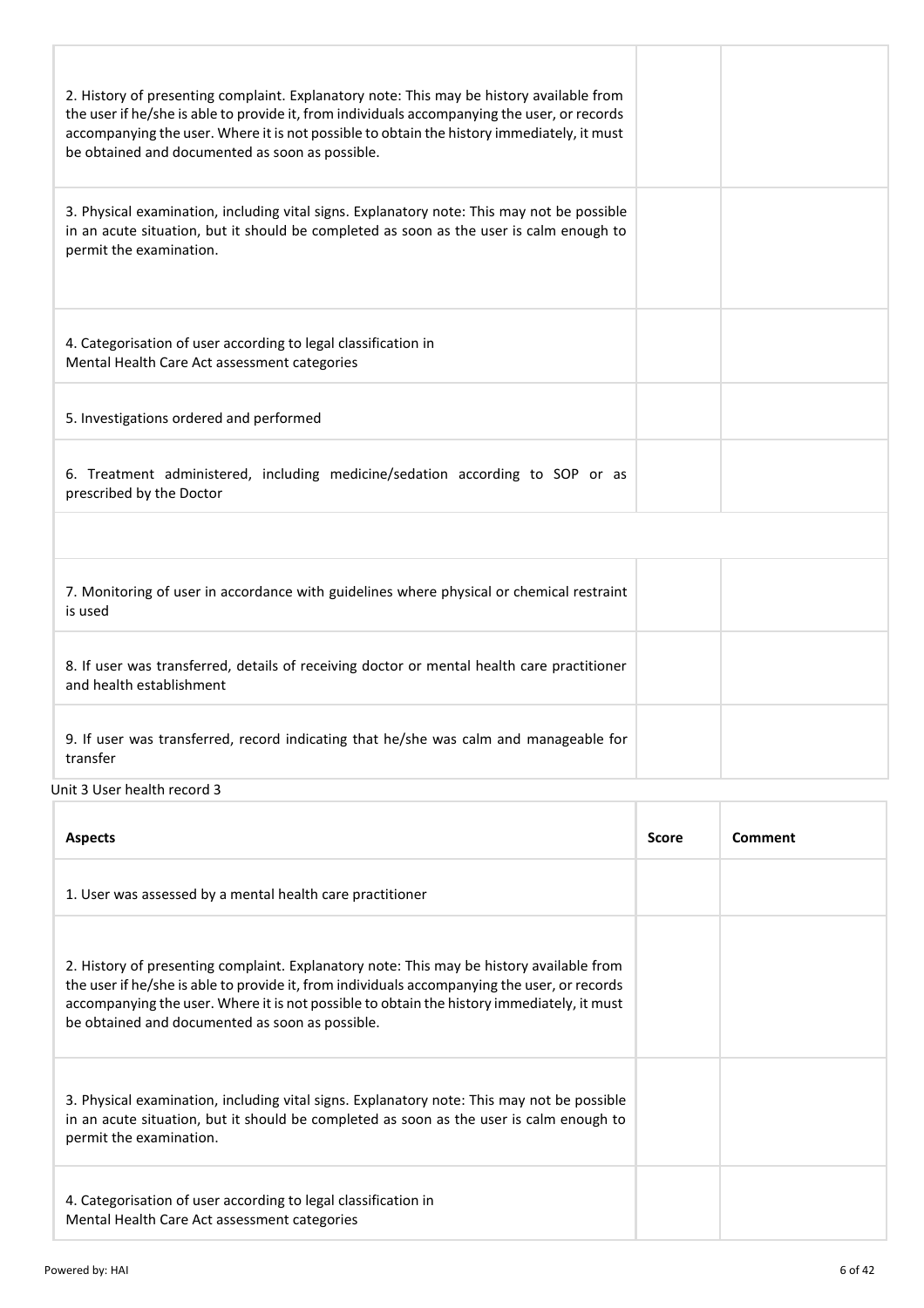| 5. Investigations ordered and performed                                                                                |  |
|------------------------------------------------------------------------------------------------------------------------|--|
| 6. Treatment administered, including medicine/sedation according to SOP or as<br>prescribed by the Doctor              |  |
| 7. Monitoring of user in accordance with guidelines where physical or chemical restraint<br>is used                    |  |
| 8. If user was transferred, details of receiving doctor or mental health care practitioner<br>and health establishment |  |
| 9. If user was transferred, record indicating that he/she was calm and manageable for<br>transfer                      |  |

**22.1.2.1.1.2** MHCA Form 22 is available and completed in the user's file for mental health care users brought in by the South African Police Service.

## **Assessment type:** Patient record audit - **Risk rating:** Essential measure

Select the health records of users who have been brought in by the South African Police Service for admission. Verify whether the MHCA Form 22 has been completed and is available in the user's folder. Not applicable: Where no users were brought in by the South African Police Service for admission or if the health establishment is not licensed to admit these users

| Score | Comment |
|-------|---------|
|       |         |
|       |         |

## **Domain 22.2 CLINICAL GOVERNANCE AND CLINICAL CARE**

## **Sub Domain 22.2.1 6** User health records and management

**Standard 22.2.1.1 6(1)** The health establishment must ensure that health records of health care users are protected, managed and kept confidential in line with section 14, 15 and 17 of the Act.

## **Criterion 22.2.1.1.1 6(2)(b) The health establishment must ensure confidentiality of health records.**

**22.2.1.1.1.1** Confidentiality of health records is maintained.

## **Assessment type:** Observation - **Risk rating:** Essential measure

Observe how user health records are managed in the unit and determine whether unauthorised individuals would be able to access the information in the health records. This includes but not limited to the health records of users admitted to the unit, health records being used for clinical audits or other administrative purposes or health records outside the records storage area or room of the unit for any other reason. Such records should be kept in a manner that safeguards against unauthorised access to the content of the health record. User records may be placed at the foot end of the bed but must not be left open for people to be able to read them when a health care provider is not present.

Not applicable: Never

| Score | <b>Comment</b> |
|-------|----------------|
|       |                |
|       |                |

**Standard 22.2.1.2 6(3)** The health establishment must create and maintain a system of health records of users in accordance with the requirements of section 13 of the Act.

## **Criterion 22.2.1.2.1 6(4)(b) The health establishment must record information relating to the examination and health care interventions of users.**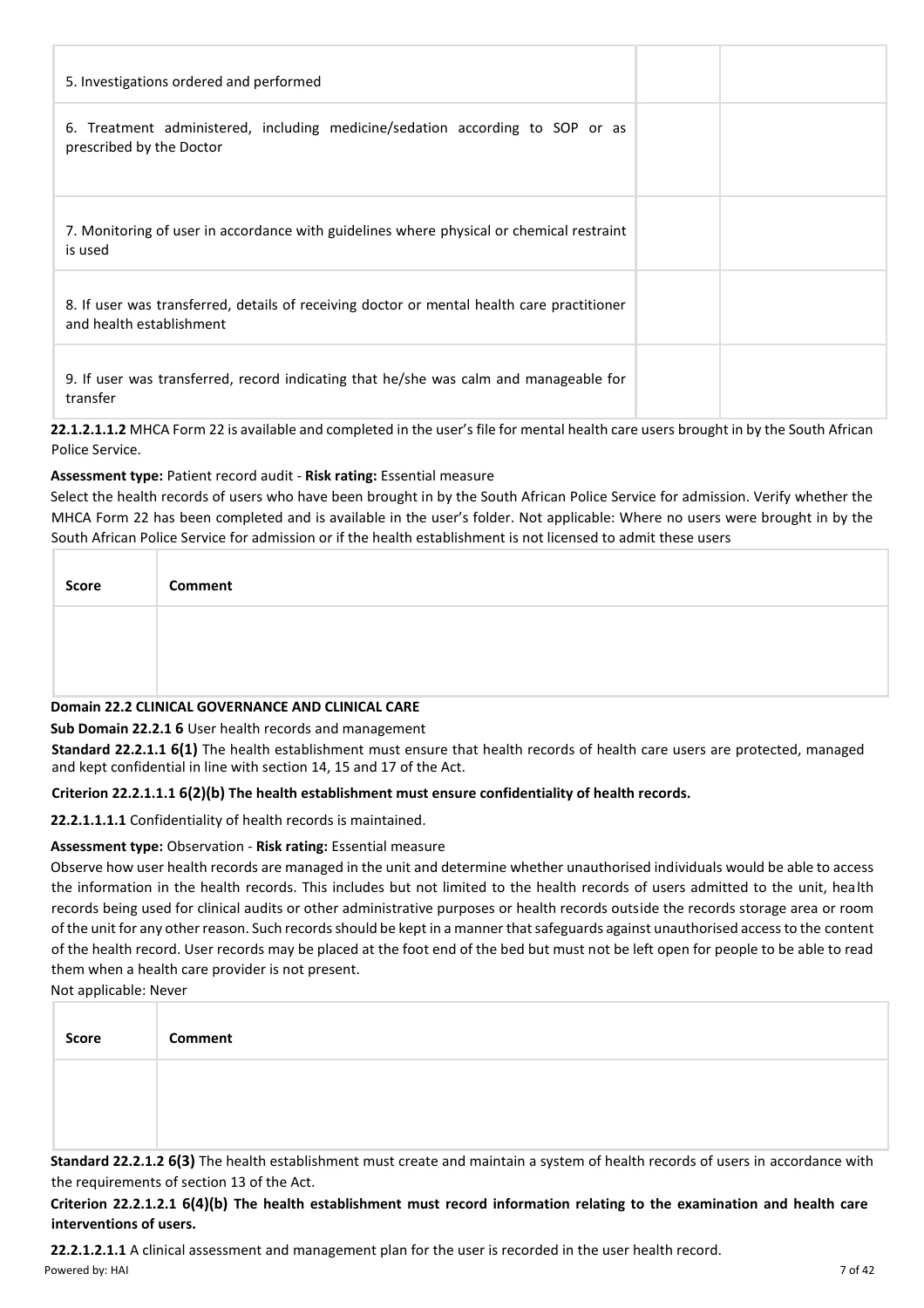## **Assessment type:** Patient record audit - **Risk rating:** Vital measure

Select the health records of three users to verify compliance with requirements listed below. Score 1 if the aspect is compliant and 0 if not compliant. NB: Manual or electronic records are acceptable.

| Score | Comment |
|-------|---------|
|       |         |
|       |         |

#### Unit 1 User health record 1

| <b>Aspects</b>                                                                      | <b>Score</b> | <b>Comment</b> |
|-------------------------------------------------------------------------------------|--------------|----------------|
| 1. Vital signs                                                                      |              |                |
| 2. Physical examination                                                             |              |                |
| 3. DSM V Code                                                                       |              |                |
| 4. Fluid monitoring (where applicable)                                              |              |                |
| 5. Nursing care plan                                                                |              |                |
| 6. Nurses day-time progress notes                                                   |              |                |
| 7. Nurses night-time progress notes                                                 |              |                |
| 8. Medicines administered (signed, dated, time of administration and dose recorded) |              |                |
|                                                                                     |              |                |
| 9. Date of each entry                                                               |              |                |
| 10. Time of each entry                                                              |              |                |
| 11. Each entry is signed by the nurse.                                              |              |                |
| 12. Full names of signatory.                                                        |              |                |
| 13. Designation of signatory<br>$\sim$ $\sim$<br><b>Contract Contract Contract</b>  |              |                |

Unit 2 User health record 2

| <b>Aspects</b>                         | <b>Score</b> | Comment |
|----------------------------------------|--------------|---------|
| 1. Vital signs                         |              |         |
| 2. Physical examination                |              |         |
| 3. DSM V Code                          |              |         |
| 4. Fluid monitoring (where applicable) |              |         |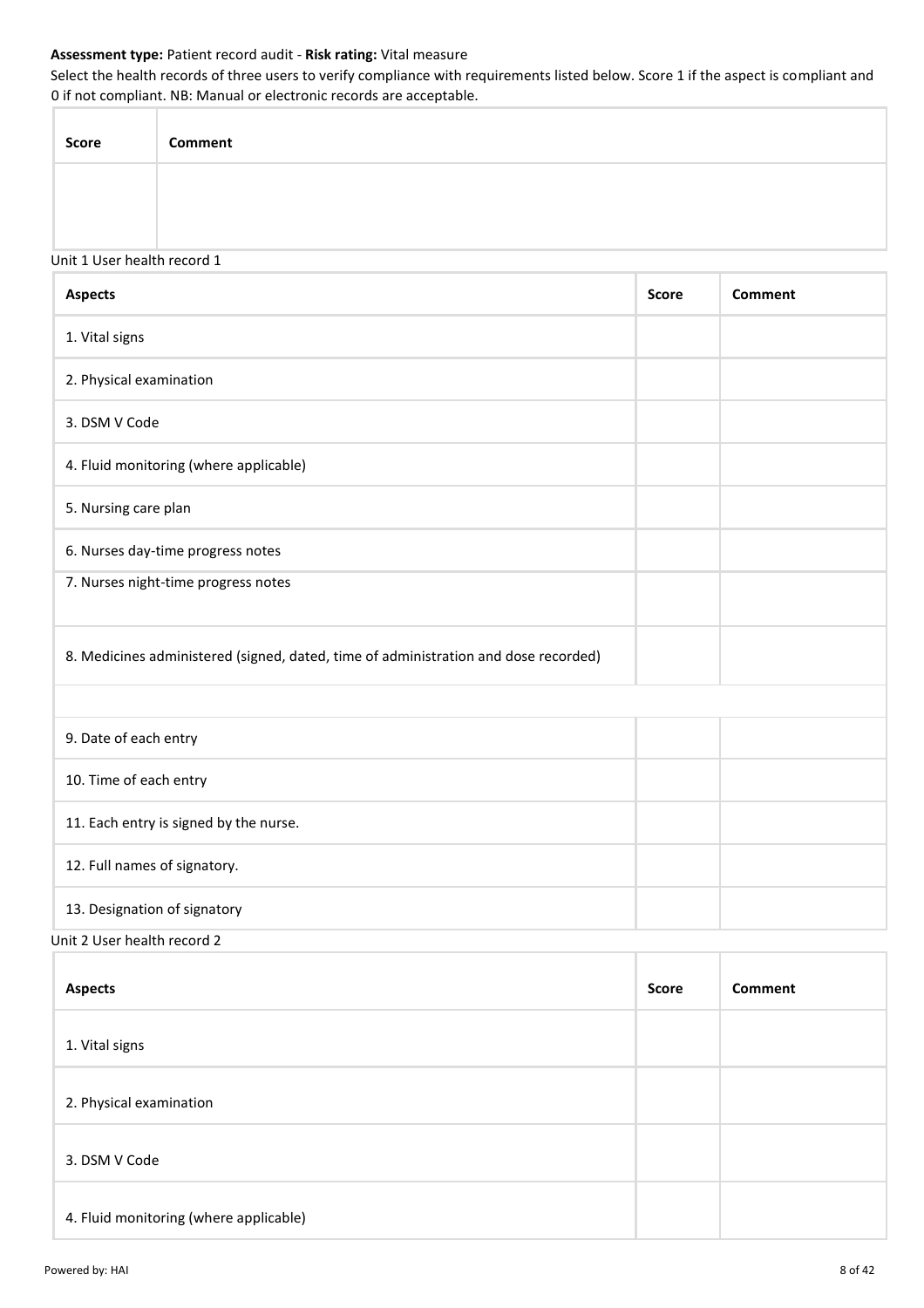| 5. Nursing care plan                                                                |  |
|-------------------------------------------------------------------------------------|--|
| 6. Nurses day-time progress notes                                                   |  |
| 7. Nurses night-time progress notes                                                 |  |
| 8. Medicines administered (signed, dated, time of administration and dose recorded) |  |
| 9. Date of each entry                                                               |  |
| 10. Time of each entry                                                              |  |
| 11. Each entry is signed by the nurse.                                              |  |
| 12. Full names of signatory.                                                        |  |
| 13. Designation of signatory                                                        |  |

## Unit 3 User health record 3

| <b>Aspects</b>                                                                      | <b>Score</b> | Comment |
|-------------------------------------------------------------------------------------|--------------|---------|
| 1. Vital signs                                                                      |              |         |
| 2. Physical examination                                                             |              |         |
| 3. DSM V Code                                                                       |              |         |
| 4. Fluid monitoring (where applicable)                                              |              |         |
| 5. Nursing care plan                                                                |              |         |
| 6. Nurses day-time progress notes                                                   |              |         |
|                                                                                     |              |         |
| 7. Nurses night-time progress notes                                                 |              |         |
| 8. Medicines administered (signed, dated, time of administration and dose recorded) |              |         |
| 9. Date of each entry                                                               |              |         |
| 10. Time of each entry                                                              |              |         |
| 11. Each entry is signed by the nurse.                                              |              |         |
| 12. Full names of signatory.                                                        |              |         |
| 13. Designation of signatory                                                        |              |         |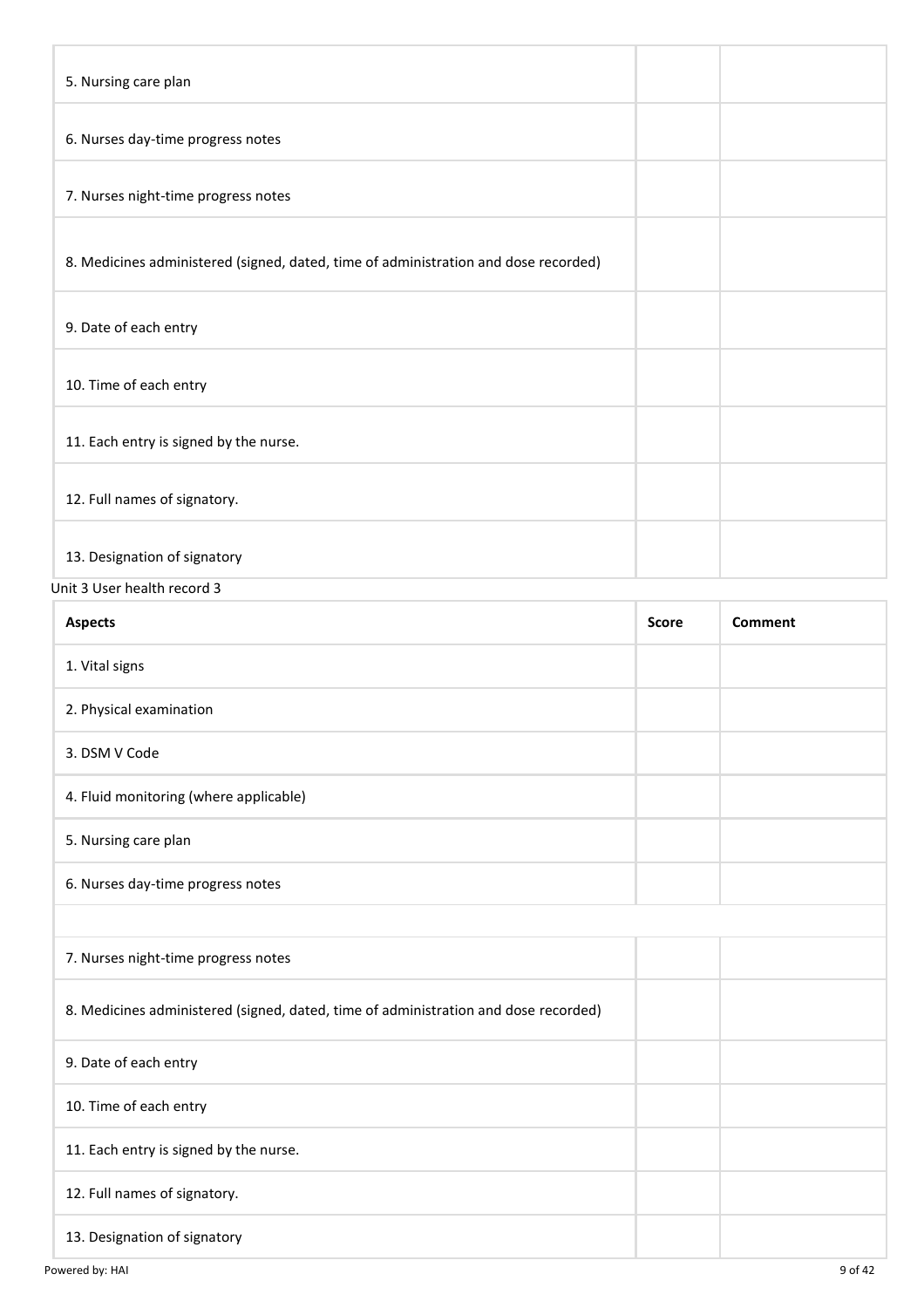**22.2.1.2.1.2** The admission process for users admitted for 72-hour observation demonstrates adherence to legislated requirements.

#### **Assessment type:** Patient record audit - **Risk rating:** Vital measure

Select the health records of three mental health care users admitted as involuntary or assisted admissions. Verify whether all the required forms were completed and signed, in accordance with the Mental Health Care Act. Copies or originals of the relevant documentation (MHCA Forms) must be filed in the user's health record. Score 1 if the aspect is present in the record and 0 if not present. If not applicable, write NA against that aspect for the particular user. NB: Requirements not applicable where the health establishment does not admit mental health care users for 72-hour observation. Manual or electronic records are acceptable.

| Score | Comment |
|-------|---------|
|       |         |
|       |         |

#### Unit 1 User health record 1

| <b>Aspects</b>                                                                                                                                                                                                                                                                                                                                          | <b>Score</b> | Comment |
|---------------------------------------------------------------------------------------------------------------------------------------------------------------------------------------------------------------------------------------------------------------------------------------------------------------------------------------------------------|--------------|---------|
| 1. One MHCA 04 (Application for assisted or involuntary care, treatment and<br>rehabilitation)                                                                                                                                                                                                                                                          |              |         |
| 2. Two MHCA 05 (Examination and finding of mental health care practitioner following an<br>application for assisted or involuntary care, treatment and rehabilitation). Explanatory<br>note: Two forms for each user, documenting the findings of examination by two<br>independent mental health care practitioners must be available.                 |              |         |
| 3. One MHCA 07 (Notice by head of health establishment on his/her decision whether to<br>provide assisted or involuntary inpatient care, treatment and rehabilitation services).                                                                                                                                                                        |              |         |
| 4. Two MHCA 06 (72-hour assessment, findings of medical practitioner or mental health<br>care practitioner and recommendations regarding further treatment). Explanatory note:<br>Two forms for each user, documenting the 72-hour assessment findings and<br>recommendations of two independent mental health care practitioners must be<br>available. |              |         |
|                                                                                                                                                                                                                                                                                                                                                         |              |         |
| 5. One MHCA 08 (Notice by head of health establishment to review board requesting<br>approval for further involuntary care, treatment and rehabilitation on an inpatient basis).<br>NB: This should be marked Not applicable if there is no need for further involuntary care.<br>Unit 2 User health record 2                                           |              |         |

| <b>Aspects</b>                                                                                 | <b>Score</b> | Comment |
|------------------------------------------------------------------------------------------------|--------------|---------|
| 1. One MHCA 04 (Application for assisted or involuntary care, treatment and<br>rehabilitation) |              |         |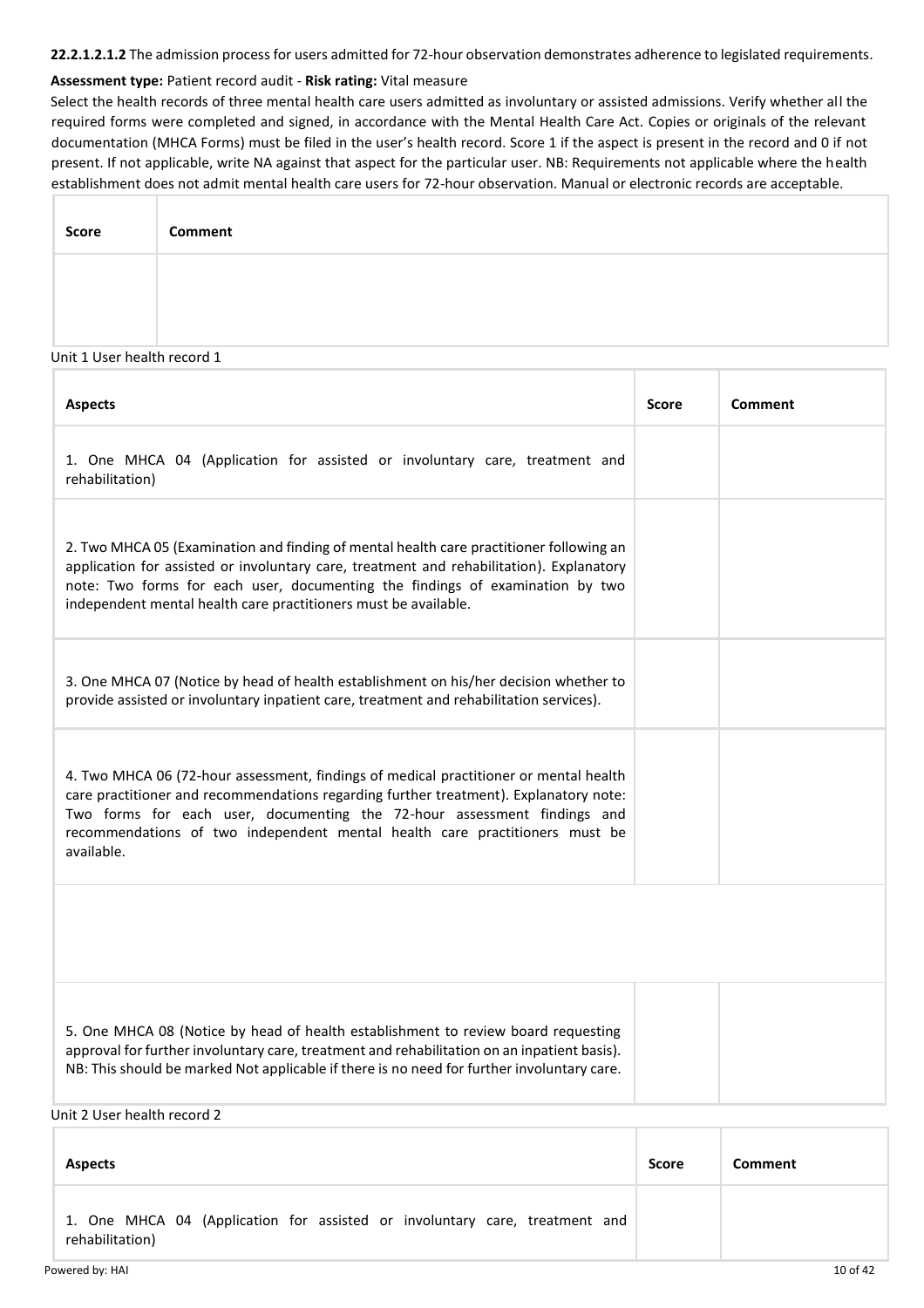| 2. Two MHCA 05 (Examination and finding of mental health care practitioner following an<br>application for assisted or involuntary care, treatment and rehabilitation). Explanatory<br>note: Two forms for each user, documenting the findings of examination by two<br>independent mental health care practitioners must be available.              |  |
|------------------------------------------------------------------------------------------------------------------------------------------------------------------------------------------------------------------------------------------------------------------------------------------------------------------------------------------------------|--|
| 3. One MHCA 07 (Notice by head of health establishment on his/her decision whether to<br>provide assisted or involuntary inpatient care, treatment and rehabilitation services).                                                                                                                                                                     |  |
| 4. Two MHCA 06 (72-hour assessment, findings of medical practitioner or mental health<br>care practitioner and recommendations regarding further treatment). Explanatory note:<br>Two forms for each user, documenting the 72-hour assessment findings and<br>recommendations of two independent mental health care practitioners must be available. |  |
| 5. One MHCA 08 (Notice by head of health establishment to review board requesting<br>approval for further involuntary care, treatment and rehabilitation on an inpatient basis).<br>NB: This should be marked Not applicable if there is no need for further involuntary care.                                                                       |  |

## Unit 3 User health record 3

| <b>Aspects</b>                                                                                                                                                                                                                                                                                                                          | Score | Comment |
|-----------------------------------------------------------------------------------------------------------------------------------------------------------------------------------------------------------------------------------------------------------------------------------------------------------------------------------------|-------|---------|
| 1. One MHCA 04 (Application for assisted or involuntary care, treatment and<br>rehabilitation)                                                                                                                                                                                                                                          |       |         |
| 2. Two MHCA 05 (Examination and finding of mental health care practitioner following an<br>application for assisted or involuntary care, treatment and rehabilitation). Explanatory<br>note: Two forms for each user, documenting the findings of examination by two<br>independent mental health care practitioners must be available. |       |         |
| 3. One MHCA 07 (Notice by head of health establishment on his/her decision whether to<br>provide assisted or involuntary inpatient care, treatment and rehabilitation services).                                                                                                                                                        |       |         |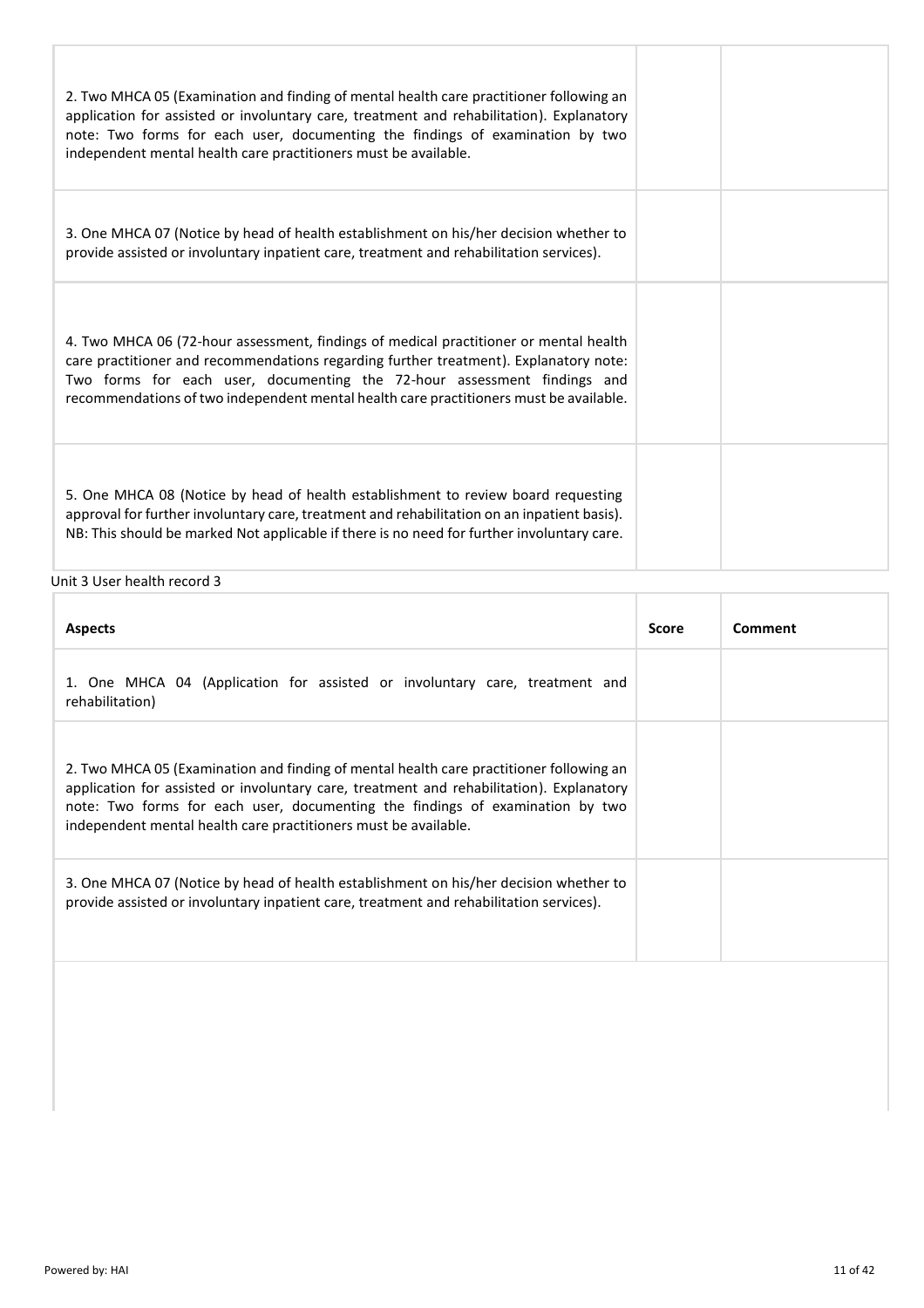| 4. Two MHCA 06 (72-hour assessment, findings of medical practitioner or mental health<br>care practitioner and recommendations regarding further treatment). Explanatory note:<br>Two forms for each user, documenting the 72-hour assessment findings and<br>recommendations of two independent mental health care practitioners must be available. |  |
|------------------------------------------------------------------------------------------------------------------------------------------------------------------------------------------------------------------------------------------------------------------------------------------------------------------------------------------------------|--|
| 5. One MHCA 08 (Notice by head of health establishment to review board requesting<br>approval for further involuntary care, treatment and rehabilitation on an inpatient basis).<br>NB: This should be marked Not applicable if there is no need for further involuntary care.                                                                       |  |

**22.2.1.2.1.3** Initial examination of mental health care users indicates that a formal risk assessment has been conducted to identify users at high risk of harming themselves or others.

## **Assessment type:** Patient record audit - **Risk rating:** Vital measure

Select the health records of three users admitted in the previous six months. Verify whether the risk assessments listed below have been completed. Score 1 if the aspect is compliant and 0 if not compliant. NB: Manual or electronic records are acceptable.

| <b>Score</b> | <b>Comment</b> |
|--------------|----------------|
|              |                |
|              |                |

## Unit 1 User health record 1

| <b>Aspects</b>                                                                            | <b>Score</b> | Comment |
|-------------------------------------------------------------------------------------------|--------------|---------|
| 1. Risk examination conducted for factors related to aggression                           |              |         |
| 2. Risk examination conducted for factors related to suicidal risk                        |              |         |
| 3. Risk examination conducted for factors related to substance withdrawal                 |              |         |
| 4. Risk examination conducted for factors related to absconding                           |              |         |
| 5. Risk examination conducted for factors relating to being sexually inappropriate        |              |         |
| 6. Risk examination conducted for factors related to noncompliance to treatment           |              |         |
| 7. User has been categorised in terms of risk level (i.e. high, medium, low)              |              |         |
| 8. User has been categorised in terms of type of risk (i.e.<br>self-harm, violence, other |              |         |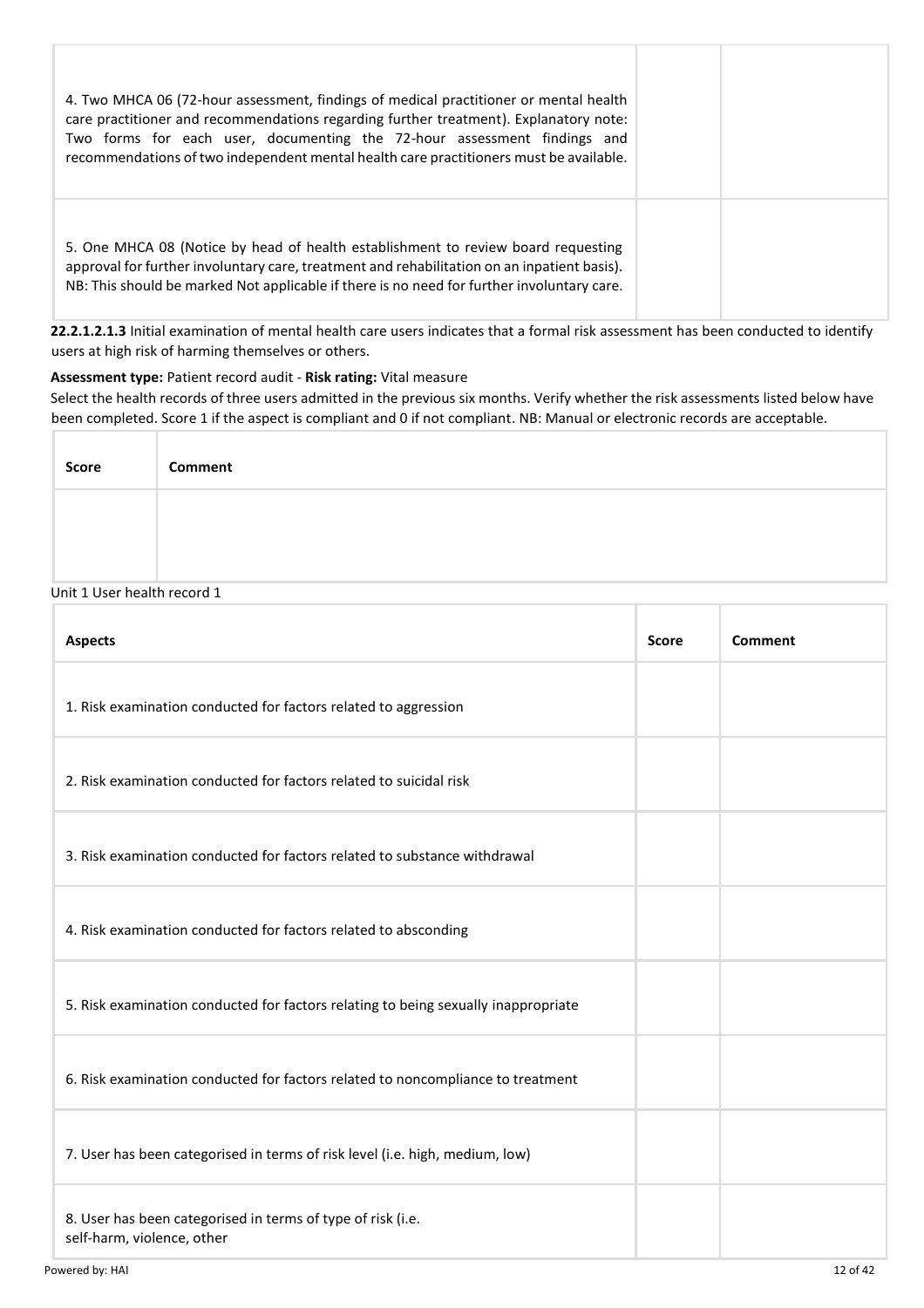## Unit 2 User health record 2

| <b>Aspects</b>                                                                            | <b>Score</b> | Comment |
|-------------------------------------------------------------------------------------------|--------------|---------|
|                                                                                           |              |         |
| 1. Risk examination conducted for factors related to aggression                           |              |         |
| 2. Risk examination conducted for factors related to suicidal risk                        |              |         |
| 3. Risk examination conducted for factors related to substance withdrawal                 |              |         |
| 4. Risk examination conducted for factors related to absconding                           |              |         |
| 5. Risk examination conducted for factors relating to being sexually inappropriate        |              |         |
| 6. Risk examination conducted for factors related to noncompliance to treatment           |              |         |
| 7. User has been categorised in terms of risk level (i.e. high, medium, low)              |              |         |
| 8. User has been categorised in terms of type of risk (i.e.<br>self-harm, violence, other |              |         |
| Unit 3 User health record 3                                                               |              |         |

| <b>Aspects</b>                                                                     | <b>Score</b> | Comment |
|------------------------------------------------------------------------------------|--------------|---------|
| 1. Risk examination conducted for factors related to aggression                    |              |         |
| 2. Risk examination conducted for factors related to suicidal risk                 |              |         |
| 3. Risk examination conducted for factors related to substance withdrawal          |              |         |
| 4. Risk examination conducted for factors related to absconding                    |              |         |
| 5. Risk examination conducted for factors relating to being sexually inappropriate |              |         |
| 6. Risk examination conducted for factors related to noncompliance to treatment    |              |         |
| 7. User has been categorised in terms of risk level (i.e. high, medium, low)       |              |         |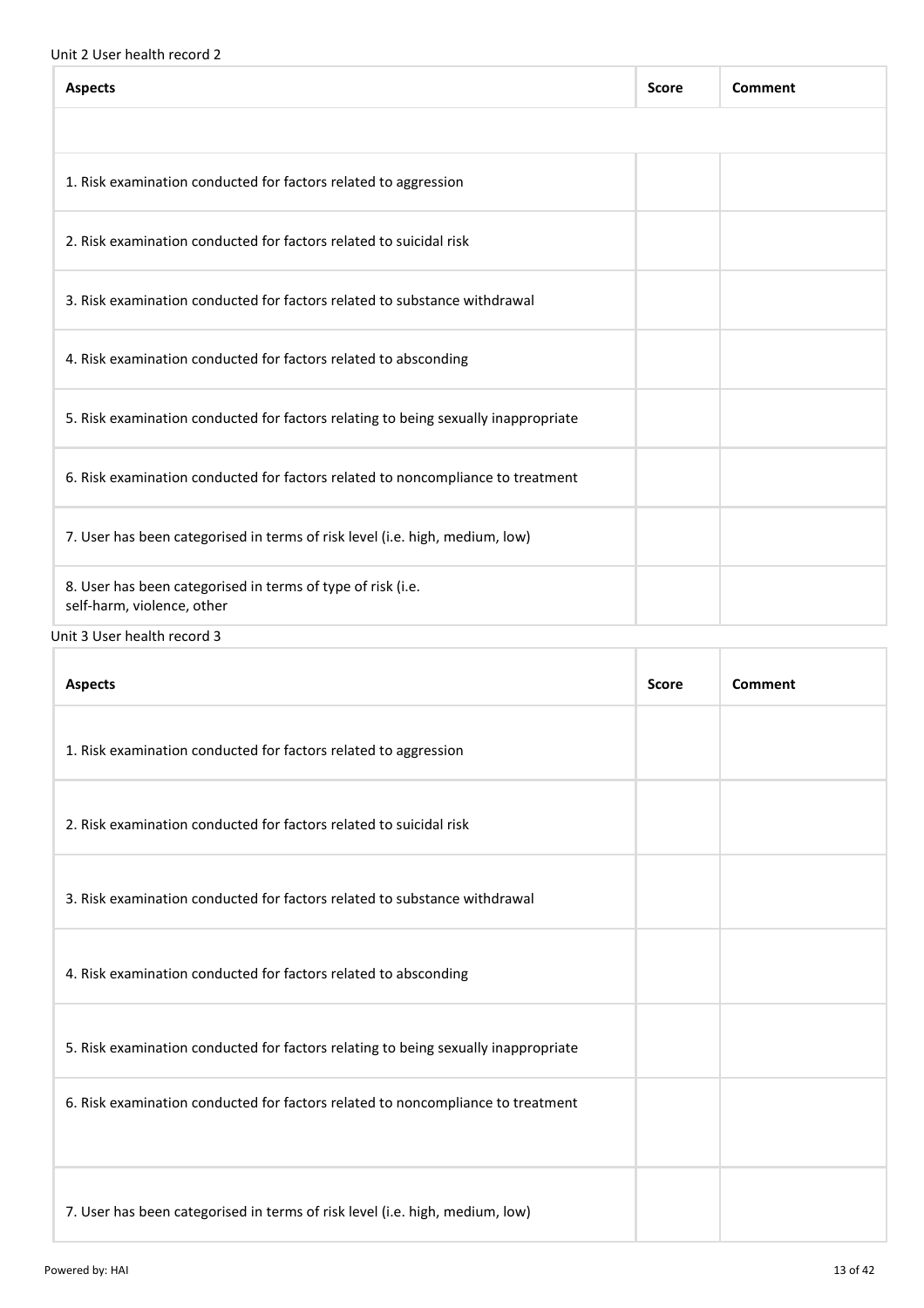| 8. User has been categorised in terms of type of risk (i.e.<br>self-harm, violence, other |  |
|-------------------------------------------------------------------------------------------|--|
|-------------------------------------------------------------------------------------------|--|

## **22.2.1.2.1.4** The treatment plan for high-risk users is documented.

#### **Assessment type:** Patient record audit - **Risk rating:** Essential measure

Select the health records of three users who were categorised as high-risk and verify if the treatment plan is documented. The treatment plan includes, but is not limited to, specific accommodation, specific chemical or physical restraints, specific observations and monitoring. Score 1 if it is documented and 0 if not. NB: Manual or electronic records are acceptable.

| Score          | <b>Comment</b> |       |                |
|----------------|----------------|-------|----------------|
|                |                |       |                |
| <b>Aspects</b> |                | Score | <b>Comment</b> |
| 1. User 1      |                |       |                |
| 2. User 2      |                |       |                |
|                |                |       |                |

**22.2.1.2.1.5** Mental health care users are managed using a multidisciplinary therapeutic approach.

## **Assessment type:** Patient record audit - **Risk rating:** Vital measure

Select the health records of three users who have already started biopsychosocial therapeutic care. Verify whether the records indicate that multidisciplinary assessments have been conducted by the categories health care provider listed below. Score 1 if the assessment by each category of health care provider is documented and 0 if not documented. NB: Please note the user will not necessarily be assessed by all healthcare providers listed below. Manual or electronic records are acceptable.

| Score | Comment |
|-------|---------|
|       |         |
|       |         |

#### Unit 1 User health record 1

| <b>Aspects</b>                  | <b>Score</b> | <b>Comment</b> |
|---------------------------------|--------------|----------------|
| 1. Professional nurse           |              |                |
| 2. Medical officer/psychiatrist |              |                |
| 3. Social worker                |              |                |
| 4. Psychologist                 |              |                |
| 5. Occupational therapist       |              |                |

Unit 2 User health record 2

| <b>Aspects</b>                  | Score | <b>Comment</b> |
|---------------------------------|-------|----------------|
| 1. Professional nurse           |       |                |
| 2. Medical officer/psychiatrist |       |                |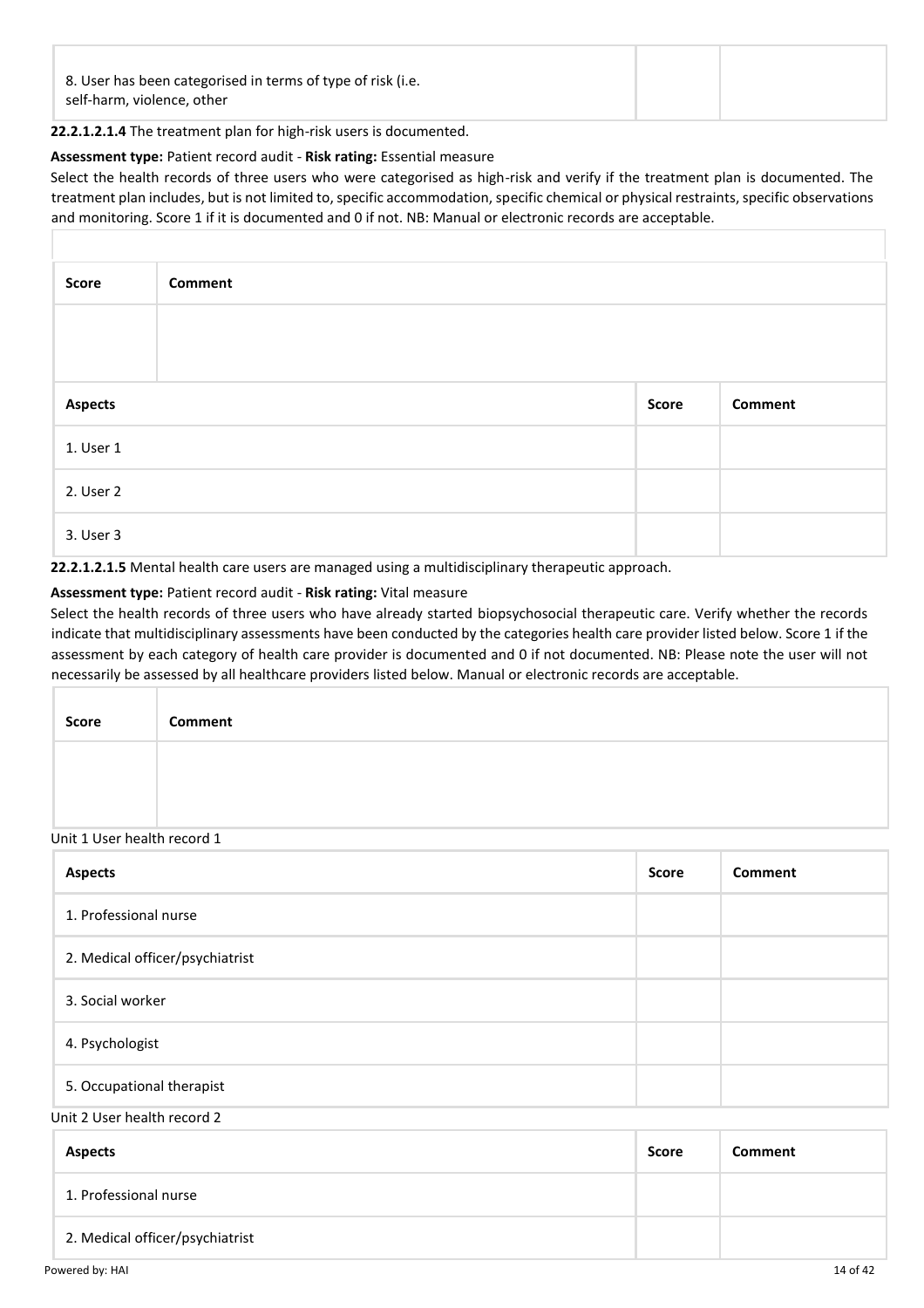| 3. Social worker          |  |
|---------------------------|--|
| 4. Psychologist           |  |
| 5. Occupational therapist |  |

Unit 3 User health record 3

| <b>Aspects</b>                  | <b>Score</b> | Comment |
|---------------------------------|--------------|---------|
| 1. Professional nurse           |              |         |
| 2. Medical officer/psychiatrist |              |         |
| 3. Social worker                |              |         |
| 4. Psychologist                 |              |         |
| 5. Occupational therapist       |              |         |

## **22.2.1.2.1.6** High risk mental health care users are stabilised.

## **Assessment type:** Patient record audit - **Risk rating:** Vital measure

Select the health records of three users who were categorised as high-risk. Review the documented care provided to the user to determine whether the care provided was in accordance with the treatment plan. Score 1 if the aspect is compliant and 0 if not compliant. Score NA (not applicable) for aspects not applicable to individual users. NB: Manual or electronic records are acceptable.

| Score | Comment |
|-------|---------|
|       |         |
|       |         |

## Unit 1 User health record 1

| <b>Aspects</b>                                                                                      | <b>Score</b> | Comment |
|-----------------------------------------------------------------------------------------------------|--------------|---------|
| 1. Documentation of decision for restraint/seclusion/observation                                    |              |         |
| 2. Decisions for restraint documented in unit register                                              |              |         |
| 3. If user was restrained, monitoring was conducted as specified in standard operating<br>procedure |              |         |
| 4. User's condition and/or mental state reviewed in accordance with documented plan                 |              |         |
| 5. Documentation of treatment administered                                                          |              |         |
| 6. Response to treatment documented                                                                 |              |         |
| 7. Side effects of treatment documented                                                             |              |         |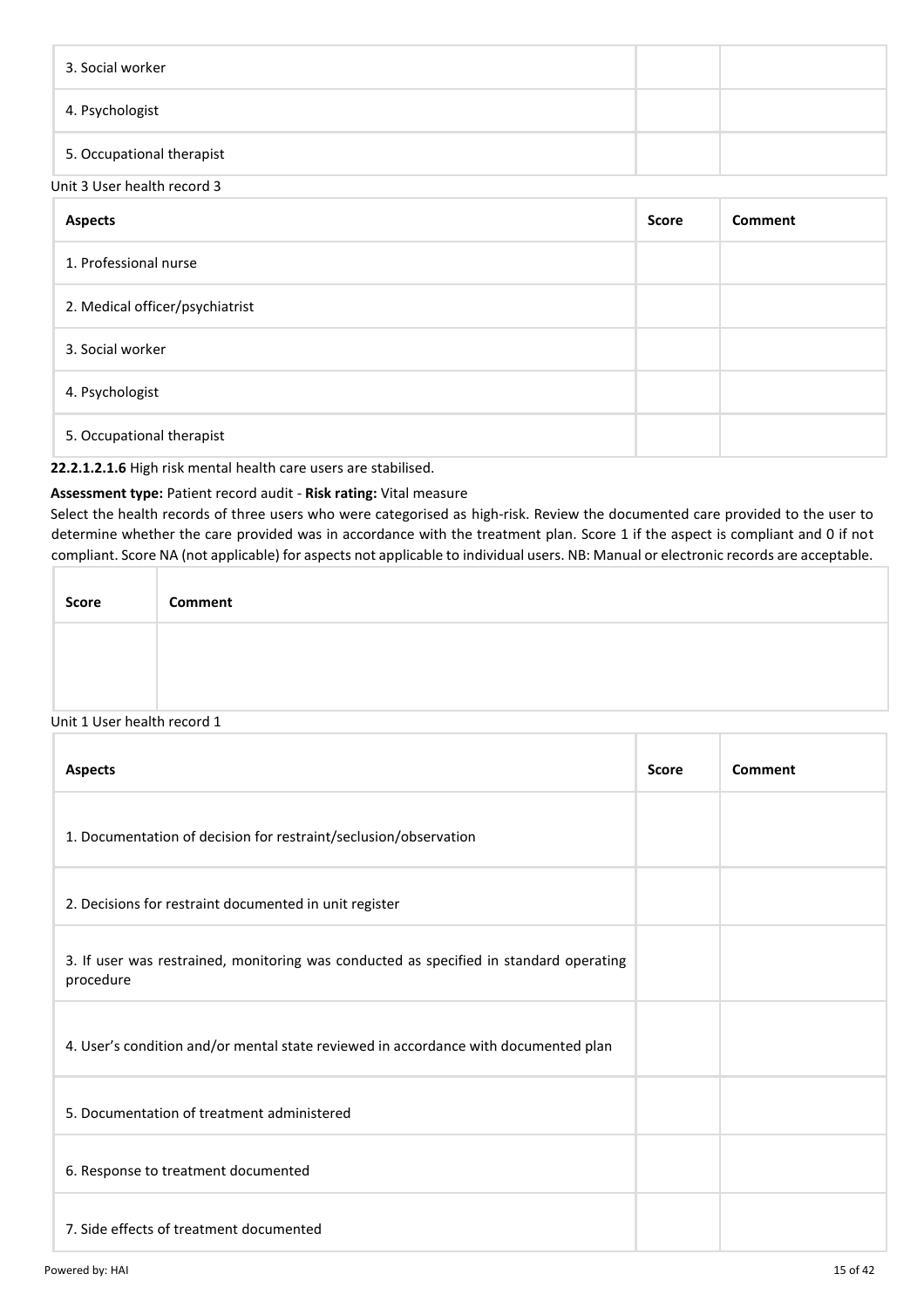## Unit 2 User health record 2

| <b>Aspects</b>                                                                                      | <b>Score</b> | Comment |
|-----------------------------------------------------------------------------------------------------|--------------|---------|
| 1. Documentation of decision for restraint/seclusion/observation                                    |              |         |
| 2. Decisions for restraint documented in unit register                                              |              |         |
|                                                                                                     |              |         |
| 3. If user was restrained, monitoring was conducted as specified in standard operating<br>procedure |              |         |
| 4. User's condition and/or mental state reviewed in accordance with documented plan                 |              |         |
| 5. Documentation of treatment administered                                                          |              |         |
| 6. Response to treatment documented                                                                 |              |         |
| 7. Side effects of treatment documented<br>Unit 3 User health record 3                              |              |         |

| <b>Aspects</b>                                                                                      | <b>Score</b> | Comment |
|-----------------------------------------------------------------------------------------------------|--------------|---------|
| 1. Documentation of decision for restraint/seclusion/observation                                    |              |         |
| 2. Decisions for restraint documented in unit register                                              |              |         |
| 3. If user was restrained, monitoring was conducted as specified in standard operating<br>procedure |              |         |
| 4. User's condition and/or mental state reviewed in accordance with documented plan                 |              |         |
| 5. Documentation of treatment administered                                                          |              |         |
| 6. Response to treatment documented                                                                 |              |         |
| 7. Side effects of treatment documented                                                             |              |         |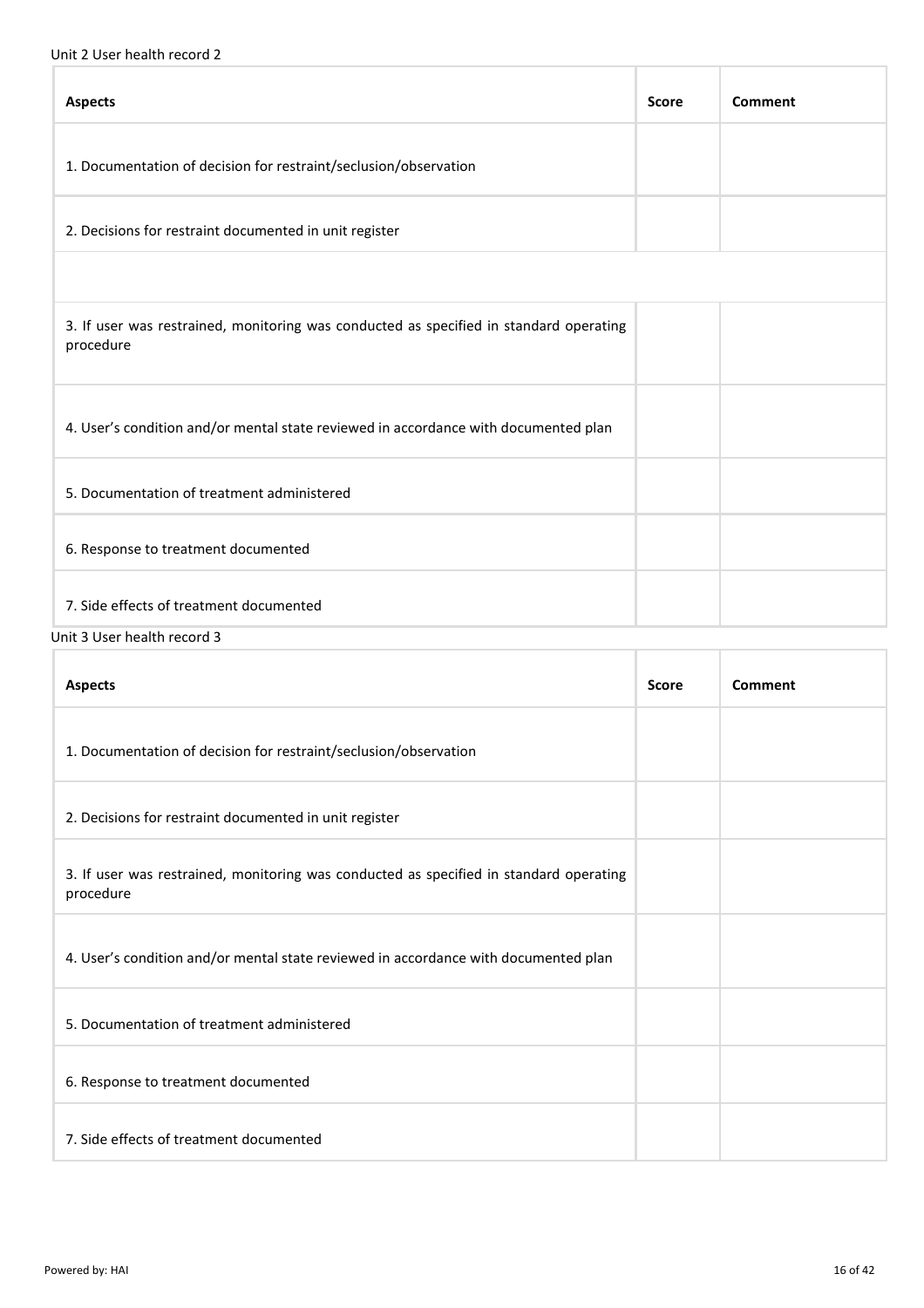#### **22.2.1.2.1.7** Users are monitored in the ECT room recovery area.

## **Assessment type:** Patient record audit - **Risk rating:** Essential measure

Select the health records of three users in the recovery room. Verify whether the aspects listed below are being monitored. Score 1 if the aspect is compliant is 0 if not compliant. Not applicable if the unit does not perform Electroconvulsive Therapy (ECT). NB: Manual or electronic records are acceptable.

| <b>Score</b> | <b>Comment</b> |
|--------------|----------------|
|              |                |
|              |                |

## Unit 1 User health record 1

| <b>Aspects</b>            | <b>Score</b> | <b>Comment</b> |
|---------------------------|--------------|----------------|
| 1. Blood pressure         |              |                |
| 2. Pulse                  |              |                |
| 3. Temperature            |              |                |
| 4. Saturation             |              |                |
|                           |              |                |
| 5. Respiration rate       |              |                |
| 6. Level of consciousness |              |                |

#### Unit 2 User health record 2

| <b>Aspects</b>            | <b>Score</b> | <b>Comment</b> |
|---------------------------|--------------|----------------|
| 1. Blood pressure         |              |                |
| 2. Pulse                  |              |                |
| 3. Temperature            |              |                |
| 4. Saturation             |              |                |
| 5. Respiration rate       |              |                |
| 6. Level of consciousness |              |                |

## Unit 3 User health record 3

| <b>Aspects</b>      | Score | <b>Comment</b> |
|---------------------|-------|----------------|
| 1. Blood pressure   |       |                |
| 2. Pulse            |       |                |
| 3. Temperature      |       |                |
| 4. Saturation       |       |                |
| 5. Respiration rate |       |                |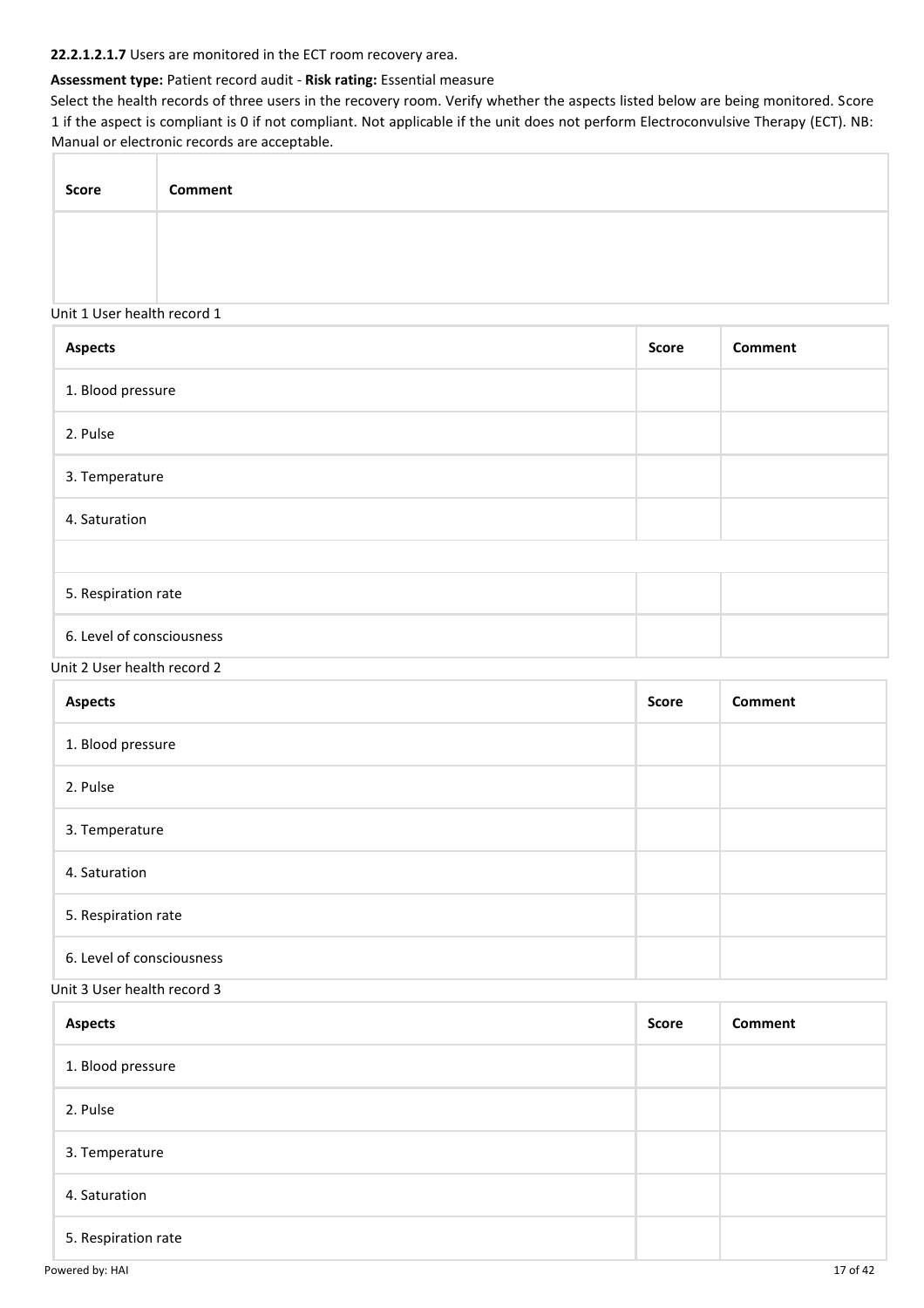| 6. Level of consciousness                                                                                                                                                                                             |  |  |
|-----------------------------------------------------------------------------------------------------------------------------------------------------------------------------------------------------------------------|--|--|
| $\alpha$ and $\alpha$ and $\alpha$ and $\alpha$ $\beta$ $\gamma$ is the contribution of the complete of $\beta$ and the complete full contribution of the contribution of $\beta$ and $\beta$ and $\beta$ and $\beta$ |  |  |

**Standard 22.2.1.3 6(5)** The health establishment must have a formal process to be followed when obtaining informed consent from the user.

**Criterion 22.2.1.3.1 6 A documented procedure which describes the information to be collected and discussed during the process to obtain informed consent is implemented, in accordance with Chapter 2 of the National Health Act (Section 7).**

**22.2.1.3.1.1** Confirmation of informed consent is documented in the user health records.

## **Assessment type:** Patient record audit - **Risk rating:** Vital measure

Request three health records of users who gave written consent to procedures and medical treatment. Examine whether confirmation of informed consent is documented in the health records. This could be a specific form designed for this purpose by the health establishment or notes made by a healthcare provider in the health record. Score 1 if the aspect is compliant and 0 if not compliant. NB: Manual or electronic records are acceptable.

| <b>Score</b>            | <b>Comment</b>   |  |  |
|-------------------------|------------------|--|--|
|                         |                  |  |  |
|                         |                  |  |  |
| <b>Aspects</b>          | Score<br>Comment |  |  |
|                         |                  |  |  |
| 1. User health record 1 |                  |  |  |
| 2. User health record 2 |                  |  |  |
| 3. User health record 3 |                  |  |  |

**Standard 22.2.1.4 6(6)** The health establishment must issue a discharge report to users in accordance with section 10 of the Act. **Criterion 22.2.1.4.1 6 Comprehensive discharge reports must be provided to users to ensure continuity of care.**

**22.2.1.4.1.1** The health records of discharged users include a discharge report.

## **Assessment type:** Patient record audit - **Risk rating:** Vital measure

Select the health records of three users who have been discharged in the previous week and verify whether the discharge report contains the aspects listed below. Score 1 if the aspect is present and 0 if not present. NB: Manual or electronic records are acceptable.

| <b>Score</b> | Comment |
|--------------|---------|
|              |         |
|              |         |

## Unit 1 User health record 1

| <b>Aspects</b>                                         | <b>Score</b> | Comment |
|--------------------------------------------------------|--------------|---------|
| 1. Name and surname of user                            |              |         |
| 2. Date of birth or Identity number or passport number |              |         |
| 3. Date of admission                                   |              |         |
| 4. Date of discharge                                   |              |         |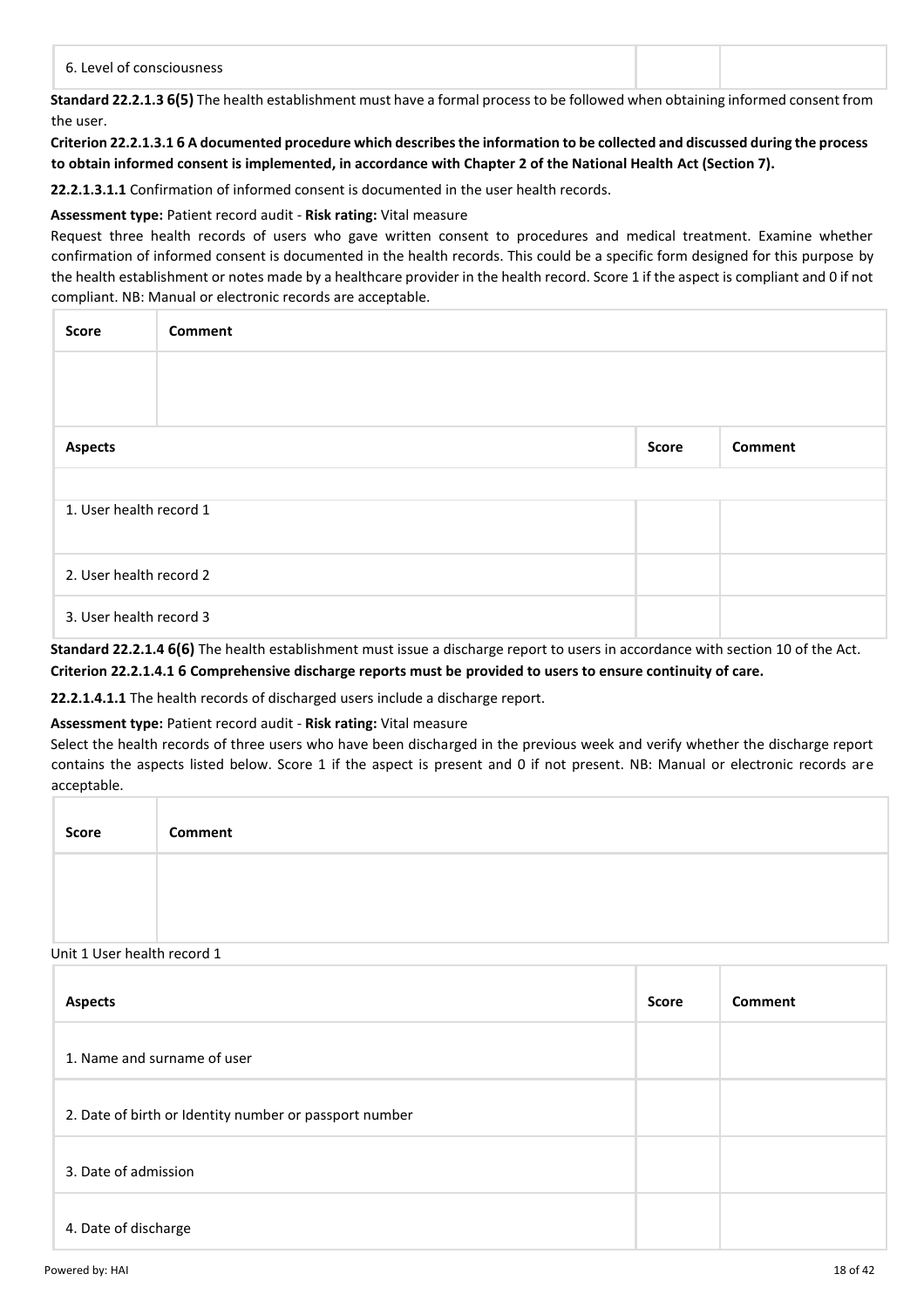| 5. Provisional diagnosis/reason for admission                                           |              |                |
|-----------------------------------------------------------------------------------------|--------------|----------------|
| 6. Name of unit to which user was admitted (this may be a name or alphanumeric details) |              |                |
| 7. Final diagnosis on discharge                                                         |              |                |
| 8. Medicine and treatment                                                               |              |                |
| 9. Details of referrals and/or follow-up appointments                                   |              |                |
| 10. Relevant health education given                                                     |              |                |
| 11. Signature of health care provider completing report                                 |              |                |
| 12. MHCA 03 sent to the Mental Health Review Board (where necessary)                    |              |                |
| Unit 2 User health record 2                                                             |              |                |
| <b>Aspects</b>                                                                          | <b>Score</b> | <b>Comment</b> |
| 1. Name and surname of user                                                             |              |                |
| 2. Date of birth or Identity number or passport number                                  |              |                |

- 3. Date of admission
- 4. Date of discharge

5. Provisional diagnosis/reason for admission

6. Name of unit to which user was admitted (this may be a name or alphanumeric details) 7. Final diagnosis on discharge 8. Medicine and treatment 9. Details of referrals and/or follow-up appointments 10. Relevant health education given 11. Signature of health care provider completing report 12. MHCA 03 sent to the Mental Health Review Board (where necessary)

Unit 3 User health record 3

| <b>Aspects</b>  | <b>Score</b> | Comment |          |
|-----------------|--------------|---------|----------|
| Powered by: HAI |              |         | 19 of 42 |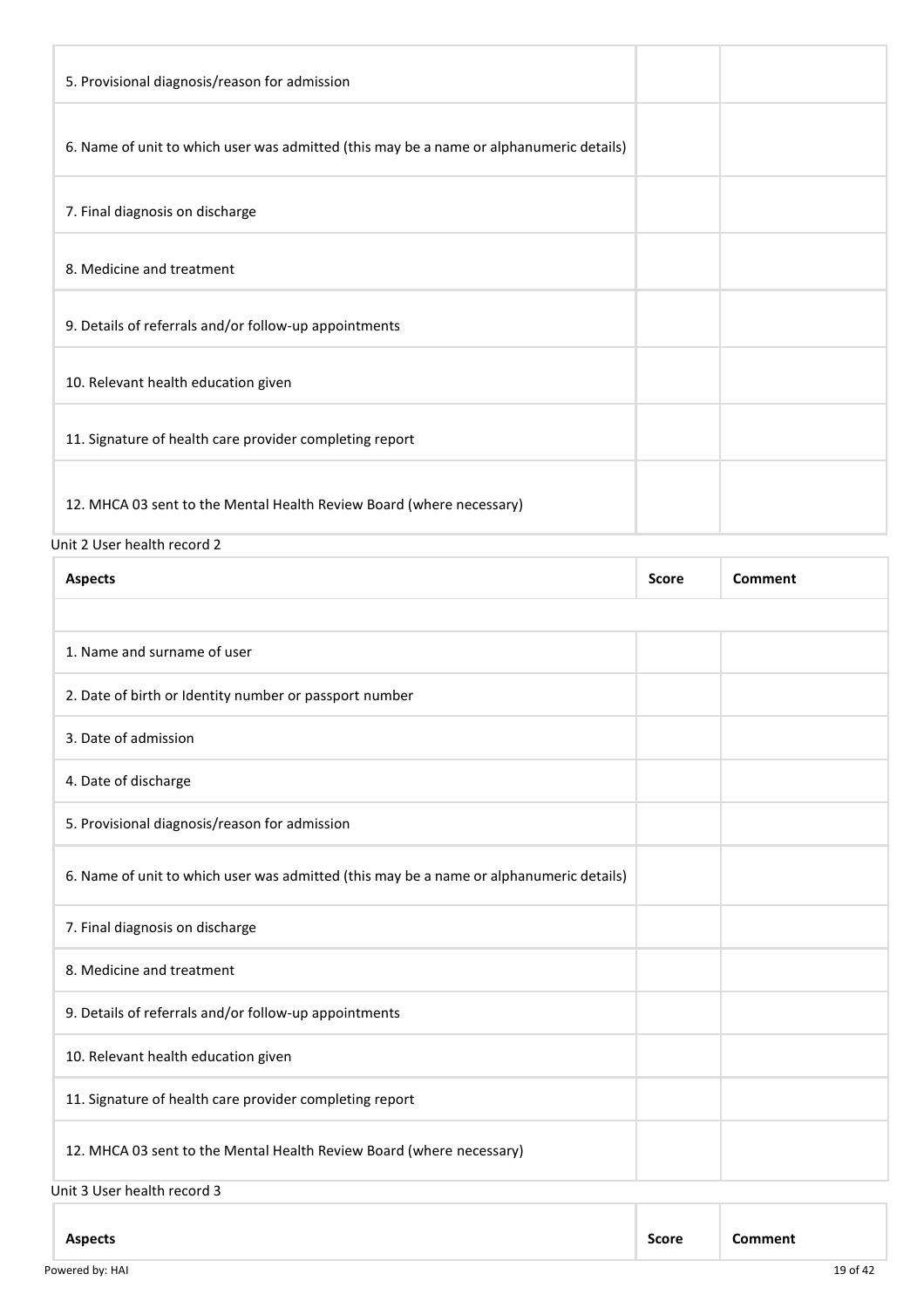| 1. Name and surname of user                                                             |  |
|-----------------------------------------------------------------------------------------|--|
| 2. Date of birth or Identity number or passport number                                  |  |
| 3. Date of admission                                                                    |  |
| 4. Date of discharge                                                                    |  |
| 5. Provisional diagnosis/reason for admission                                           |  |
| 6. Name of unit to which user was admitted (this may be a name or alphanumeric details) |  |
| 7. Final diagnosis on discharge                                                         |  |
| 8. Medicine and treatment                                                               |  |
| 9. Details of referrals and/or follow-up appointments                                   |  |
| 10. Relevant health education given                                                     |  |
| 11. Signature of health care provider completing report                                 |  |
| 12. MHCA 03 sent to the Mental Health Review Board (where necessary)                    |  |

## **Sub Domain 22.2.2 7** Clinical management

**Standard 22.2.2.1 7(1)** The health establishment must establish and maintain clinical management systems, structures and procedures that give effect to national policies and guidelines.

**Criterion 22.2.2.1.1 7(2)(a) The health establishment must ensure that clinical policies and guidelines for priority health conditions issued by the national department are available and communicated to health care personnel.**

**22.2.2.1.1.1** Clinical guidelines and policies are communicated to relevant health care personnel.

#### **Assessment type:** Document - **Risk rating:** Essential measure

Documented evidence that personnel have been informed about the clinical policies and guidelines must be available. This may include, but need not be limited to, distribution lists that include personnel signatures indicating that they have read and understood the document (which must be dated and signed), proof of attendance at meetings where policies and guidelines were discussed or similar evidence for electronic distribution. Score 1 if such evidence is available and 0 if not available. NB: Communication to relevant healthcare personnel indicating the documents are available in a portal is acceptable.

| Score          | <b>Comment</b> |       |         |
|----------------|----------------|-------|---------|
|                |                |       |         |
|                |                |       |         |
| <b>Aspects</b> |                | Score | Comment |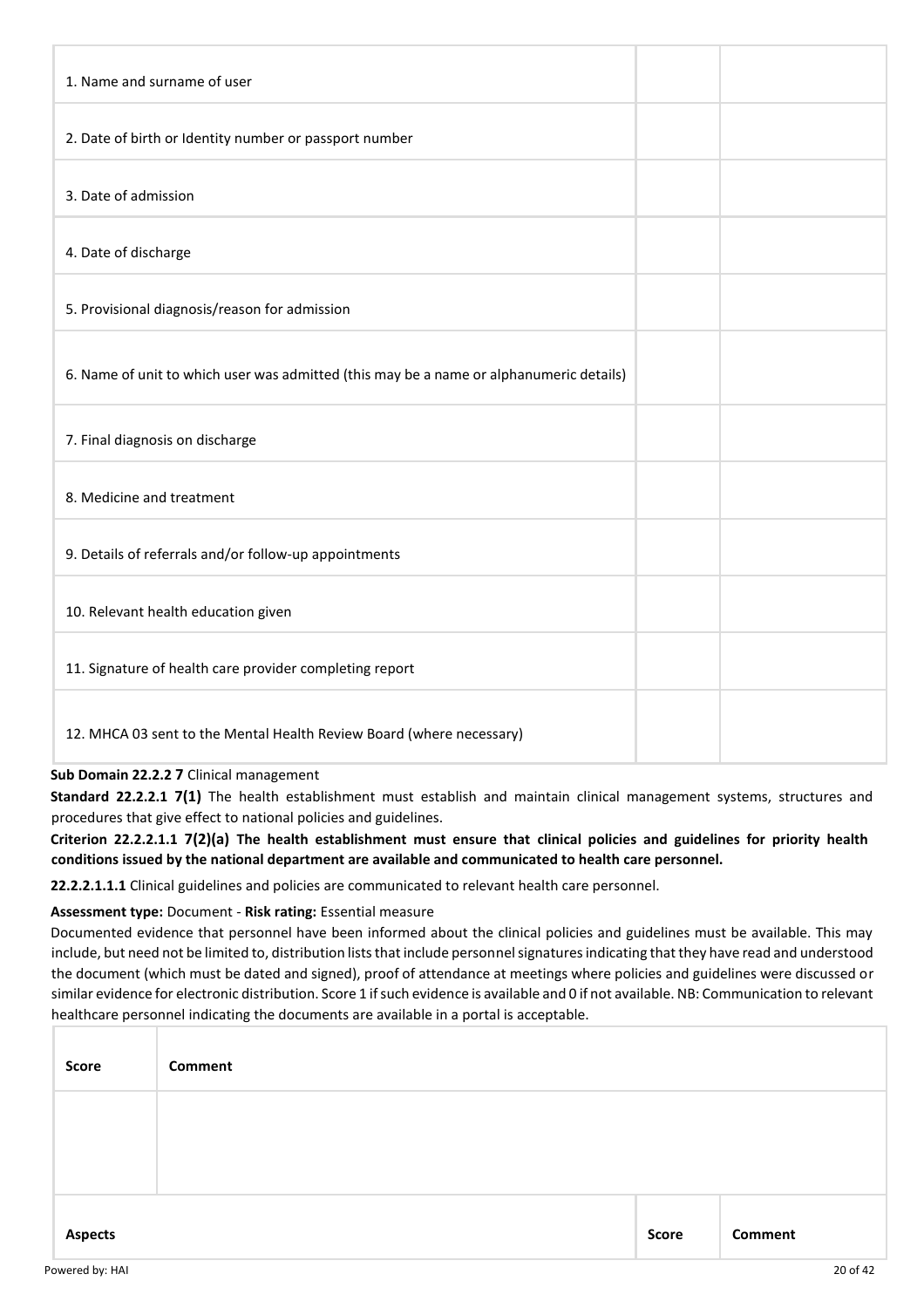| 1. Policy Guidelines on 72-hour Assessment of Involuntary<br>Mental Health Care Users, 2012 or latest |  |
|-------------------------------------------------------------------------------------------------------|--|
| 2. Policy Guidelines on Seclusion and Restraint of Mental<br>Health Care Users, March 2012 or latest  |  |

## **Criterion 22.2.2.1.2 7 Healthcare providers are informed on the health establishment and their specific responsibilities.**

**22.2.2.1.2.1** Health care personnel have been informed about the policy or standard operating procedure or procedure or guideline of the unit and health establishment.

#### **Assessment type:** Document - **Risk rating:** Essential measure

Documented evidence that personnel have been informed about the policy or standard operating procedure or procedure or guideline must be available. This could include but is not limited to distribution lists which include personnel signatures to indicate they have read and understood the document (which must be dated and signed), proof of attendance at meetings where policies, guidelines and standard operating procedures are discussed, or similar evidence for electronic distribution which could include but not limited to email distribution or documents deposited in intranet or other electronic platforms. Score 1 if such evidence is available and score 0 if it is not available.

| <b>Score</b>                                            | Comment                                                     |  |  |  |  |
|---------------------------------------------------------|-------------------------------------------------------------|--|--|--|--|
|                                                         |                                                             |  |  |  |  |
| <b>Score</b><br>Comment<br><b>Aspects</b>               |                                                             |  |  |  |  |
| 1. Management of psychiatric emergencies                |                                                             |  |  |  |  |
|                                                         | 2. Confidentiality on user health records                   |  |  |  |  |
| 3. Confirmation of informed consent                     |                                                             |  |  |  |  |
| 4. Management of users detained for 72-hour observation |                                                             |  |  |  |  |
|                                                         |                                                             |  |  |  |  |
|                                                         | 5. Conducting and acting on risk assessments                |  |  |  |  |
|                                                         | 6. Conducting risk assessments for mental health care users |  |  |  |  |
| 7. Management of emergency resuscitations               |                                                             |  |  |  |  |
| 8. Management of users with contagious infections       |                                                             |  |  |  |  |
|                                                         | 9. Management of adverse events                             |  |  |  |  |
| 10. Safe administration of medicines to users           |                                                             |  |  |  |  |

**Standard 22.2.2.2 7(2)** (b) A health establishment must establish and maintain systems, structures and programmes to manage clinical risk.

#### **Criterion 22.2.2.2.1 7 The health establishment implements process to ensure environmental cleanliness.**

**22.2.2.2.1.1** All cleaning work completed is verified by the supervisor or delegated person.

#### **Assessment type:** Document - **Risk rating:** Essential measure

Daily inspections will ensure the cleanliness of the ward. The person responsible for overseeing the cleaning service must inspect the ward daily to confirm that cleaning has been carried out according to the schedule and that all areas attended to have been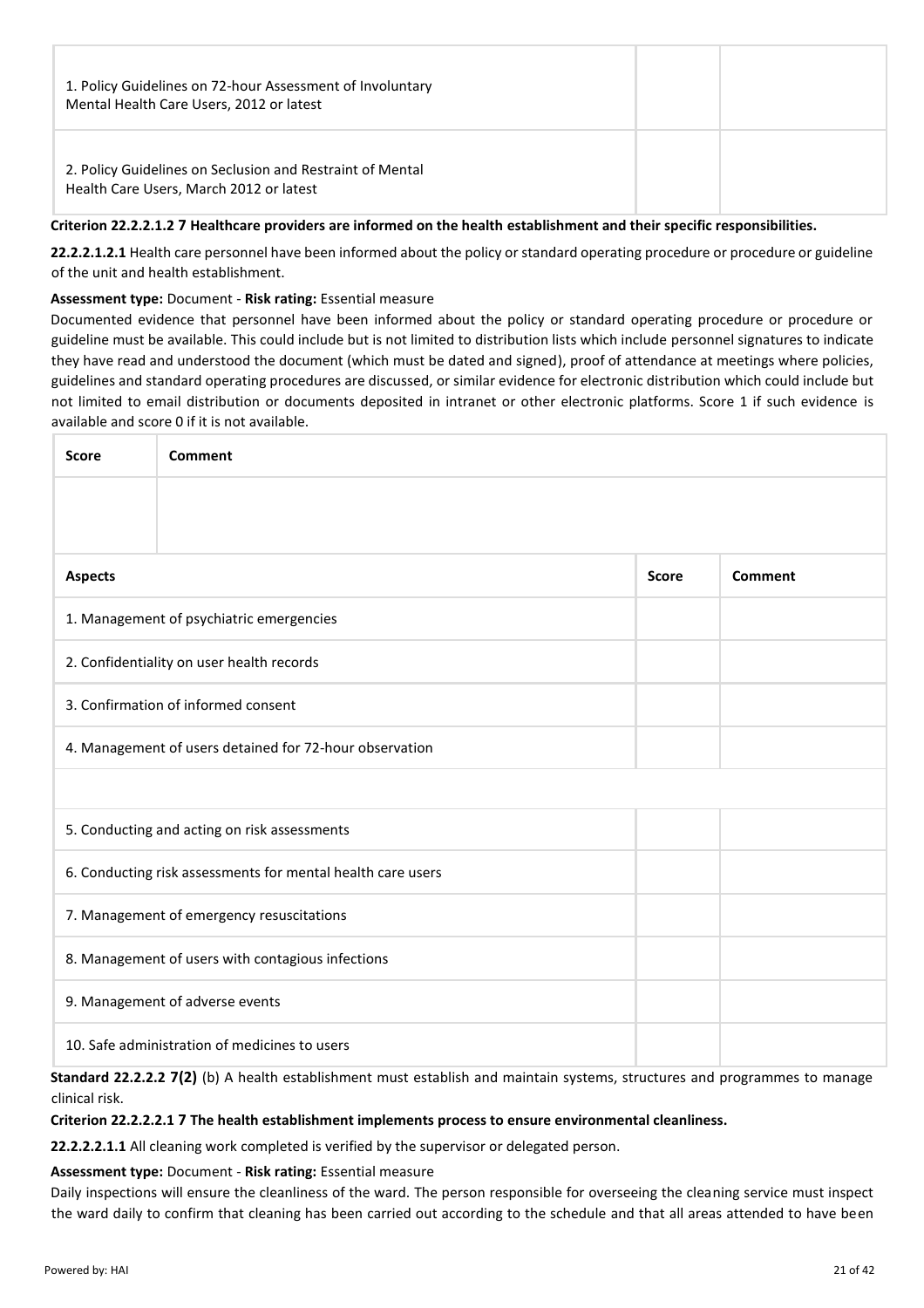effectively cleaned. Monitoring tools (including, but not limited to, checklists/ tick sheets) listing all cleaning tasks must be completed for each room or area. Not applicable: Never

| <b>Score</b> | Comment |
|--------------|---------|
|              |         |
|              |         |

**22.2.2.2.1.2** The unit is observed to be clean.

#### **Assessment type:** Observation - **Risk rating:** Vital measure

Inspector to observe general cleanliness of the unit including but not limited to whether the unit is free of dirt and stains. Not applicable: Never

| <b>Score</b> | Comment |
|--------------|---------|
|              |         |
|              |         |

#### **Criterion 22.2.2.2.2 7 The management of used and soiled linen must meet infection prevention and control requirements.**

**22.2.2.2.2.1** The mental health care unit has a designated, access-controlled area for the storage of dirty linen.

#### **Assessment type:** Observation - **Risk rating:** Essential measure

The area used to store dirty linen must have a door which is kept shut. Not applicable: Never

| Score | Comment |
|-------|---------|
|       |         |
|       |         |

**Criterion 22.2.2.2.3 7 Managerial, clinical and administrative information must be used to support decision-making and planning.**

**22.2.2.2.3.1** The health establishment is licenced to admit assisted or involuntary mental health care users.

## **Assessment type:** Document - **Risk rating:** Essential measure

In terms of Mental health Act 2002 (Act 17 of 2002), General Regulations Chapter 9 Section 42(2) the health establishment must be licenced to admit assisted and or involuntary mental health care user. Request a copy of the license issued by the relevant authority to the health establishment. Not applicable: Where the health establishment does not admit assisted or involuntary mental health care users.

| <b>Score</b> | Comment |
|--------------|---------|
|              |         |
|              |         |

**Criterion 22.2.2.2.4 7 Standardised procedures to identify and mitigate clinical risk must be implemented during the care of vulnerable users.**

**22.2.2.2.4.1** Risk assessments are conducted for frail or aged users to identify those at high risk of falls or developing pressure sores.

#### **Assessment type:** Patient record audit - **Risk rating:** Essential measure

Select three health records of frail and/or aged users admitted to the unit at the time of inspection. Verify whether formal risk assessments, including but not limited to Waterlow or Norton scale to determine the user's risk for developing pressure sores, and the Morse fall scale to determine the user's risk of falling, were completed on admission. Score 1 if the aspect is compliant and 0 if not compliant.

|--|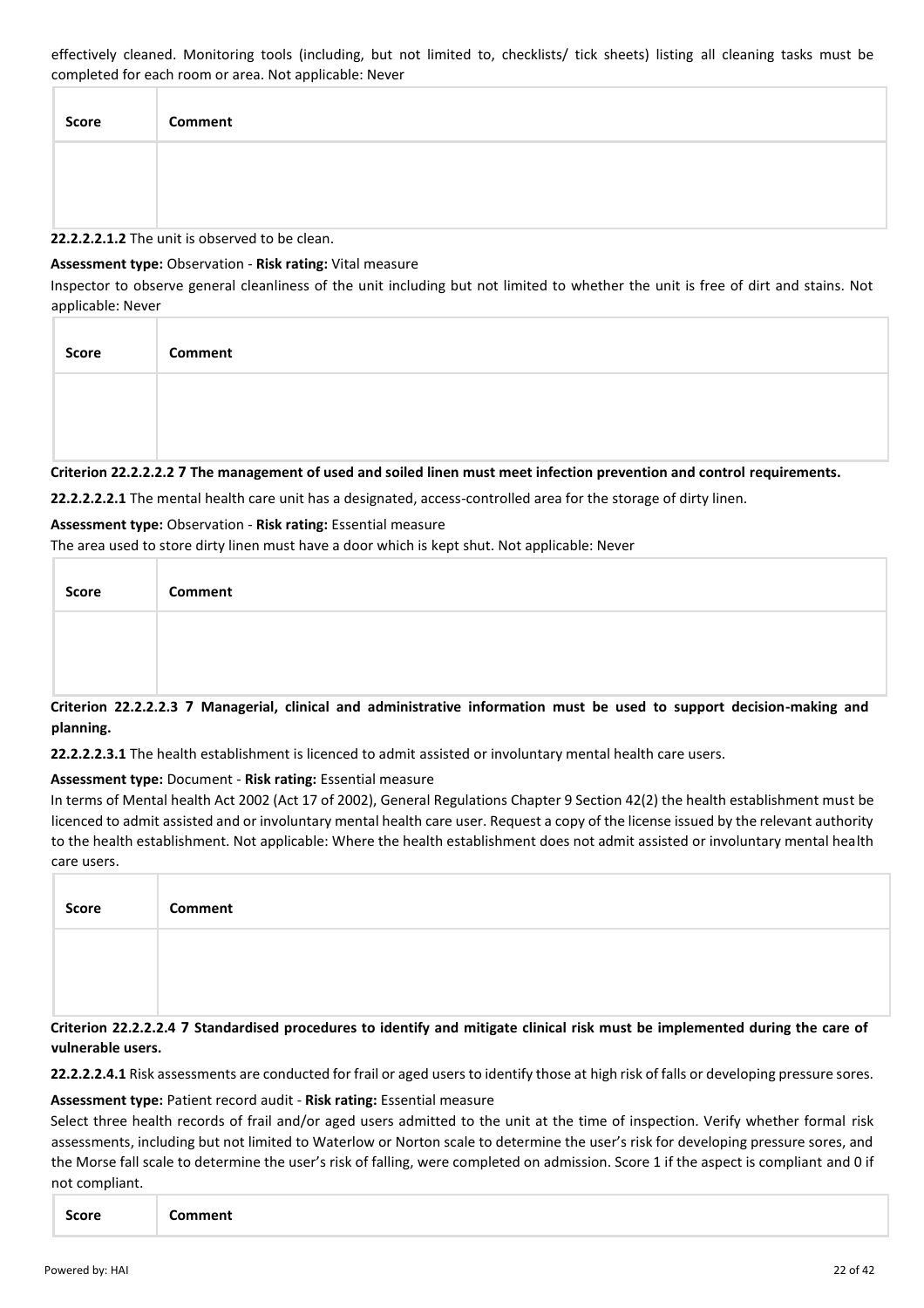| <b>Aspects</b>          | <b>Score</b> | Comment |  |
|-------------------------|--------------|---------|--|
| 1. User health record 1 |              |         |  |
| 2. User health record 2 |              |         |  |
| 3. User health record 3 |              |         |  |

## **Criterion 22.2.2.2.5 7 Systems to mitigate the risk of medicine-related patient safety incidents must be implemented.**

**22.2.2.2.5.1** Observation of users receiving medicine confirms adherence to the protocol for the administration of medicine.

#### **Assessment type:** Observation - **Risk rating:** Essential measure

Observe a nurse in the unit administering medicines to three users. Verify that he/she adheres to all the aspects listed below for each user. The inspectors may wish to ask the nurse to explain what he/she is doing to understand whether or not he/she is adhering to the requirements. Score 1 if the aspect is performed by the nurse as part of the administration process and 0 if not.

| <b>Score</b> | Comment |
|--------------|---------|
|              |         |
|              |         |

#### Unit 1 User 1

| <b>Aspects</b>                                                         | <b>Score</b> | Comment |
|------------------------------------------------------------------------|--------------|---------|
| 1. User is identified before medicine is administered                  |              |         |
| 2. Prescription is checked for validity                                |              |         |
| 3. Prescribed medicine is given                                        |              |         |
| 4. Prescribed medicine container label is clear and visible            |              |         |
| 5. Prescribed medicine is given at prescribed frequency                |              |         |
| 6. Prescribed dose of medicine is given, including measurement of dose |              |         |
| 7. Prescribed route is used                                            |              |         |
| 8. User takes medicine (including swallowing of oral medicine)         |              |         |
| Unit 2 User 2                                                          |              |         |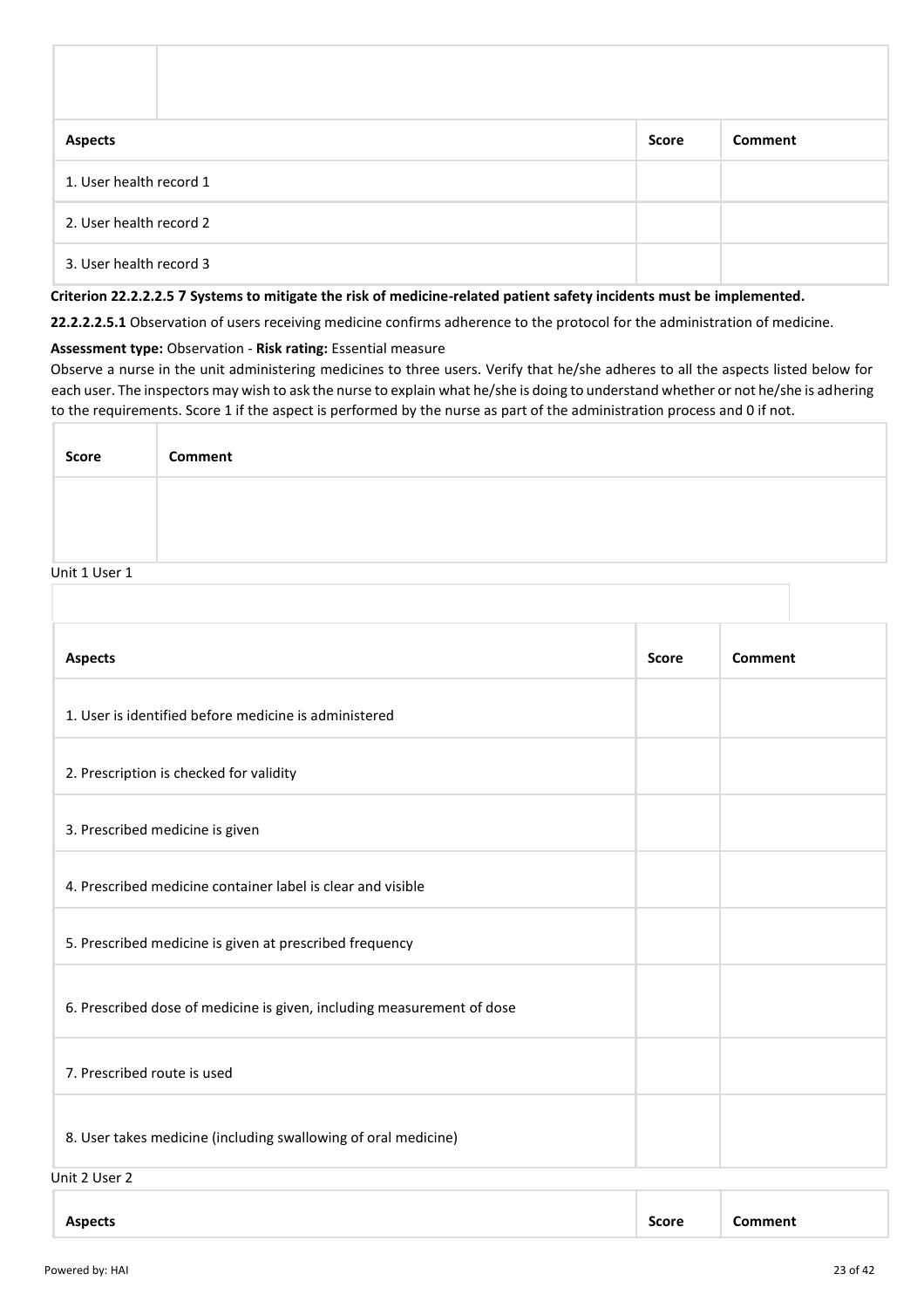| 1. User is identified before medicine is administered                  |  |
|------------------------------------------------------------------------|--|
| 2. Prescription is checked for validity                                |  |
| 3. Prescribed medicine is given                                        |  |
| 4. Prescribed medicine container label is clear and visible            |  |
| 5. Prescribed medicine is given at prescribed frequency                |  |
| 6. Prescribed dose of medicine is given, including measurement of dose |  |
| 7. Prescribed route is used                                            |  |
| 8. User takes medicine (including swallowing of oral medicine)         |  |

Unit 3 User 3

| <b>Aspects</b>                                                                                                                                                                                                                                                                                                   | <b>Score</b> | Comment |
|------------------------------------------------------------------------------------------------------------------------------------------------------------------------------------------------------------------------------------------------------------------------------------------------------------------|--------------|---------|
| 1. User is identified before medicine is administered                                                                                                                                                                                                                                                            |              |         |
| 2. Prescription is checked for validity                                                                                                                                                                                                                                                                          |              |         |
| 3. Prescribed medicine is given                                                                                                                                                                                                                                                                                  |              |         |
| 4. Prescribed medicine container label is clear and visible                                                                                                                                                                                                                                                      |              |         |
| 5. Prescribed medicine is given at prescribed frequency                                                                                                                                                                                                                                                          |              |         |
|                                                                                                                                                                                                                                                                                                                  |              |         |
| 6. Prescribed dose of medicine is given, including measurement of dose                                                                                                                                                                                                                                           |              |         |
| 7. Prescribed route is used                                                                                                                                                                                                                                                                                      |              |         |
| 8. User takes medicine (including swallowing of oral medicine)<br>$\mathbf{r}$ . The contract of the contract of the contract of the contract of the contract of the contract of the contract of the contract of the contract of the contract of the contract of the contract of the contract of th<br><b></b> . |              |         |

## **Criterion 22.2.2.2.6 7 Systems must be in place to facilitate user identification.**

**22.2.2.2.6.1** There is a system to identify mental healthcare users.

## **Assessment type:** Document - **Risk rating:** Vital measure

A system used to identify mental health care users is documented. This could be use of photographs or any other system. Not applicable: Never

| <b>Comment</b> |
|----------------|
|----------------|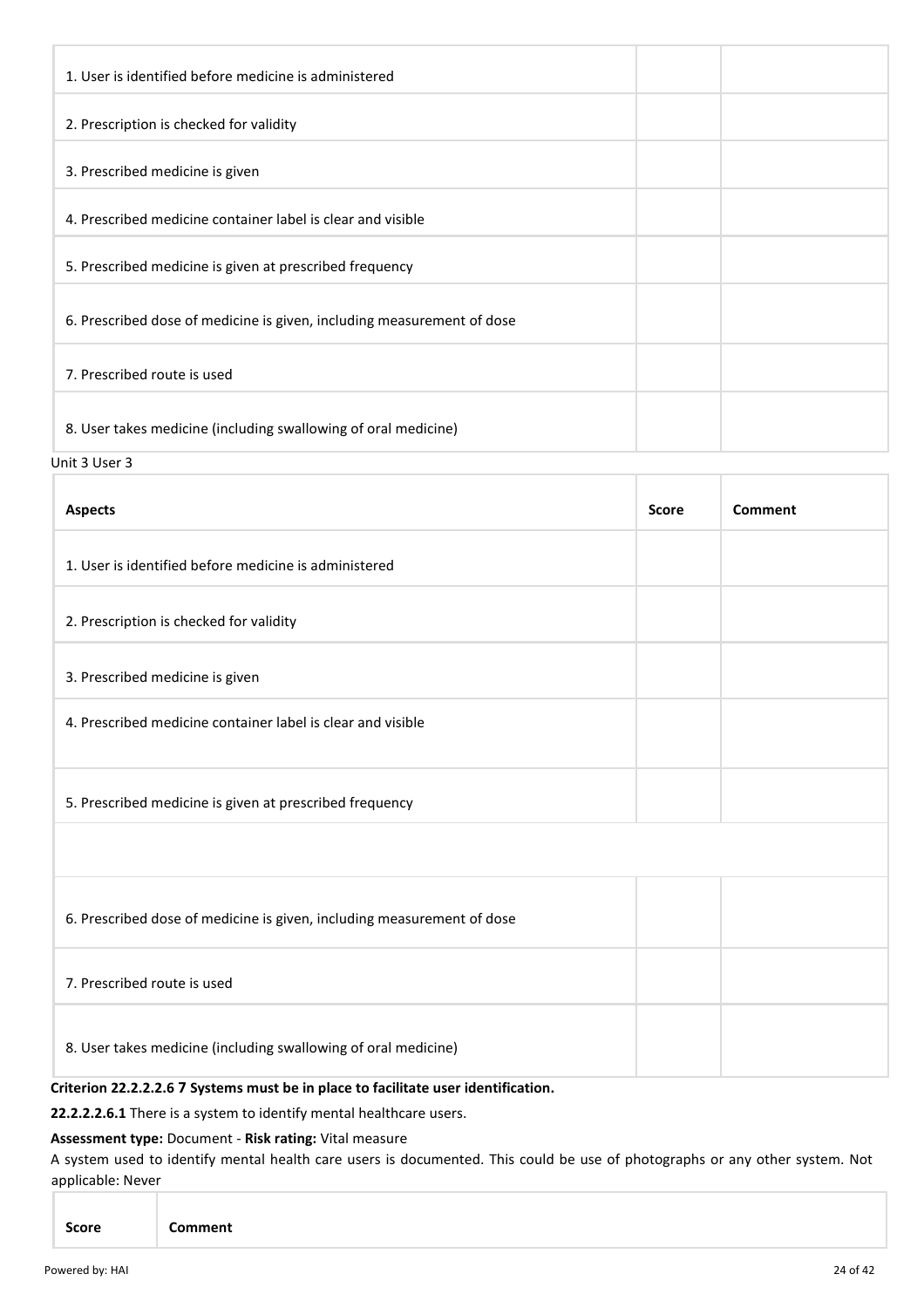## **22.2.2.2.6.2** All users admitted in the unit are identified in line with the documented system.

#### **Assessment type:** Observation - **Risk rating:** Vital measure

Select three users in the unit and verify whether they are identified in line with the documented system. Score 1 if users are identified and 0 if not identified.

| Score          | Comment |       |                |
|----------------|---------|-------|----------------|
|                |         |       |                |
|                |         |       |                |
| <b>Aspects</b> |         | Score | <b>Comment</b> |
| 1. User 1      |         |       |                |
| 2. User 2      |         |       |                |
| 3. User 3      |         |       |                |

#### **Criterion 22.2.2.2.7 7 Communication during user handover must be standardised to advance user safety.**

**22.2.2.2.7.1** User safety checks are applied to all users transferred from one unit to another within the health establishment.

#### **Assessment type:** Patient record audit - **Risk rating:** Vital measure

Request the internal transfer form completed for three users who have been transferred from one unit to another within the health establishment at the time of inspection. Score 1 if the transfer form has been completed and 0 if not completed. NB: Not applicable where there were no users transferred.

| Score                                            | Comment |  |  |  |
|--------------------------------------------------|---------|--|--|--|
|                                                  |         |  |  |  |
|                                                  |         |  |  |  |
| <b>Aspects</b><br><b>Comment</b><br><b>Score</b> |         |  |  |  |
|                                                  |         |  |  |  |
| 1. Health record 1                               |         |  |  |  |
| 2. Health record 2                               |         |  |  |  |
| 3. Health record 3                               |         |  |  |  |

**Criterion 22.2.2.2.8 7 The management of emergency resuscitations must be guided and monitored to improve user outcomes.**

**22.2.2.2.8.1** Emergency trolley is stocked with medicines and equipment.

#### **Assessment type:** Observation - **Risk rating:** Non-negotiable measure

Inspect the contents of the emergency trolley against the aspects listed below. Score 1 if the aspect listed is available, functional and not expired (if applicable) and score 0 if the aspect is not available, not functional or expired (if applicable).

| Score | Comment |
|-------|---------|
|       |         |
|       |         |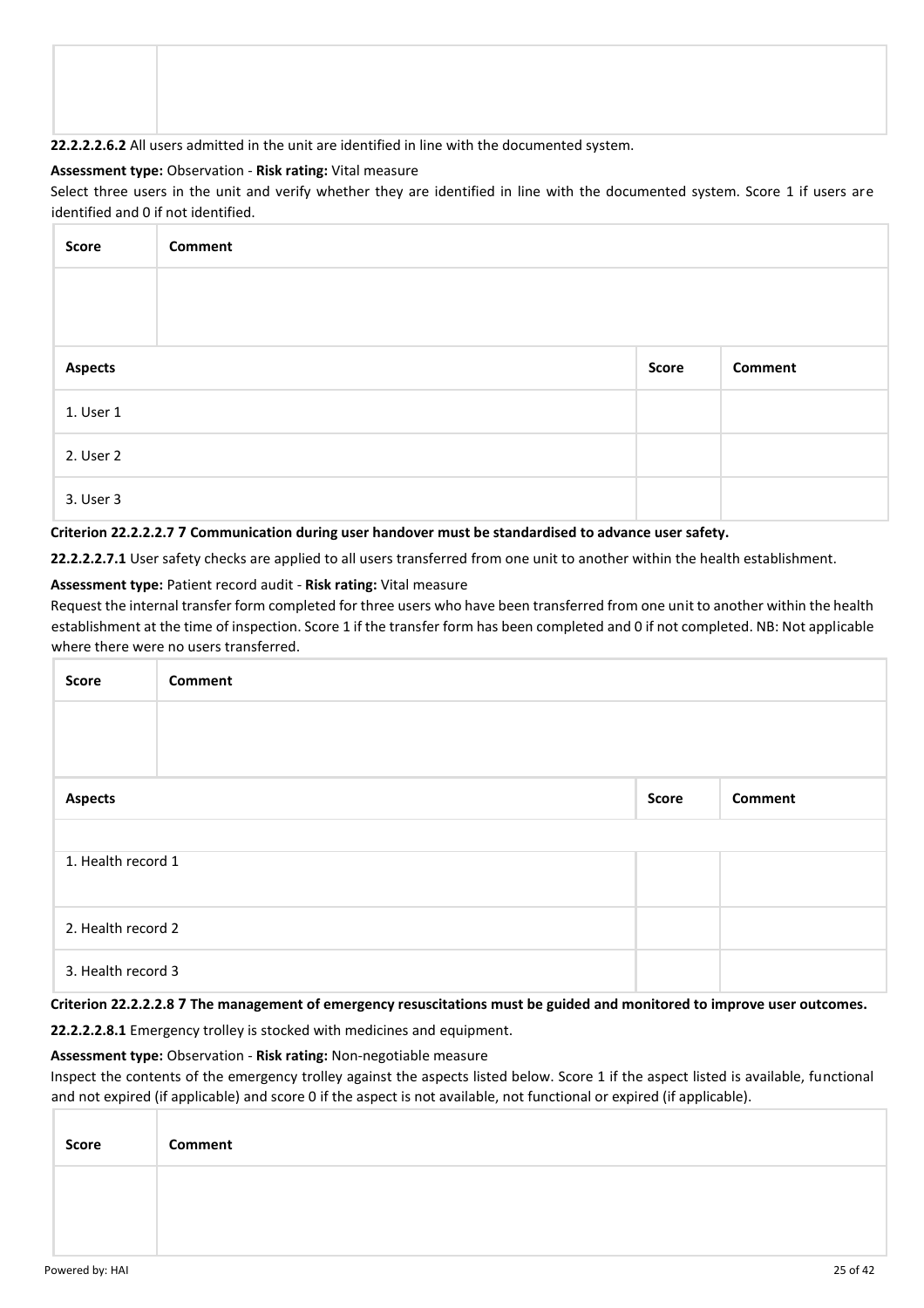| <b>Aspects</b>                                                                                                                              | <b>Score</b> | Comment |  |
|---------------------------------------------------------------------------------------------------------------------------------------------|--------------|---------|--|
| Devices to open and protect airway                                                                                                          |              |         |  |
| 1. Laryngoscope handle                                                                                                                      |              |         |  |
| 2. Curved blade for laryngoscope size 2 (adult)                                                                                             |              |         |  |
| 3. Curved blade for laryngoscope size 3 (adult)                                                                                             |              |         |  |
| 4. Curved blade for laryngoscope size 4 (adult)                                                                                             |              |         |  |
| 5. Endotracheal tubes (a minimum of five different sizes as determined by the user profile<br>seen in the unit and resuscitation protocol). |              |         |  |
| 6. Oropharyngeal airway size 3 (small adult)                                                                                                |              |         |  |
| 7. Oropharyngeal airway size 4 (medium adult)                                                                                               |              |         |  |
| 8. Oropharyngeal airway size 5 (large adult)                                                                                                |              |         |  |
| 9. Plaster or ties for endotracheal tubes                                                                                                   |              |         |  |
| 10. Lubricating gel                                                                                                                         |              |         |  |
| <b>Equipment for difficult Intubation</b>                                                                                                   |              |         |  |
| 11. Introducer                                                                                                                              |              |         |  |
| 12. Laryngeal mask airway size 3                                                                                                            |              |         |  |
| 13. Laryngeal mask airway size 4                                                                                                            |              |         |  |
| 14. Laryngeal mask airway size 5                                                                                                            |              |         |  |
|                                                                                                                                             |              |         |  |
| 15. Magill forceps (adult)                                                                                                                  |              |         |  |
| Devices to deliver oxygen/ventilate users                                                                                                   |              |         |  |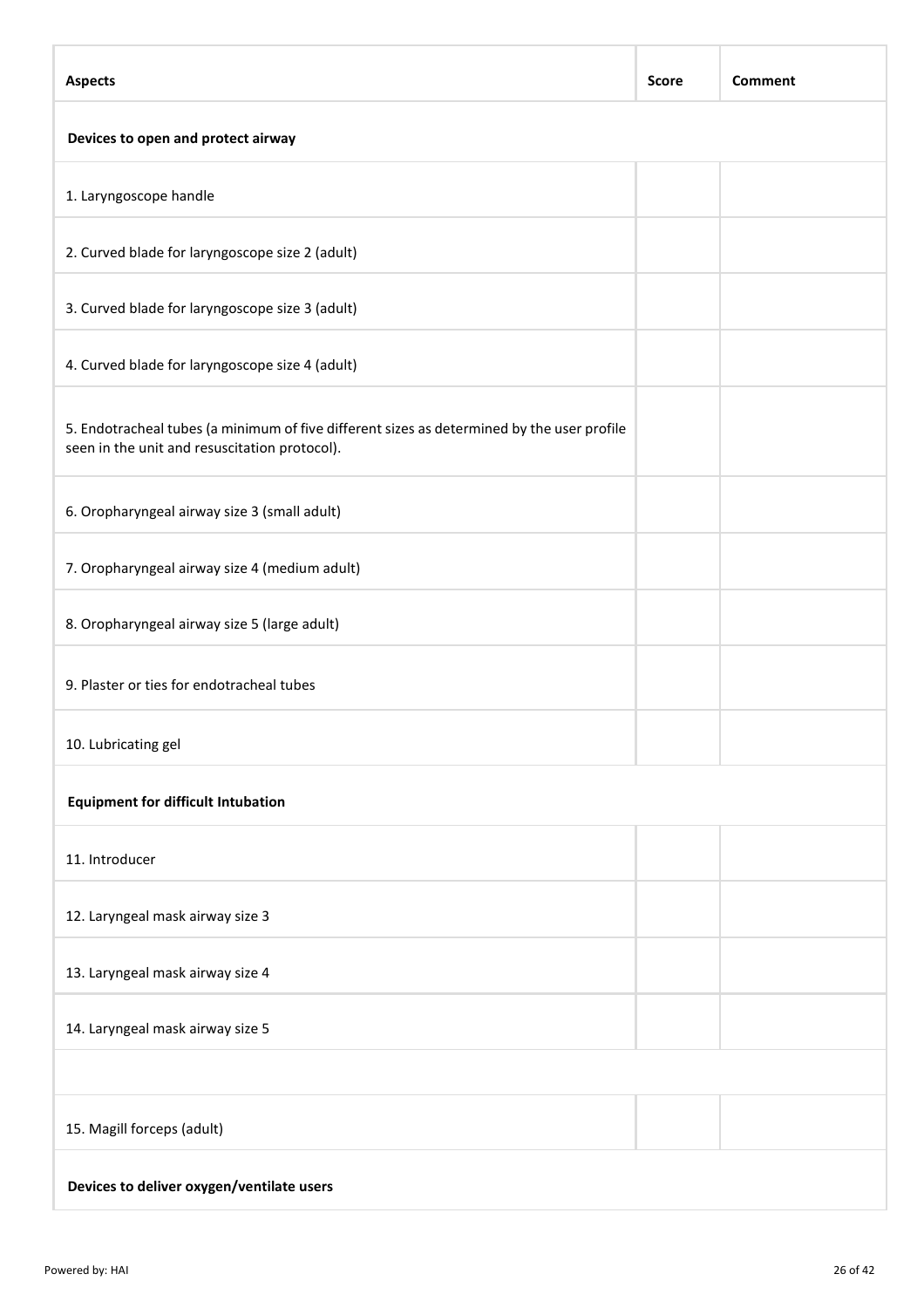| 16. Manual resuscitator device or bag and valve mask (adult)                                                                                                                                                                                                                       |  |
|------------------------------------------------------------------------------------------------------------------------------------------------------------------------------------------------------------------------------------------------------------------------------------|--|
| 17. Oxygen masks- re breather 60%                                                                                                                                                                                                                                                  |  |
| 18. Oxygen supply - ready for use (portable). Explanatory note: An oxygen cylinder fitted<br>with regulator indicating cylinder pressure and adjustable flowrate must be available.<br>Oxygen levels must not be below the minimum level indicated in the oxygen cylinder<br>gauge |  |
| Equipment to diagnose and treat cardiac dysrhythmias                                                                                                                                                                                                                               |  |
| 19. Automated external defibrillator (AED) or defibrillator with pads, paddles and<br>electrodes                                                                                                                                                                                   |  |
| 20. Cardiac arrest board                                                                                                                                                                                                                                                           |  |
| Devices to gain intravascular access                                                                                                                                                                                                                                               |  |
| 21. Intravenous administration sets                                                                                                                                                                                                                                                |  |
| 22. IV Cannulae                                                                                                                                                                                                                                                                    |  |
| <b>Medicine</b>                                                                                                                                                                                                                                                                    |  |
| 23. Emergency medicines according to local protocol are available and have not expired.                                                                                                                                                                                            |  |

**22.2.2.2.8.2** Medical supplies and equipment for resuscitation is available.

## **Assessment type:** Observation - **Risk rating:** Vital measure

Inspect whether medical supplies and equipment used for resuscitation is available. The items may be available in the trolley or vicinity of the trolley. Score 1 if the aspect listed is available, functional and not expired (if applicable) and score 0 if the aspect is not available, not functional or expired (if applicable).

| <b>Score</b>                      | <b>Comment</b> |              |         |
|-----------------------------------|----------------|--------------|---------|
|                                   |                |              |         |
|                                   |                |              |         |
| <b>Aspects</b>                    |                | <b>Score</b> | Comment |
| 1. Chlorhexidine or Alcohol swabs |                |              |         |
| 2. Eye protection                 |                |              |         |
| 3. Facemask                       |                |              |         |
| 4. Gloves                         |                |              |         |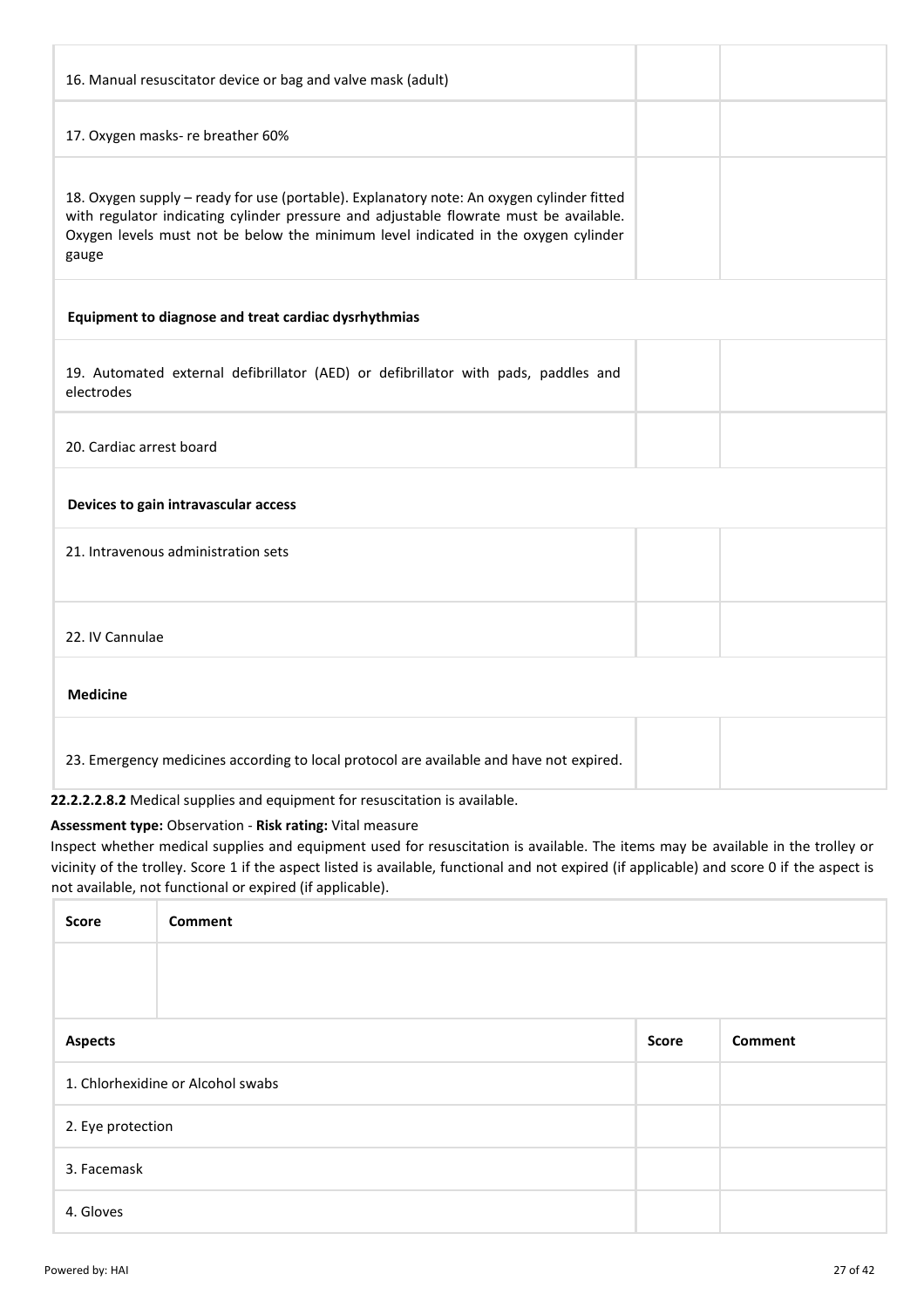| 5. Spare batteries for laryngoscope   |  |
|---------------------------------------|--|
|                                       |  |
| 6. Spare bulb (where applicable)      |  |
| 7. Syringe 2ml                        |  |
| 8. Syringe 5ml                        |  |
| 9. Syringe 20ml                       |  |
| 10. Cather tip syringe 50ml           |  |
| 11. Needles pink 18 G                 |  |
| 12. Needles green 21G                 |  |
| 13. Scissors                          |  |
| 14. Tourniquet                        |  |
| 15. Stethoscope                       |  |
| 16. Nasogastric tubes size 12 (adult) |  |
| 17. Nasogastric tubes size 14 (adult) |  |
| 18. Nasogastric tubes size 16 (adult) |  |
| 19. Nasogastric tubes size 18 (adult) |  |
| 20. Suction catheter 12F (adult)      |  |
| 21. Suction catheter 14F (adult)      |  |
| 22. Suction devices (portable)        |  |
| 23. Yankhauer suction                 |  |
| 24. Nasal cannula                     |  |
| 25. Blood administration set          |  |
| 26. Resuscitation algorithm           |  |

**22.2.2.2.8.3** Emergency trolley is checked in accordance with agreed unit practice.

## **Assessment type:** Document - **Risk rating:** Vital measure

Checking of the emergency trolley will vary from different units. Request a documented practice for checking the emergency trolley and verify whether it is checked as documented. Request documented records of checking the emergency trolley from the previous 30 days. Not applicable: Never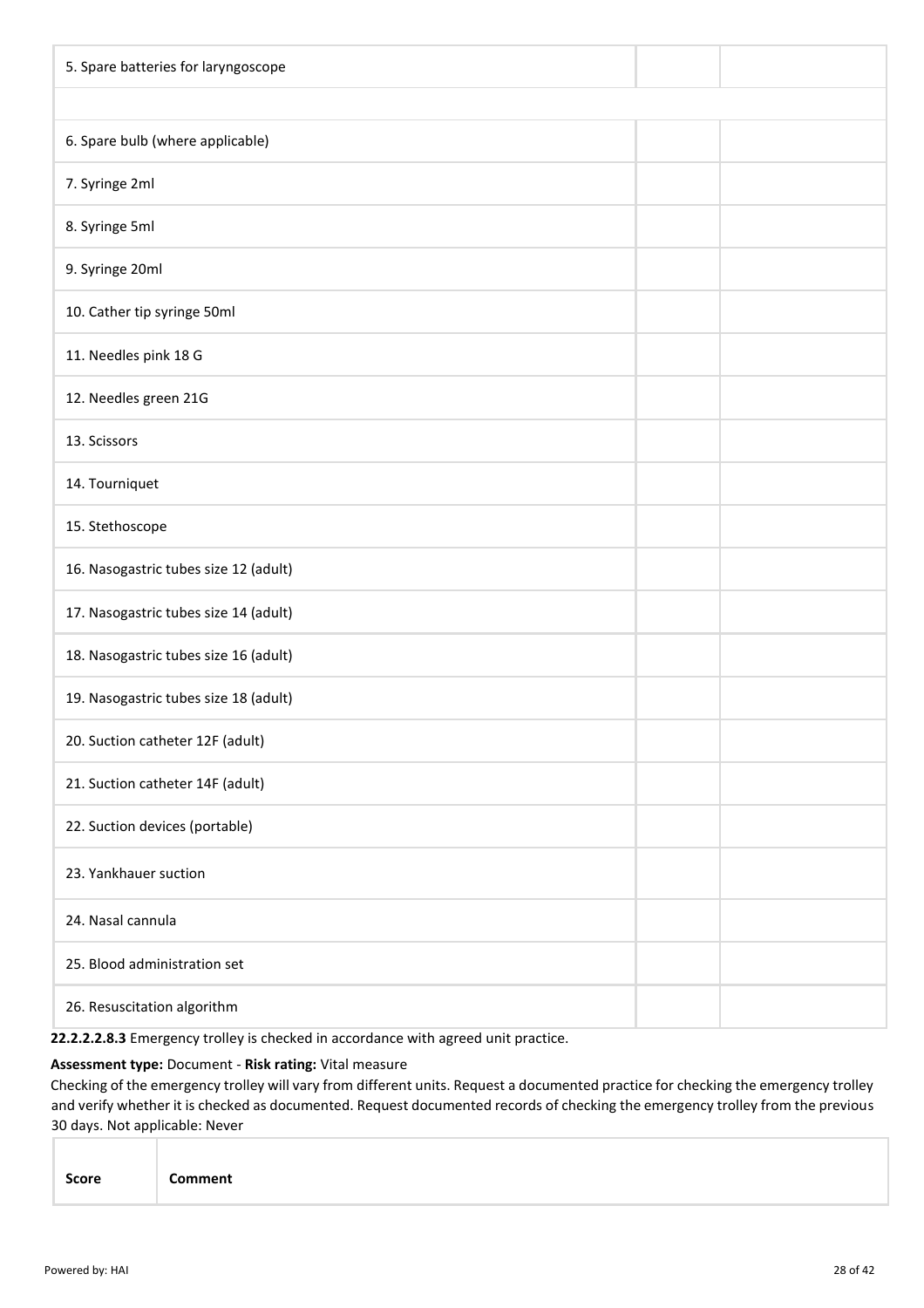**Sub Domain 22.2.3 8** Infection prevention and control programmes

**Standard 22.2.3.1 8(1)** The health establishment must maintain an environment, which minimises the risk of disease outbreaks, the transmission of infection to users, health care personnel and visitors.

**Criterion 22.2.3.1.1 8(2)(a) The health establishment must ensure that there are hand washing facilities in every service area. 22.2.3.1.1.1** Hand washing facilities are available.

#### **Assessment type:** Observation - **Risk rating:** Vital measure

Assess the hand washing facilities for the items listed below. Score 1 if the item is available and 0 if not available.

| <b>Score</b> | Comment |
|--------------|---------|
|              |         |
|              |         |

Unit 1 User care area

| <b>Aspects</b>                                                                                                                                                                                                                                                                                | <b>Score</b> | Comment |
|-----------------------------------------------------------------------------------------------------------------------------------------------------------------------------------------------------------------------------------------------------------------------------------------------|--------------|---------|
| 1. Hand washing basin. Explanatory note: The basin must not be blocked, broken, have<br>deep cracks causing leaking of water, or have hairline cracks.                                                                                                                                        |              |         |
| 2. Poster on correct hand washing technique                                                                                                                                                                                                                                                   |              |         |
| 3. Poster on the correct use of alcohol-based hand rub. Explanatory note: Posters must be<br>placed at strategic places and above alcohol dispensers in the health establishment as<br>stipulated in page 33 of Practical Manual for Implementation of IPC Strategic framework<br>March 2020. |              |         |
| 4. Taps                                                                                                                                                                                                                                                                                       |              |         |
| 5. Running water                                                                                                                                                                                                                                                                              |              |         |
| 6. Plain liquid soap or Chlorhexidine based soap                                                                                                                                                                                                                                              |              |         |
| 7. Wall mounted soap dispenser                                                                                                                                                                                                                                                                |              |         |
| 8. Paper towels                                                                                                                                                                                                                                                                               |              |         |
| 9. Paper towel dispenser                                                                                                                                                                                                                                                                      |              |         |
| 10. Bin                                                                                                                                                                                                                                                                                       |              |         |
| 11. Alcohol based hand rub                                                                                                                                                                                                                                                                    |              |         |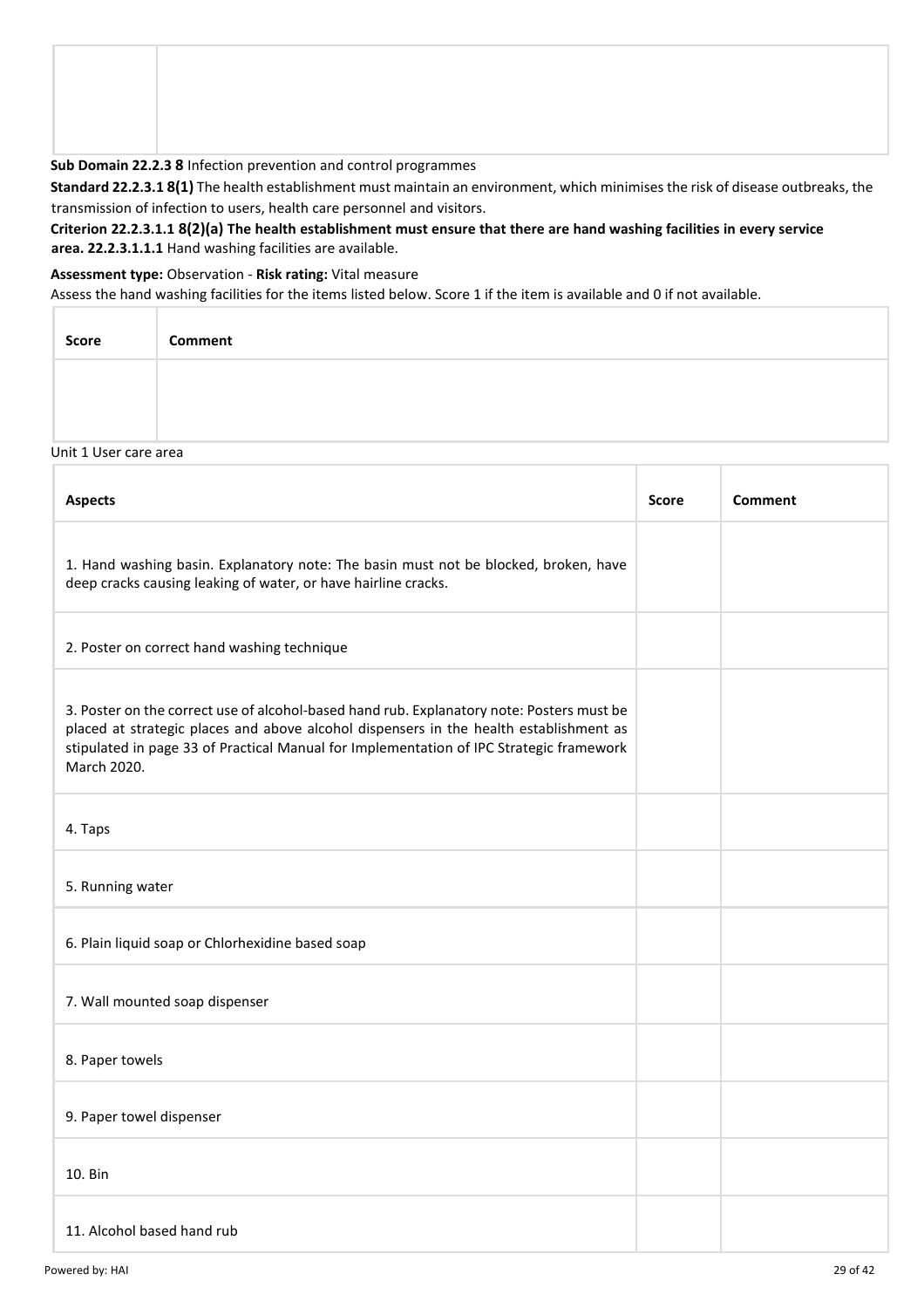## Unit 2 Personnel toilet

| <b>Aspects</b>                                                                                                                                                                                                                                                                                | <b>Score</b> | <b>Comment</b> |
|-----------------------------------------------------------------------------------------------------------------------------------------------------------------------------------------------------------------------------------------------------------------------------------------------|--------------|----------------|
| 1. Hand washing basin. Explanatory note: The basin must not be blocked, broken, have<br>deep cracks causing leaking of water, or have hairline cracks.                                                                                                                                        |              |                |
| 2. Poster on correct hand washing technique                                                                                                                                                                                                                                                   |              |                |
|                                                                                                                                                                                                                                                                                               |              |                |
|                                                                                                                                                                                                                                                                                               |              |                |
| 3. Poster on the correct use of alcohol-based hand rub. Explanatory note: Posters must be<br>placed at strategic places and above alcohol dispensers in the health establishment as<br>stipulated in page 33 of Practical Manual for Implementation of IPC Strategic framework<br>March 2020. |              |                |
| 4. Taps                                                                                                                                                                                                                                                                                       |              |                |
| 5. Running water                                                                                                                                                                                                                                                                              |              |                |
| 6. Plain liquid soap or Chlorhexidine based soap                                                                                                                                                                                                                                              |              |                |
| 7. Wall mounted soap dispenser                                                                                                                                                                                                                                                                |              |                |
| 8. Paper towels                                                                                                                                                                                                                                                                               |              |                |
| 9. Paper towel dispenser                                                                                                                                                                                                                                                                      |              |                |
| 10. Bin                                                                                                                                                                                                                                                                                       |              |                |
| 11. Alcohol based hand rub                                                                                                                                                                                                                                                                    |              |                |
| Unit 3 ECT Room (where applicable)                                                                                                                                                                                                                                                            |              |                |

| <b>Aspects</b>                                                                                                                                         | <b>Score</b> | Comment |
|--------------------------------------------------------------------------------------------------------------------------------------------------------|--------------|---------|
| 1. Hand washing basin. Explanatory note: The basin must not be blocked, broken, have<br>deep cracks causing leaking of water, or have hairline cracks. |              |         |
| 2. Poster on correct hand washing technique                                                                                                            |              |         |

ī.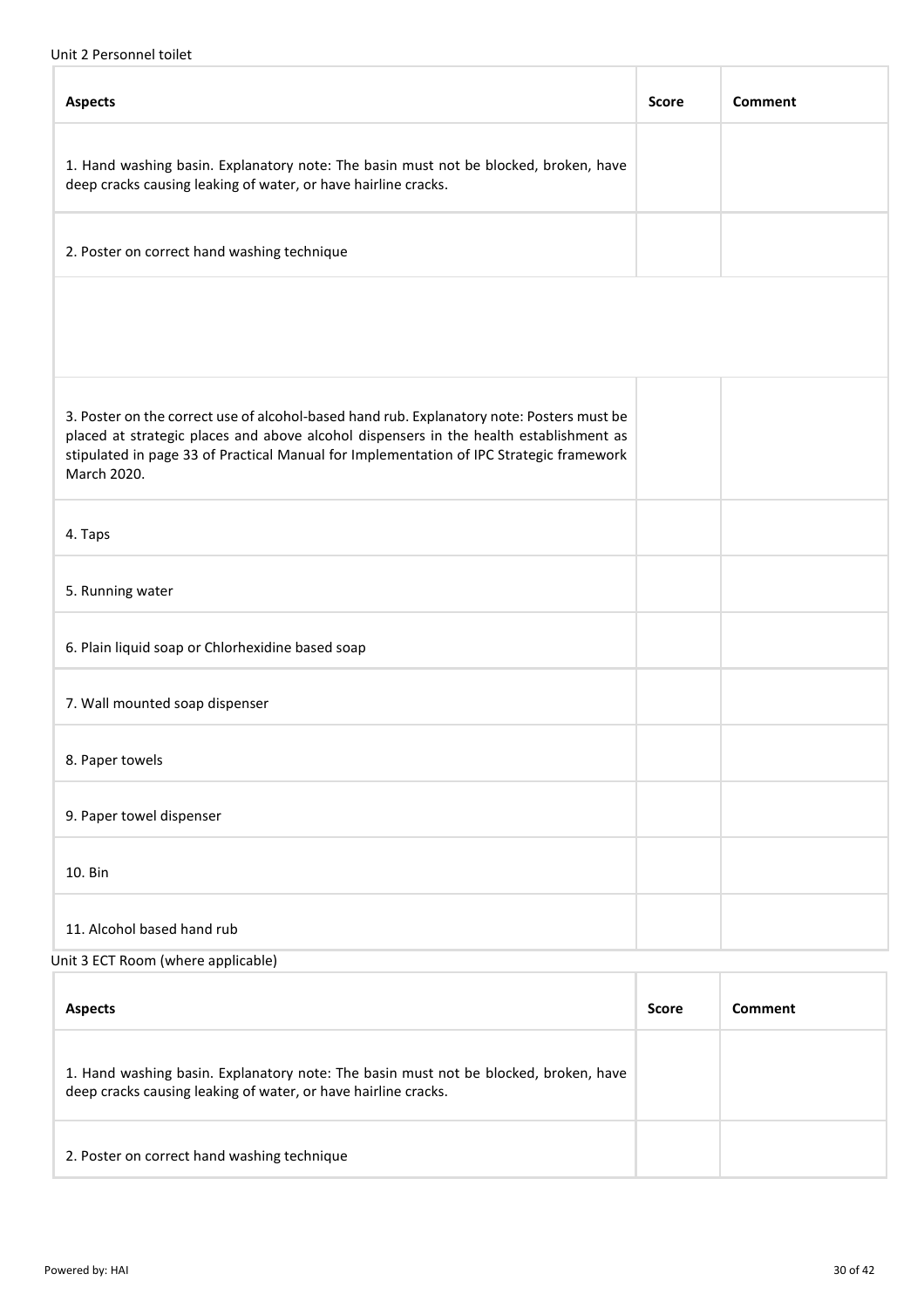| 3. Poster on the correct use of alcohol-based hand rub. Explanatory note: Posters must be<br>placed at strategic places and above alcohol dispensers in the health establishment as<br>stipulated in page 33 of Practical Manual for Implementation of IPC Strategic framework<br>March 2020. |  |
|-----------------------------------------------------------------------------------------------------------------------------------------------------------------------------------------------------------------------------------------------------------------------------------------------|--|
| 4. Taps                                                                                                                                                                                                                                                                                       |  |
| 5. Running water                                                                                                                                                                                                                                                                              |  |
| 6. Plain liquid soap or Chlorhexidine based soap                                                                                                                                                                                                                                              |  |
| 7. Wall mounted soap dispenser                                                                                                                                                                                                                                                                |  |
| 8. Paper towels                                                                                                                                                                                                                                                                               |  |
| 9. Paper towel dispenser                                                                                                                                                                                                                                                                      |  |
| 10. Bin                                                                                                                                                                                                                                                                                       |  |
| 11. Alcohol based hand rub                                                                                                                                                                                                                                                                    |  |

## **Criterion 22.2.3.1.2 8(2)(c) The health establishment must ensure there is clean linen to meet the needs of users.**

**22.2.3.1.2.1** There is a designated area for storage of linen.

#### **Assessment type:** Observation - **Risk rating:** Essential measure

This could be but not limited to a room or a storage cupboard Not applicable: Never

| Score | Comment |
|-------|---------|
|       |         |
|       |         |

**22.2.3.1.2.2** There is sufficient stock of linen in accordance with the number of users in unit.

#### **Assessment type:** Observation - **Risk rating:** Essential measure

The minimum and maximum number of linen items required for all users must be available in the linen storage area as determined by the unit. Not applicable: Never

| Score | Comment |
|-------|---------|
|       |         |
|       |         |

**Criterion 22.2.3.1.3 8(2)(d) The health establishment must ensure that health care personnel are protected from acquiring infections through the use of personal protective equipment and prophylactic immunisations.**

**22.2.3.1.3.1** Personal protective equipment is worn.

**Assessment type:** Observation - **Risk rating:** Vital measure

Using the checklist below, verify whether protective clothing and equipment are worn in the areas listed below. Score 1 if the items are worn and 0 if not worn. Score NA where, at the time of the inspection personnel are not in a situation in which they are required to wear protective clothing.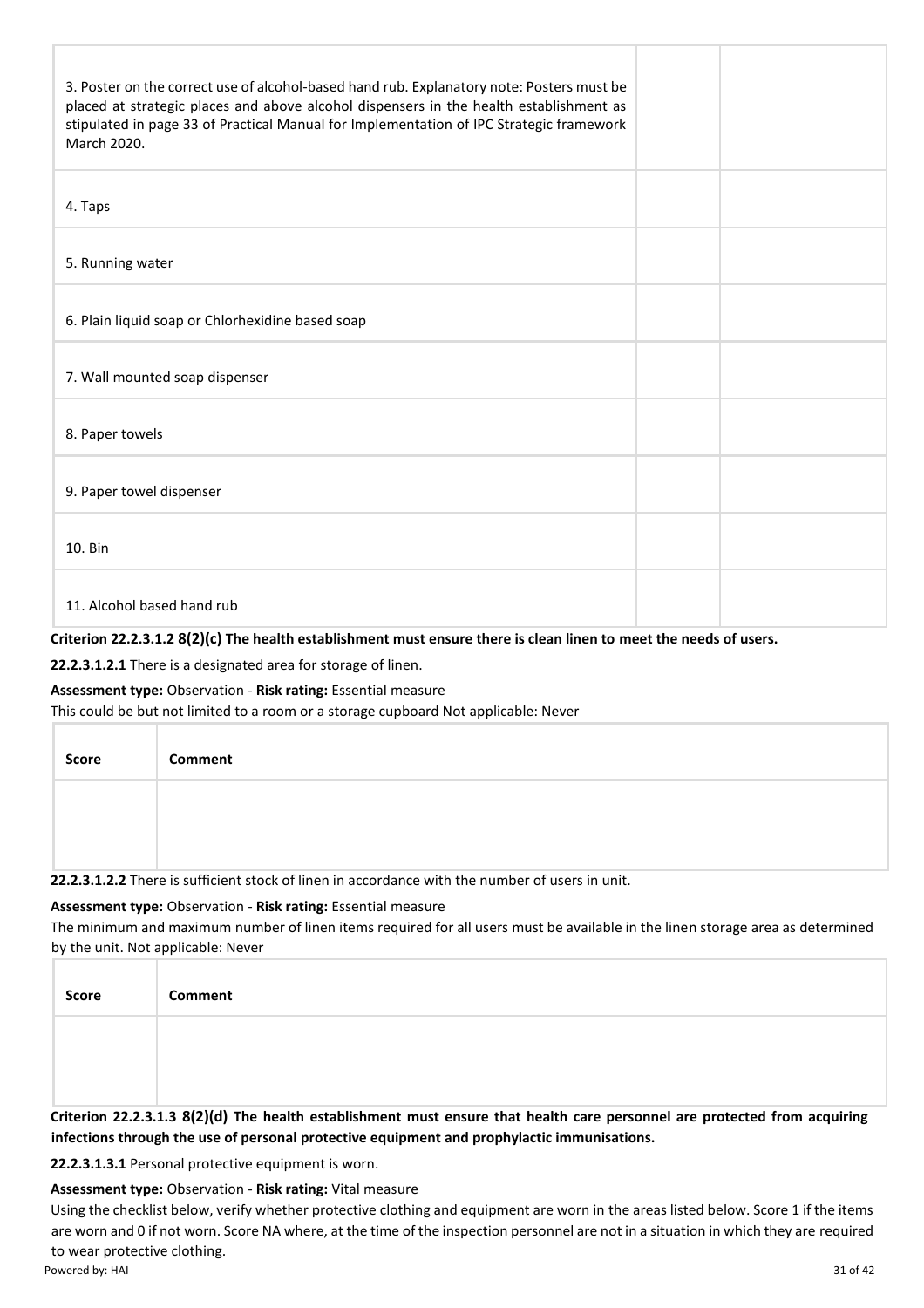| <b>Score</b>              | Comment |
|---------------------------|---------|
|                           |         |
| Unit 1 Clinical area/ward |         |

| <b>Aspects</b>                                       | <b>Score</b> | Comment |
|------------------------------------------------------|--------------|---------|
| 1. Latex or nitrile gloves - non-sterile             |              |         |
| 2. Gloves - sterile                                  |              |         |
| 3. Disposable gowns or aprons                        |              |         |
| 4. Protective face shields or goggles                |              |         |
| 5. Face masks                                        |              |         |
| 6. N95 or KN95 or FFP2 masks or approved equivalent. |              |         |

Unit 2 Isolation room

| <b>Aspects</b>                                       | <b>Score</b> | Comment |
|------------------------------------------------------|--------------|---------|
| 1. Latex or nitrile gloves - non-sterile             |              |         |
| 2. Gloves - sterile                                  |              |         |
|                                                      |              |         |
| 3. Disposable gowns or aprons                        |              |         |
| 4. Protective face shields or goggles                |              |         |
| 5. Face masks                                        |              |         |
| 6. N95 or KN95 or FFP2 masks or approved equivalent. |              |         |

Unit 3 Cleaner

| <b>Aspects</b>                           | <b>Score</b> | <b>Comment</b> |
|------------------------------------------|--------------|----------------|
| 1. Latex or nitrile gloves - non-sterile |              |                |
| 2. Disposable gowns or aprons            |              |                |
| 3. Protective face shields or goggles    |              |                |
| 4. Face masks                            |              |                |
| 5. Domestic gloves                       |              |                |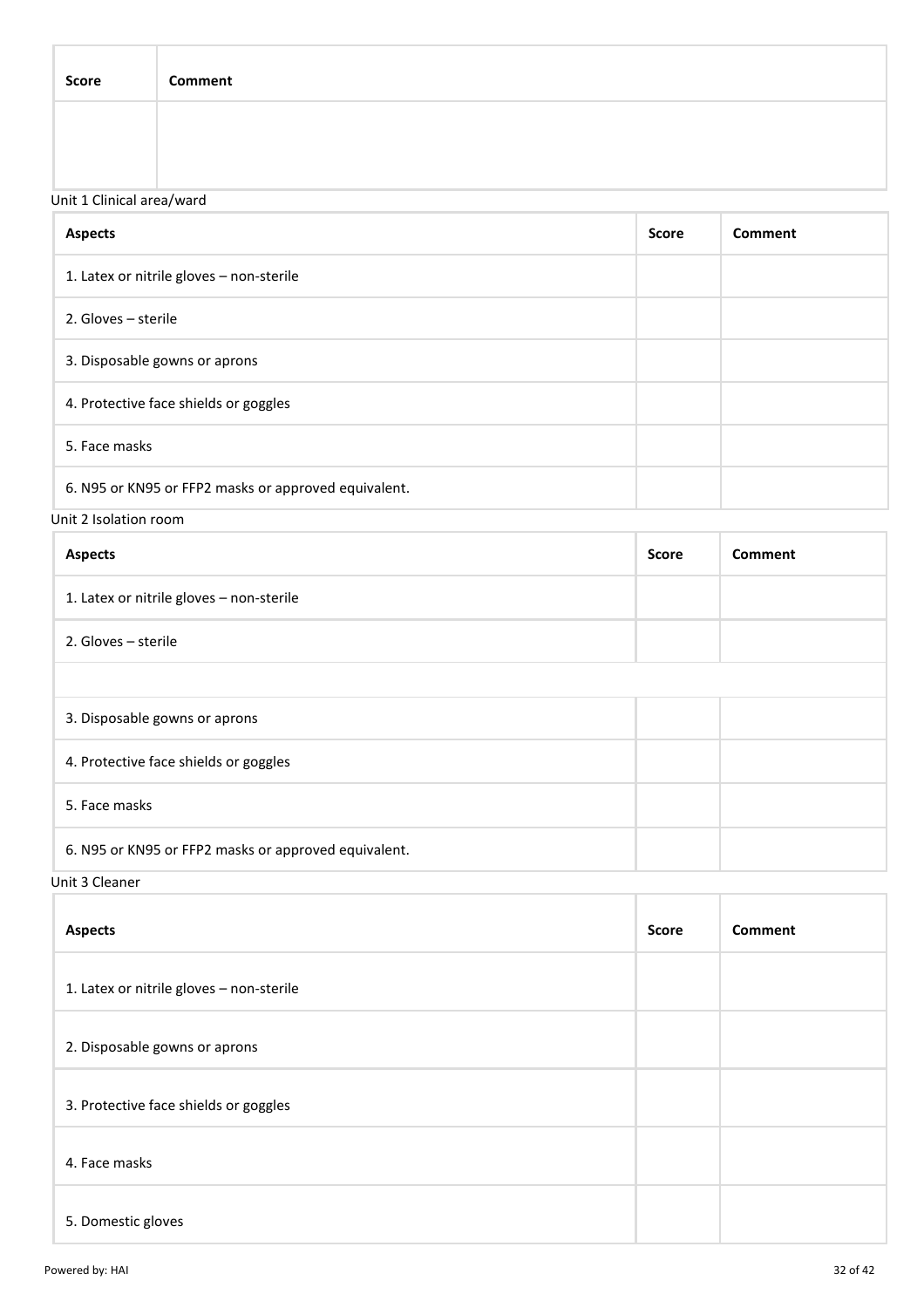## **Sub Domain 22.2.4 9** Waste management

**Standard 22.2.4.1 9(1)** The health establishment must ensure that waste is handled, stored, and disposed of safely in accordance with the law.

#### **Criterion 22.2.4.1.1 9(2)(a) The health establishment must have appropriate waste containers at the point of waste generation.**

**22.2.4.1.1.1** The mental health care unit has appropriate containers for disposal of all types of waste.

## **Assessment type:** Observation - **Risk rating:** Vital measure

Verify whether the waste containers listed below are available. Health care risk waste containers must have the appropriate international hazard symbol and be marked as prescribed in SANS 10248-1: Management of Health Care Waste, Part 1: Management of healthcare risk waste from a health facility. Score 1 if the waste container is available and 0 if not available. Where a particular type of waste is not generated in the unit, score NA.

| <b>Score</b>       | <b>Comment</b>                                                              |              |                |
|--------------------|-----------------------------------------------------------------------------|--------------|----------------|
|                    |                                                                             |              |                |
|                    |                                                                             |              |                |
| <b>Aspects</b>     |                                                                             | <b>Score</b> | <b>Comment</b> |
|                    | 1. Infectious non-anatomical waste (red)                                    |              |                |
| 2. Sharps (yellow) |                                                                             |              |                |
|                    | 3. General waste (black, beige, white or transparent packaging can be used) |              |                |

## **Criterion 22.2.4.1.2 9(2)(b) The health establishment must implement procedures for the collection, handling, storage and disposal of waste.**

**22.2.4.1.2.1** Sharps are safely managed and discarded in the unit.

## **Assessment type:** Observation - **Risk rating:** Vital measure

Select three areas and verify whether sharps, needles and the collection of sharps are correctly managed in accordance with the standard operating procedures of the health establishment. Score 1 if the aspect is compliant and 0 if not compliant.

| <b>Score</b>    | Comment |
|-----------------|---------|
|                 |         |
| $H = 1$ $A = 4$ |         |

#### Unit 1 Area 1

| <b>Aspects</b>                                     | <b>Score</b> | Comment |
|----------------------------------------------------|--------------|---------|
| 1. Sharps containers available at site of use      |              |         |
| 2. Sharp's containers have correctly fitting lids. |              |         |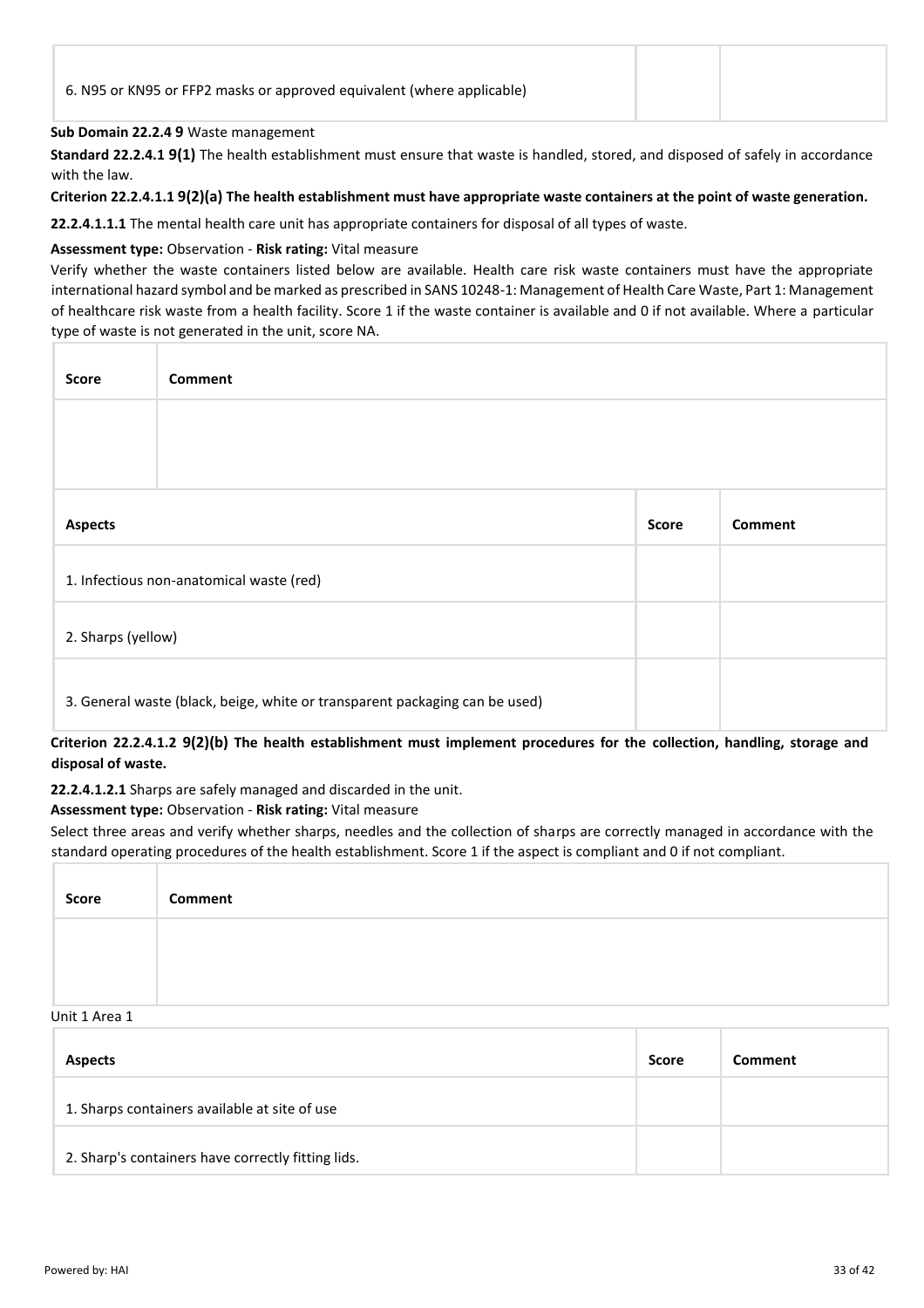| 3. Needles are not recapped before disposal (not applicable where safety engineered<br>devices, i.e. built-in safety devices for recapping or retracting the needle are used).<br>Explanatory note: This does not apply where it is not possible to see inside the sharp's<br>container. |  |
|------------------------------------------------------------------------------------------------------------------------------------------------------------------------------------------------------------------------------------------------------------------------------------------|--|
| 4. Syringes with attached needles are discarded in their entirety                                                                                                                                                                                                                        |  |

## Unit 2 Area 2

| <b>Aspects</b>                                                                                                                                                                                                                                                                           | <b>Score</b> | Comment |
|------------------------------------------------------------------------------------------------------------------------------------------------------------------------------------------------------------------------------------------------------------------------------------------|--------------|---------|
| 1. Sharps containers available at site of use                                                                                                                                                                                                                                            |              |         |
| 2. Sharp's containers have correctly fitting lids.                                                                                                                                                                                                                                       |              |         |
| 3. Needles are not recapped before disposal (not applicable where safety engineered<br>devices, i.e. built-in safety devices for recapping or retracting the needle are used).<br>Explanatory note: This does not apply where it is not possible to see inside the sharp's<br>container. |              |         |
| 4. Syringes with attached needles are discarded in their entirety                                                                                                                                                                                                                        |              |         |

Unit 3 Area 3

| <b>Aspects</b>                                                                                                                                                                                                                                                                           | <b>Score</b> | Comment |
|------------------------------------------------------------------------------------------------------------------------------------------------------------------------------------------------------------------------------------------------------------------------------------------|--------------|---------|
| 1. Sharps containers available at site of use                                                                                                                                                                                                                                            |              |         |
| 2. Sharp's containers have correctly fitting lids.                                                                                                                                                                                                                                       |              |         |
| 3. Needles are not recapped before disposal (not applicable where safety engineered<br>devices, i.e. built-in safety devices for recapping or retracting the needle are used).<br>Explanatory note: This does not apply where it is not possible to see inside the sharp's<br>container. |              |         |
|                                                                                                                                                                                                                                                                                          |              |         |
| 4. Syringes with attached needles are discarded in their entirety                                                                                                                                                                                                                        |              |         |
| 22.2.4.1.2.2 There is a temporary healthcare risk waste storage area.                                                                                                                                                                                                                    |              |         |

#### **Assessment type:** Observation - **Risk rating:** Essential measure

In all areas where waste is held for collection and removal to the central storage area, a designated area for temporary storage of waste must be available. Some health establishments will have a purpose-built temporary waste storage area, others will utilise a specific area within the available space. Score 1 if the aspect is compliant and 0 if not compliant, or where there is no designated area. Score NA for any aspects not found in the temporary waste storage area.

|--|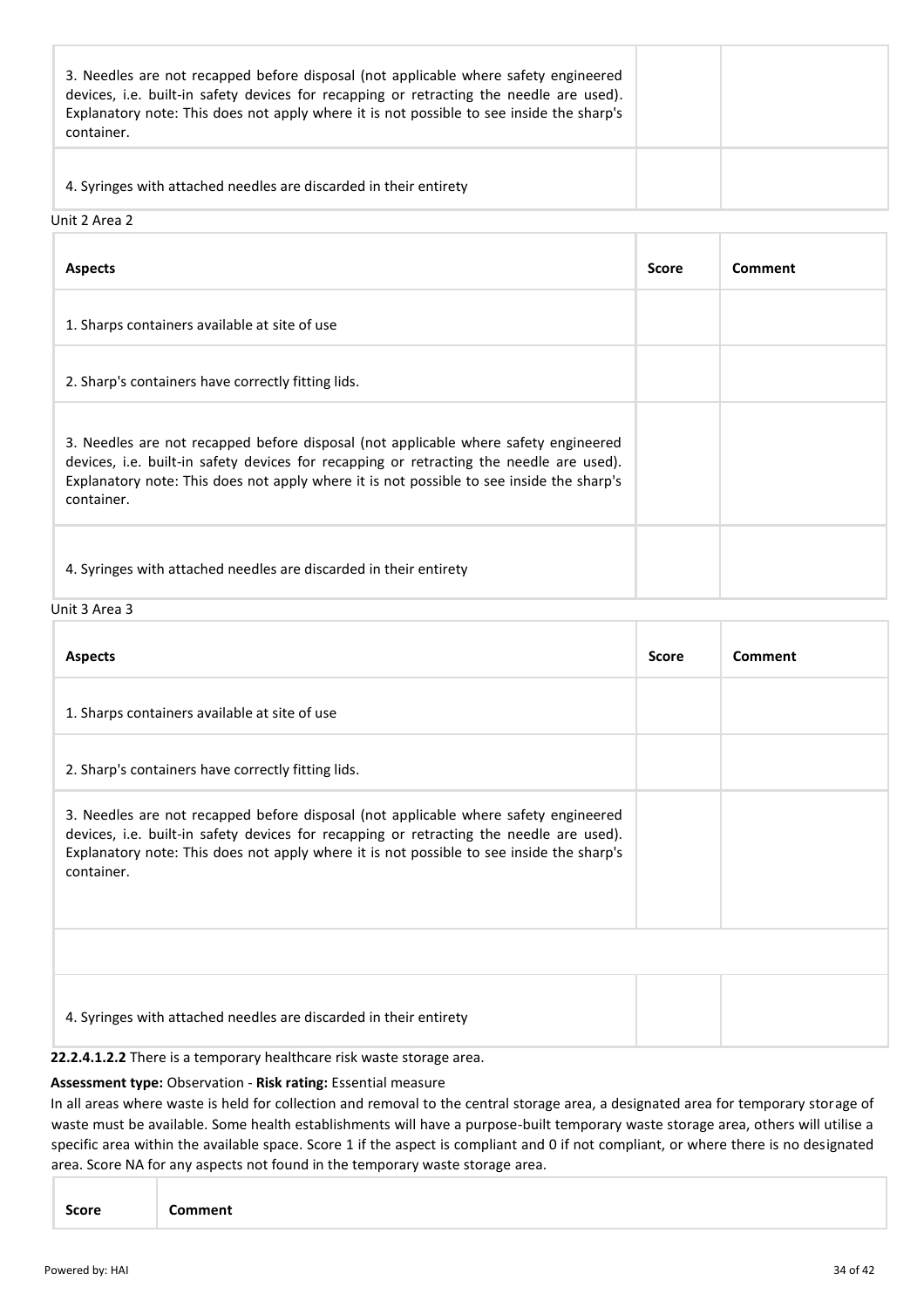| <b>Aspects</b>                                                               | <b>Score</b> | <b>Comment</b> |
|------------------------------------------------------------------------------|--------------|----------------|
| 1. Space available to store waste containers                                 |              |                |
| 2. Area is well ventilated                                                   |              |                |
| 3. Area is well lit                                                          |              |                |
| 4. Area has impervious floor surfaces (waterproof or resistant, not cracked) |              |                |

## **Sub Domain 22.2.5 21** Adverse events

**Standard 22.2.5.1 21(1)** The health establishment must have a system to monitor and report all adverse events.

## **Criterion 22.2.5.1.1 21(2)(a) The health establishment must have a register for all adverse events.**

**22.2.5.1.1.1** The unit has an adverse event reporting register.

#### **Assessment type:** Document - **Risk rating:** Vital measure

The register must include the following: name of affected person, date of incident, time of incident and nature of incident. This register could be manual or electronic. Not applicable: Never

| Score | Comment |
|-------|---------|
|       |         |
|       |         |

**Criterion 22.2.5.1.2 21(2)(b) The health establishment must have systems in place to report adverse incidents to a structure in the health establishment or responsible authority that monitors these events.**

**22.2.5.1.2.1** Health care personnel are aware of the procedure to report adverse events.

#### **Assessment type:** Staff interview - **Risk rating:** Essential measure

Interview three health care personnel to establish their awareness on reporting of adverse events. Score 1 if they are able to explain the aspects listed below and 0 if not.

| Score | Comment |
|-------|---------|
|       |         |
|       |         |
|       |         |
|       |         |

#### Unit 1 Health care personnel 1

| <b>Aspects</b>                                                                    | <b>Score</b> | Comment |
|-----------------------------------------------------------------------------------|--------------|---------|
| 1. Types of adverse events that might happen in the unit<br>(give three examples) |              |         |
| 2. How to report adverse events in the unit?                                      |              |         |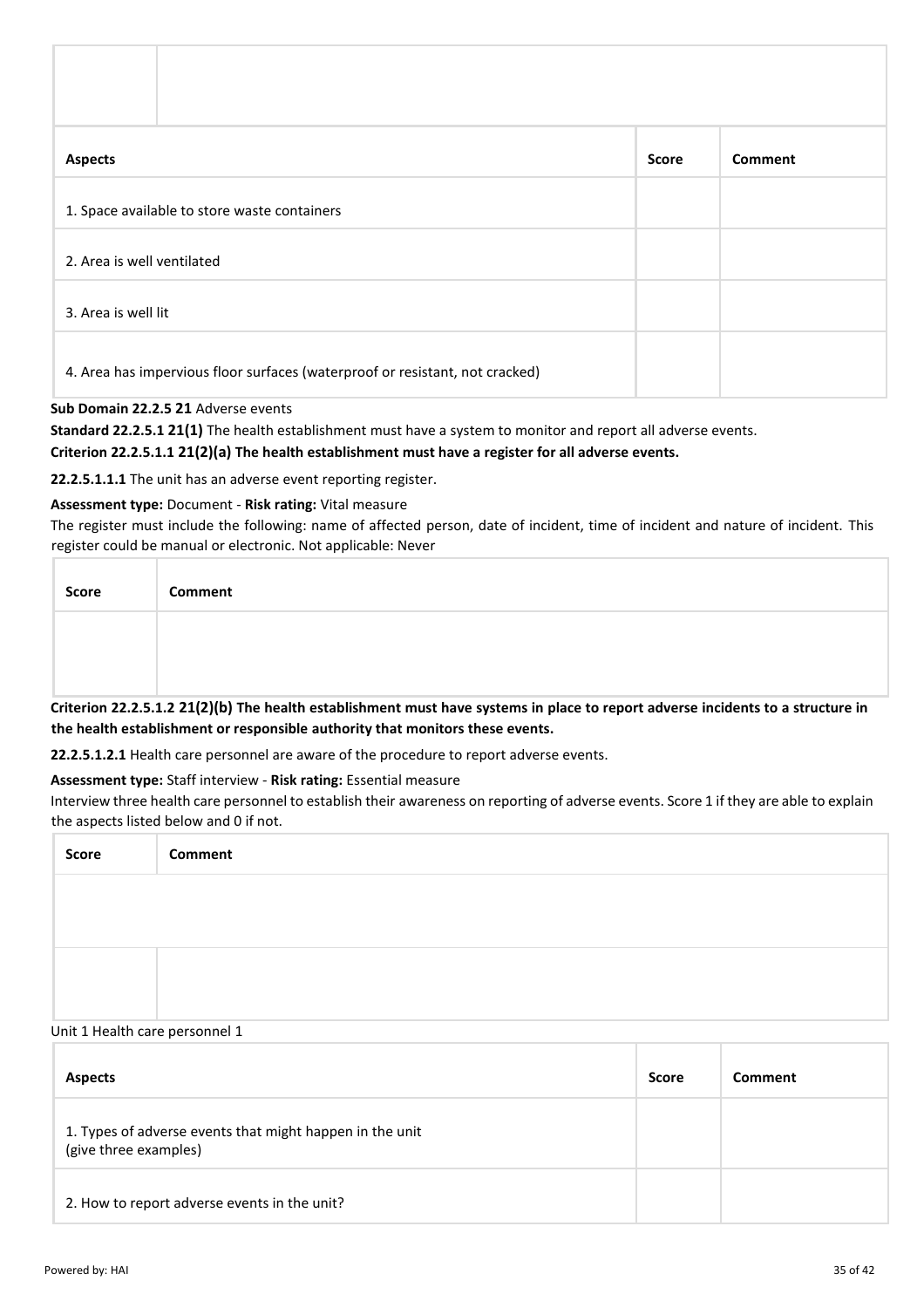|--|

#### Unit 2 Health care personnel 2

| <b>Aspects</b>                                                                                                                                                                          | Score | Comment |
|-----------------------------------------------------------------------------------------------------------------------------------------------------------------------------------------|-------|---------|
| 1. Types of adverse events that might happen in the unit<br>(give three examples)                                                                                                       |       |         |
| 2. How to report adverse events in the unit?                                                                                                                                            |       |         |
| 3. Feedback processes on reported adverse events. Explanatory notes: This could include<br>but not limited to formal feedback on the progress, outcome and quality improvement<br>plans |       |         |

Unit 3 Health care personnel 3

| <b>Aspects</b>                                                                                                                                                                          | <b>Score</b> | Comment |
|-----------------------------------------------------------------------------------------------------------------------------------------------------------------------------------------|--------------|---------|
| 1. Types of adverse events that might happen in the unit<br>(give three examples)                                                                                                       |              |         |
| 2. How to report adverse events in the unit?                                                                                                                                            |              |         |
| 3. Feedback processes on reported adverse events. Explanatory notes: This could include<br>but not limited to formal feedback on the progress, outcome and quality improvement<br>plans |              |         |

## **Domain 22.3 CLINICAL SUPPORT SERVICES**

**Sub Domain 22.3.1 10** Medicines and medical supplies

**Standard 22.3.1.1 10(1)** The health establishment must comply with the provisions of the Pharmacy Act, 1974 and the Medicines and Related Substances Act, 1965.

## **Criterion 22.3.1.1.1 10(2)(a) The health establishment must implement and maintain a stock control system for medicine and medical supplies.**

**22.3.1.1.1.1** Stock control system for medicine shows minimum and maximum levels and/or reorder/preferred levels.

#### **Assessment type:** Observation - **Risk rating:** Essential measure

Each item held as stock must have documented minimum, maximum and/or re-order/preferred levels. These levels must be recorded on bin cards or equivalent. The system maybe manual or electronic. Not applicable: Never

| Score | Comment |
|-------|---------|
|       |         |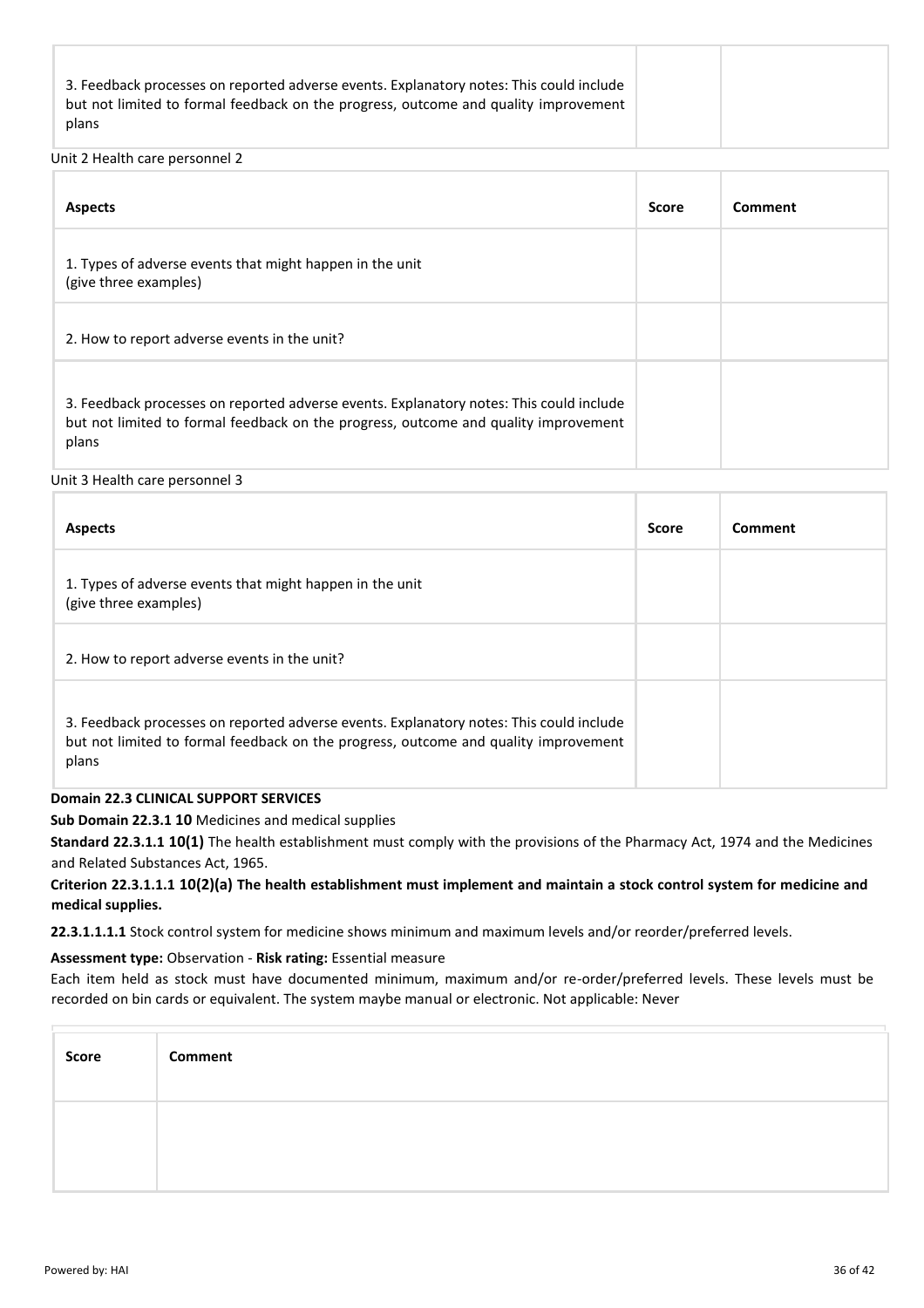#### **22.3.1.1.1.2** Stock levels of medicine on the shelves corresponds with recorded stock control system.

## **Assessment type:** Observation - **Risk rating:** Essential measure

Randomly select five items held as stock and verify whether their availability corresponds with the balance indicated on the bin cards or equivalent. The system may be manual or electronic. Score 1 if there is correspondence and 0 if not.

| Score          | <b>Comment</b> |       |         |
|----------------|----------------|-------|---------|
|                |                |       |         |
|                |                |       |         |
| <b>Aspects</b> |                | Score | Comment |
| 1. Item 1      |                |       |         |
| 2. Item 2      |                |       |         |
| 3. Item 3      |                |       |         |
| 4. Item 4      |                |       |         |
| 5. Item 5      |                |       |         |

**22.3.1.1.1.3** The entries in the schedule 5 and 6 drug register are complete and correct.

## **Assessment type:** Document - **Risk rating:** Vital measure

Select three medicines from the schedule 5 and 6 medicine cupboard and verify whether the quantity available corresponds with the balance recorded in the register. Score 0 if the medicines do not correlate or if any of the columns have not been completed.

| <b>Score</b>   | Comment |       |         |
|----------------|---------|-------|---------|
|                |         |       |         |
|                |         |       |         |
| <b>Aspects</b> |         | Score | Comment |
| 1. Medicine 1  |         |       |         |
| 2. Medicine 2  |         |       |         |
| 3. Medicine 3  |         |       |         |

**22.3.1.1.1.4** Stock control system shows minimum and maximum levels and/or re-order/preferred levels for medical supplies.

#### **Assessment type:** Observation - **Risk rating:** Essential measure

Each item held as stock must have documented minimum, maximum and/or re-order/preferred levels. These levels must be recorded on bin cards or equivalent. The system may be manual or electronic. Not applicable: Never

| Score | Comment |
|-------|---------|
|       |         |
|       |         |

**22.3.1.1.1.5** Physical stock of medical supplies corresponds with stock control system.

#### **Assessment type:** Observation - **Risk rating:** Essential measure

Randomly select five items held as stock and verify whether their availability corresponds with the balance indicated on the bin cards or equivalent. The system may be manual or electronic.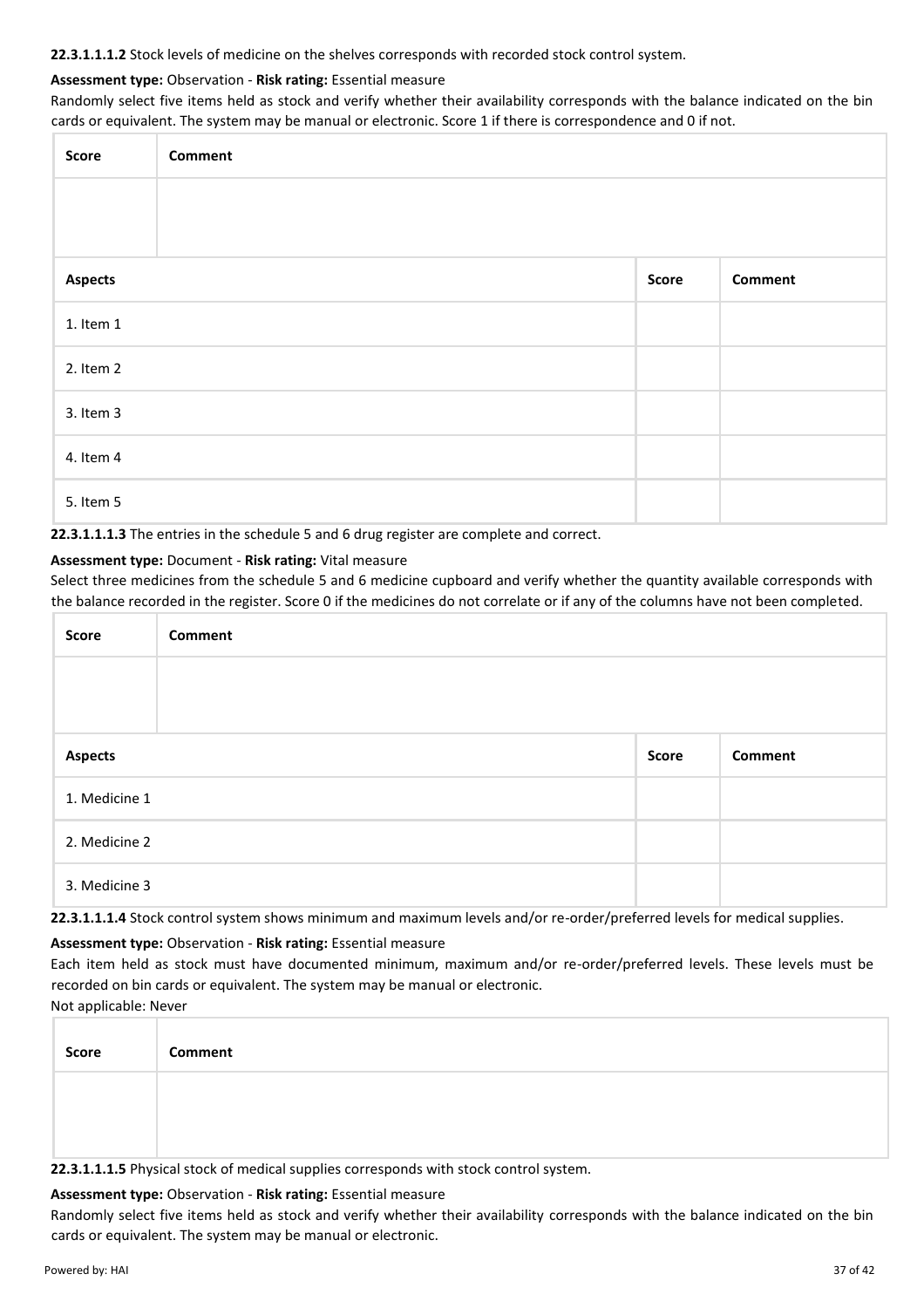| <b>Score</b>   | <b>Comment</b>                                                                              |       |                |
|----------------|---------------------------------------------------------------------------------------------|-------|----------------|
|                |                                                                                             |       |                |
|                |                                                                                             |       |                |
| <b>Aspects</b> |                                                                                             | Score | <b>Comment</b> |
| 1. Item 1      |                                                                                             |       |                |
| 2. Item 2      |                                                                                             |       |                |
| 3. Item 3      |                                                                                             |       |                |
| 4. Item 4      |                                                                                             |       |                |
| 5. Item 5      | $\mathbf{A}$ and $\mathbf{A}$ are a separate that is a set of $\mathbf{A}$ and $\mathbf{A}$ |       |                |

**Criterion 22.3.1.1.2 10(2)(b) The health establishment must ensure the availability of medicines and medical supplies for the delivery of services.**

**22.3.1.1.2.1** Medical supplies (consumables) are available.

## **Assessment type:** Observation - **Risk rating:** Vital measure

The unit is expected to have a list of basic medical supplies/consumables according to the needs of the users. Request the list of medical supplies/consumables for the unit and randomly select twenty-five items and check whether the selected items are available and not expired (where applicable). Score 0 if any of the selected items are not available or they are expired or if there is no list of medical supplies/consumables available. NB: Please note other health establishment might have less than twenty-five items in the unit list. Not applicable: Never

| Score | Comment |
|-------|---------|
|       |         |
|       |         |

#### **Sub Domain 22.3.2 13** Medical equipment

**Standard 22.3.2.1 13(1)** Health establishments must ensure that the medical equipment is available and functional in compliance with the law.

**Criterion 22.3.2.1.1 13(2)(b) The health establishment must ensure that equipment is in accordance with the essential equipment list in all clinical service areas.**

**22.3.2.1.1.1** Functional medical equipment is available in the unit.

#### **Assessment type:** Observation - **Risk rating:** Essential measure

Essential equipment to deliver basic user care must be available in the unit. Request the list of medical equipment for the unit and randomly select twenty equipment items. Check whether the selected equipment is available and functional. Score 0 if any of the selected equipment is not available or not functional or if the list is not available

| Score | Comment |
|-------|---------|
|       |         |
|       |         |

**22.3.2.1.1.2** The room used for Electroconvulsive Therapy (ECT) procedures is suitably equipped.

#### **Assessment type:** Observation - **Risk rating:** Vital measure

Assess whether the area used for Electroconvulsive Therapy (ECT) meets the requirements listed below. Score if complaint and 0 if not. Not applicable if the unit does not perform Electroconvulsive Therapy (ECT)

|--|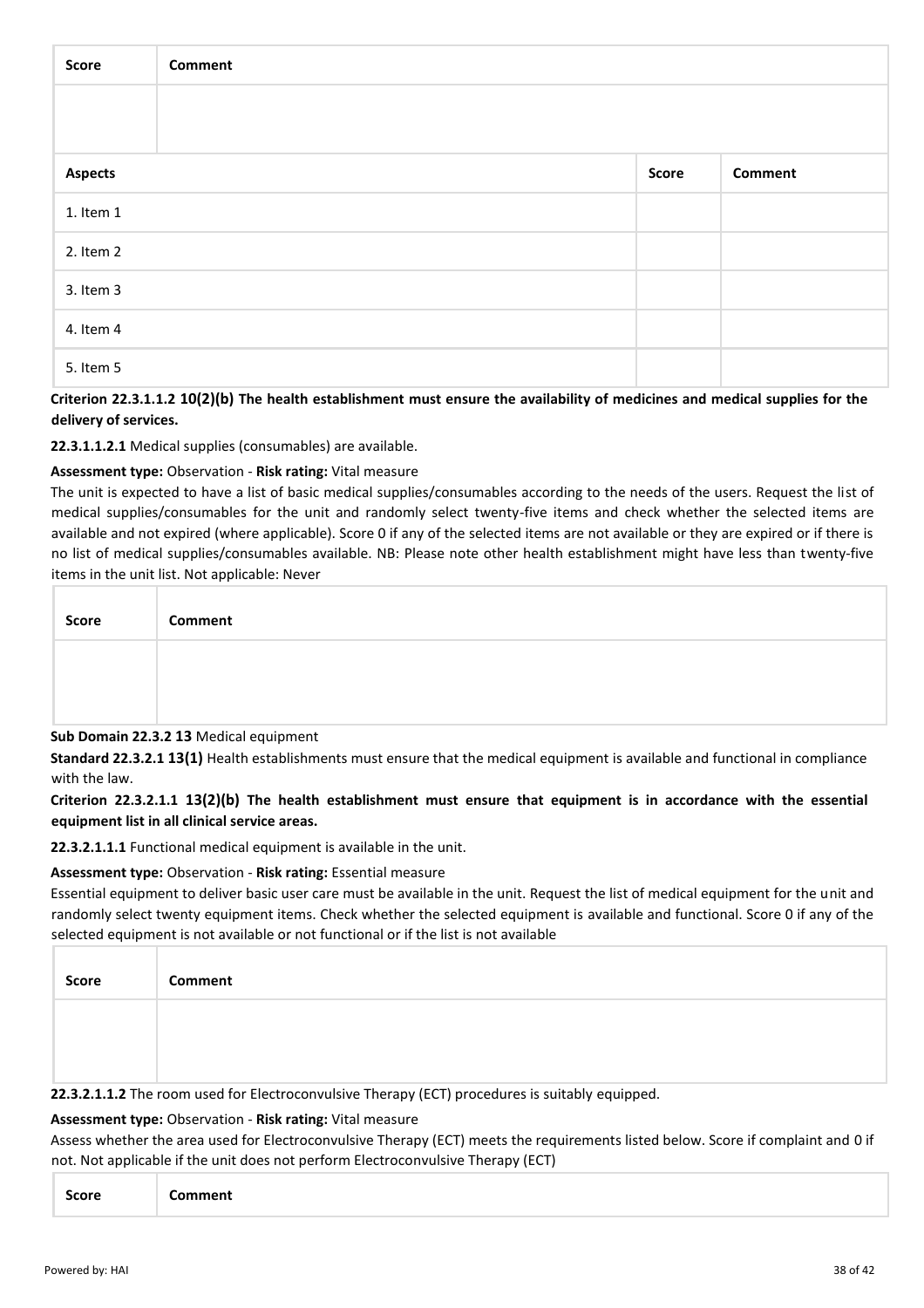| <b>Aspects</b>                                         |                                                     | <b>Score</b> | Comment |
|--------------------------------------------------------|-----------------------------------------------------|--------------|---------|
|                                                        | 1. Oxygen supply (piped or portable)                |              |         |
| 2. An emergency trolley which is easily accessible     |                                                     |              |         |
|                                                        | 3. Safe storage for medication and medical supplies |              |         |
| 4. Access to sterilisation and disinfecting facilities |                                                     |              |         |
|                                                        | 5. Infection prevention and control supplies        |              |         |
|                                                        | 6. A mechanism for summoning assistance             |              |         |

## **Domain 22.4 GOVERNANCE AND HUMAN RESOURCES**

## **Sub Domain 22.4.1 19** Human resources management

**Standard 22.4.1.1 19(1)** The health establishment must ensure that they have systems in place to manage health care personnel in line with relevant legislation, policies and guidelines.

## **Criterion 22.4.1.1.1 19(2)(a) The health establishment must, as appropriate to the type and size of the establishment, have and implement a human resource plan that meet the needs of the health establishment.**

**22.4.1.1.1.1** Staffing levels for the unit as determined by acuity levels are available.

#### **Assessment type:** Document - **Risk rating:** Essential measure

Documented staffing levels for the unit are available. Request staffing levels from the previous three months. Not applicable: Never

| <b>Score</b> | Comment                                             |
|--------------|-----------------------------------------------------|
|              |                                                     |
|              |                                                     |
|              | Sub Domain 22 4.2.20 Occupational health and safety |

## **Sub Domain 22.4.2 20** Occupational health and safety

**Standard 22.4.2.1 20(1)** The health establishment must comply with the requirements of the Occupational Health and Safety Act, 1993.

#### **Criterion 22.4.2.1.1 20(2)(b) Awareness of safety and security issues must be promoted**

**22.4.2.1.1.1** The healthcare personnel are familiar with the emergency evacuation procedure.

## **Assessment type:** Staff interview - **Risk rating:** Essential measure

Interview three health care personnel to establish whether they are able to explain the evacuation procedure as illustrated in the evacuation plan. Score 1 if they explain the procedure as illustrated in the evacuation plan and 0 if not. Where no evacuation plan is available, this measure must be scored 0.

| <b>Score</b>              | Comment                   |              |         |
|---------------------------|---------------------------|--------------|---------|
|                           |                           |              |         |
|                           |                           |              |         |
| <b>Aspects</b>            |                           | <b>Score</b> | Comment |
| 1. Healthcare personnel 1 |                           |              |         |
|                           | 2. Healthcare personnel 2 |              |         |
|                           | 3. Healthcare personnel 3 |              |         |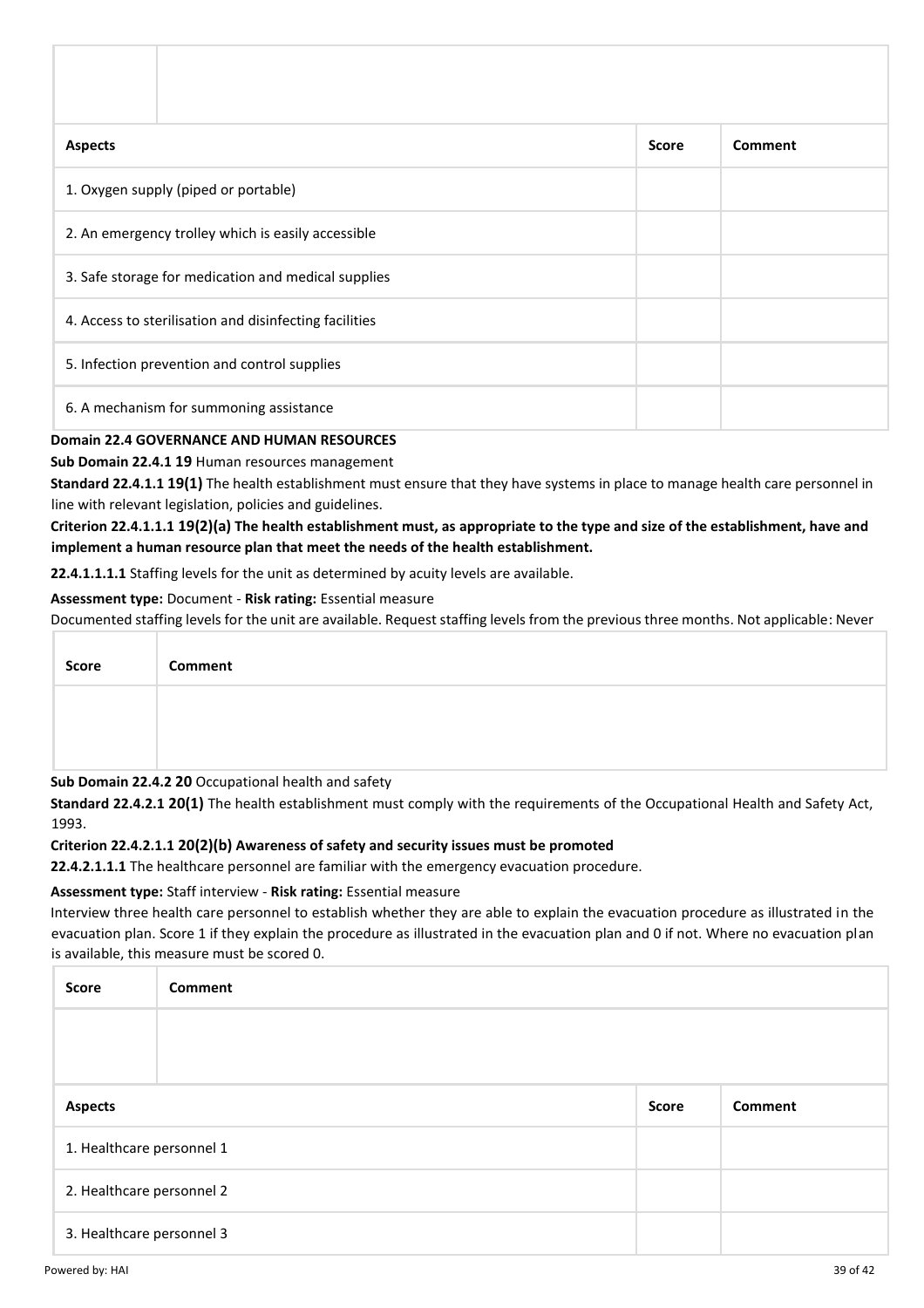## **Criterion 22.4.2.1.2 20 The health establishment must have a disaster management plan in place, which is communicated to health care personnel and tested annually.**

**22.4.2.1.2.1** The actions to be taken when the disaster management response is activated are visibly displayed.

## **Assessment type:** Observation - **Risk rating:** Essential measure

The actions to be taken by allocated individuals in the event of a disaster must be clearly visible for easy reference. This may be displayed in any manner relevant to the size and complexity of the health establishment, including, but not limited to, a single summary sheet of actions to be taken, action cards to be retrieved by allocated individuals to remind them of the tasks for which they are responsible, or any other method chosen by the health establishment. Not applicable: Never

| Score | Comment |
|-------|---------|
|       |         |
|       |         |

## **22.4.2.1.2.2** The name and contact details of the fire wardens or marshals are prominently displayed.

## **Assessment type:** Observation - **Risk rating:** Essential measure

A fire warden or marshal is a designated person within a department who is allocated responsibilities to help support the ongoing management of fire safety, by contributing to the safety of people in the event of a fire evacuation. An individual permanently placed in the unit must be designated as the fire warden or marshal. Not applicable: Never

| <b>Score</b> | Comment                                   |
|--------------|-------------------------------------------|
|              |                                           |
|              |                                           |
|              | Domain 22 E EACH ITIES AND INFOASTBUCTURE |

## **Domain 22.5 FACILITIES AND INFRASTRUCTURE**

**Sub Domain 22.5.2 14** Management of buildings and grounds

**Standard 22.5.2.1 14(1)** The health establishment and their grounds must meet the requirements of the building regulations.

**Criterion 22.5.2.1.1 14(2)(b) The health establishment must as appropriate for the type of buildings and grounds of the establishment have a maintenance plan for buildings and the grounds.**

**22.5.2.1.1.1** No obvious safety hazards are observed during the visit.

## **Assessment type:** Observation - **Risk rating:** Vital measure

Inspect the surroundings for maintenance-related safety hazards in the unit. This will include but is not limited to loose electrical wiring, collapsing ceiling, roof, doors or any other type of safety hazards that represent a risk to the health and safety of personnel, users and visitors. Not applicable: Never

| Score | <b>Comment</b> |
|-------|----------------|
|       |                |
|       |                |

**Criterion 22.5.2.1.2 14(2)(d) The health establishment must as appropriate for the type of buildings and grounds of the establishment have ventilation systems that maintain the inflow of fresh air, temperature, humidity and purity of the air within specified limits set for different service areas such as theatres, kitchen and isolation units.** 

**22.5.2.1.2.1** The unit has natural ventilation or functional mechanical ventilation.

## **Assessment type:** Observation - **Risk rating:** Essential measure

The national building regulations stipulate that satisfactory ventilation is only provided by forcing outdoor air into a space mechanically or passively through either ducting or apertures open to the outside, including, but not limited to, windows or ventilation grilles. Verify whether the unit has passive ventilation (windows, doors that can be opened and ventilation grilles) or functional mechanical ventilation (i.e. a ducting system). Score 1 if the aspect is compliant and 0 if not compliant. Not applicable: Never

|  | Comment |
|--|---------|
|--|---------|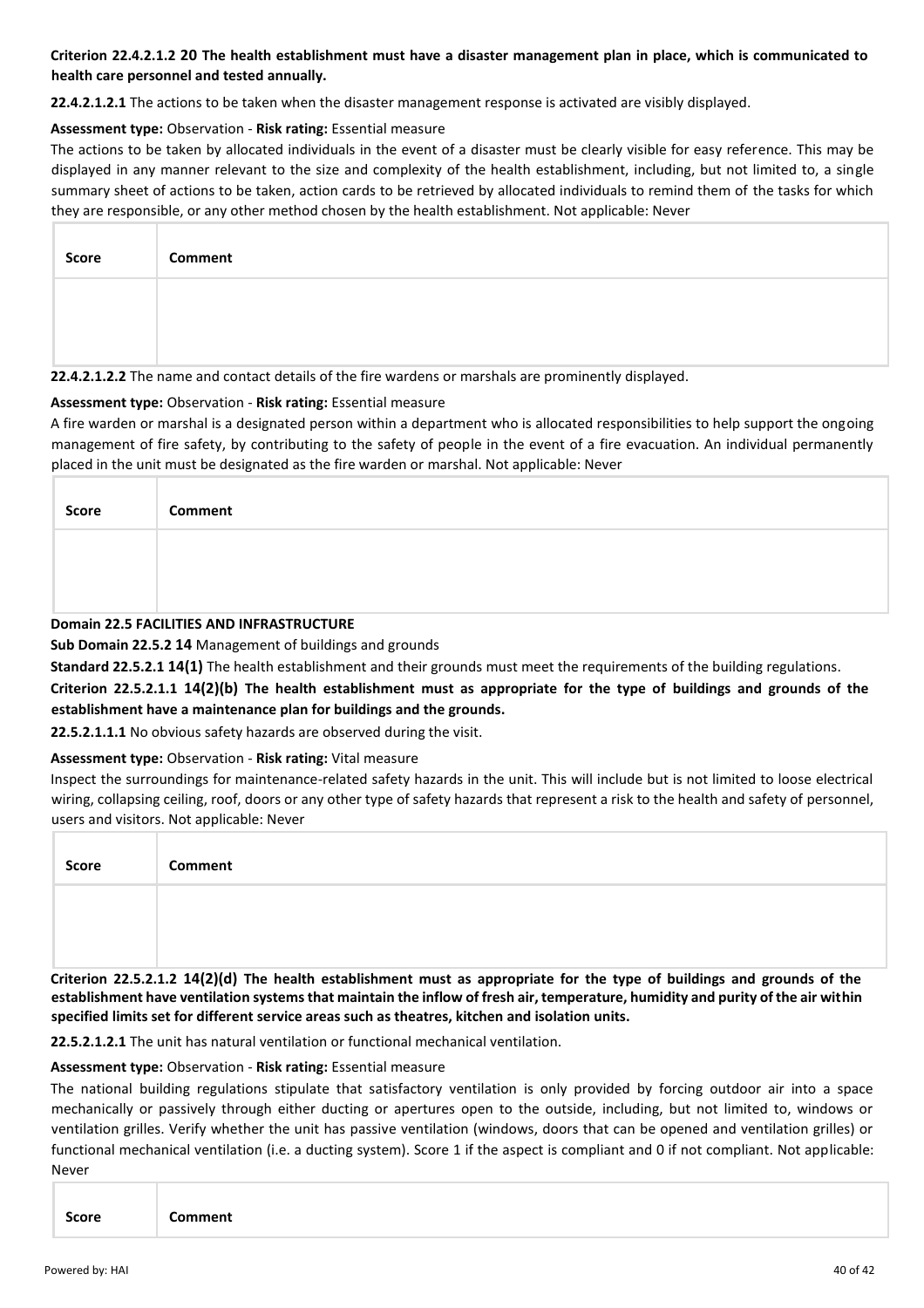**Sub Domain 22.5.3 15** Engineering services

**Standard 22.5.3.1 15(1)** The health establishment must ensure that engineering services are in place.

**Criterion 22.5.3.1.1 15(2) The health establishment must have 24-hour electrical power, lighting, medical gas, water supply and sewerage disposal system.**

**22.5.3.1.1.1** The mental health care unit has portable oxygen.

**Assessment type:** Observation - **Risk rating:** Non-negotiable measure

This is to ensure that users have access to oxygen when required. Verify whether portable medical gas is available and functional in the mental health care unit. Not applicable: Never

| <b>Score</b> | Comment |
|--------------|---------|
|              |         |
|              |         |

**22.5.3.1.1.2** The oxygen available in the cylinder is above the minimum level.

#### **Assessment type:** Observation - **Risk rating:** Non-negotiable measure

Oxygen levels must not be below the minimum level indicated in the oxygen cylinder gauge. This is verified by establishing that the pressure of the oxygen is adequate, i.e. there is a flow of oxygen. Not applicable: Where piped oxygen is utilised

| Score | Comment |
|-------|---------|
|       |         |
|       |         |
|       |         |
|       |         |

**22.5.3.1.1.3** A portable suction device is available in the mental health care unit.

## **Assessment type:** Observation - **Risk rating:** Vital measure

This is to ensure that users have access to portable suction when required. Verify whether piped suction is available and functional in the unit. Not applicable: Never

| Score | Comment |
|-------|---------|
|       |         |
|       |         |

## **Sub Domain 22.5.1 17** Security services

**Standard 22.5.1.1 17(1)** The health establishment must have systems to protect users, health care personnel and property from security threats and risks.

## **Criterion 22.5.1.1.1 17(2)(a) The health establishment must ensure that security staff are capacitated to deal with security incidents, threats and risks.**

**22.5.1.1.1.1** Security measures are in place to prevent any incidents of harm to personnel and users.

#### **Assessment type:** Document - **Risk rating:** Vital measure

Inspect the systems in operation to safeguard occupants of the health establishment. Note that security systems could include but not limited to physical security personnel or systems (boom gates, CCTV, biometrics) Not applicable: Never

| Comment |
|---------|
|---------|